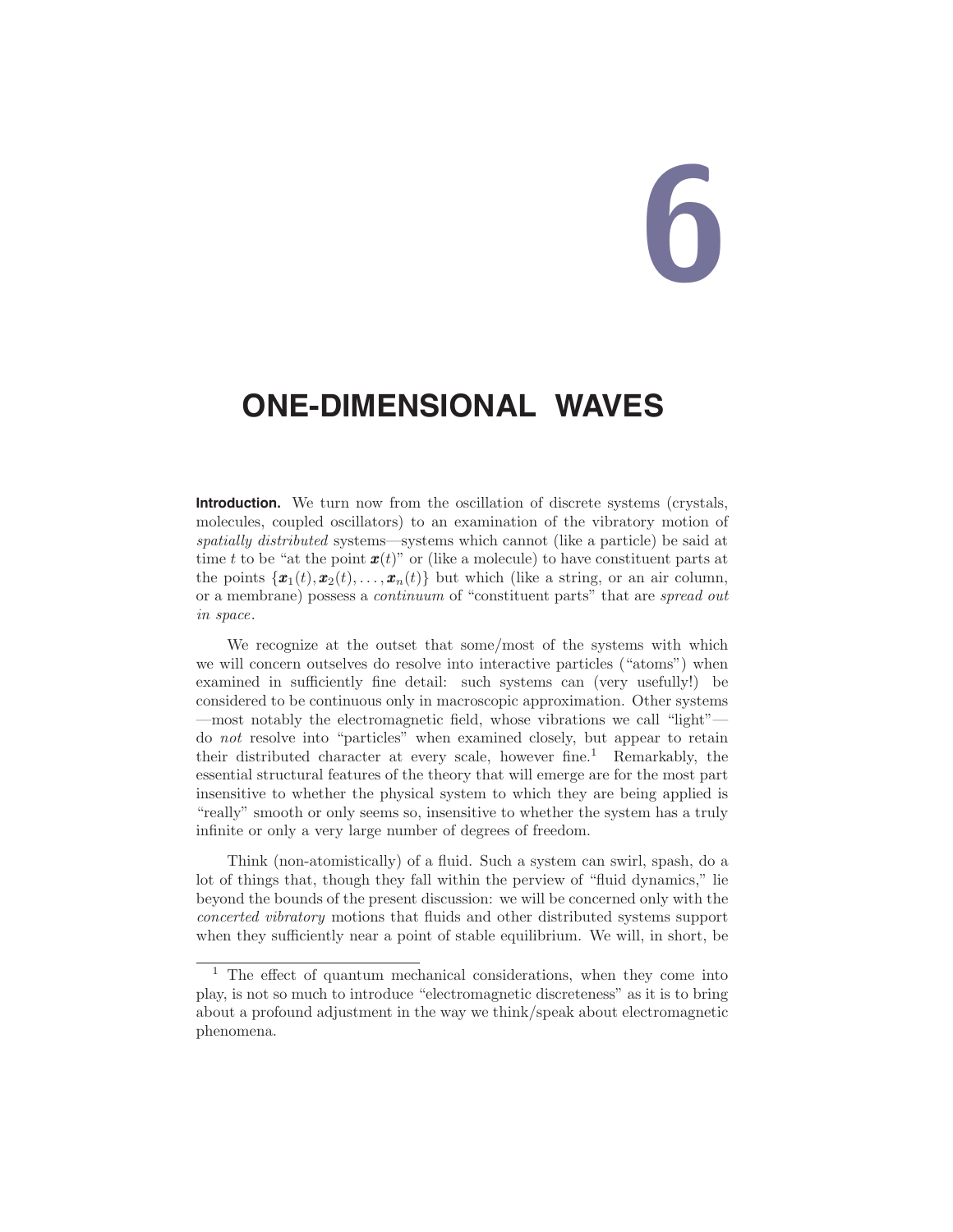concerned with the kinematics and dynamics of waves.

To gain certain graphic advantages, and to keep the mathematics as uncluttered as possible, we will restrict our attention to waves that are one-dimensional in the sense that the motion of the constituent parts of the system that supports the wave is along a line. The acoustic vibration of an air column provides, in leading approximation, $2$  a good example. So does the propagation of an electrical signal along a wire. But such systems are a bit difficult to picture. It is for that reason that we will speak frequently of "strings," though the vibrational excursions of a marked point on a guitar string lie mainly in the 2-dimensional plane that is locally normal to the string. Our idealized strings will—at least initially—be assumed to have one of those degrees of freedom "frozen out."

**1. Derivation of the wave equation.** It is from our knowledge of how particles respond to impressed forces (Newton's  $F = m\ddot{x}$ ) that we will extract a description of how—in the simplest instance—waves propagate in a one-dimensional medium. Our strategy (see FIGURE 1) will be to set up the coupled equations that describe the vibration of a "one-dimensional crystal," then to imagine a sequence of such crystals (lattices) in which the atoms are made progressively

- less massive, but
- more numerous and closer together

in such a way as to keep constant the mass per unit length. Notational adjustments will then permit us to carry this process (which I call "refinement of the lattice") to the continuous limit.

Working from the figure we have

$$
m\ddot{\varphi}_1 = -k(\n+2\varphi_1 - \varphi_2)\n\nm\ddot{\varphi}_2 = -k(-\varphi_1 + 2\varphi_2 - \varphi_3)\n\n\vdots\n\nm\ddot{\varphi}_n = -k(-\varphi_{n-1} + 2\varphi_n - \varphi_{n+1})\n\n\vdots\n\nm\ddot{\varphi}_N = -k(-\varphi_{N-1} + 2\varphi_N)\n
$$
\n(1)

where  $\varphi_n(t)$  answers the question: How far (at time *t*) has the *n*<sup>th</sup> particle been displaced to the right of its equilibrium position? The reason for this notational adjustment will become apparent almost immediately.

We stipulate that total length  $\ell$  and total mass  $M$  are constants of the lattice refinement process. At the  $N<sup>th</sup>$  state of the process we therefore have

> particle mass  $m = M/N$ particle separation  $a = \ell/(N+1) \approx \ell/N$

<sup>2</sup> In an organ pipe a certain amount of vortex swirling does go on.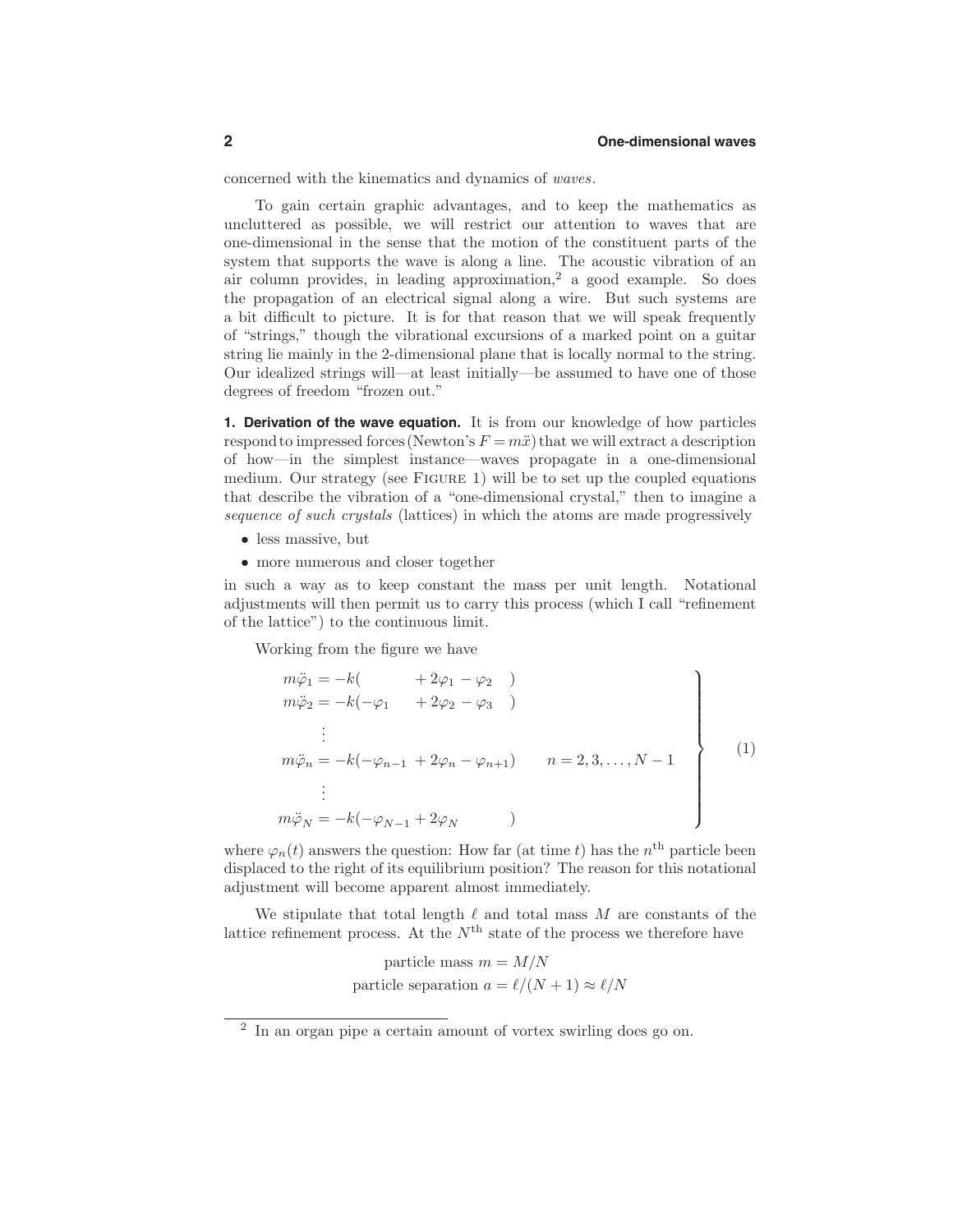

FIGURE 1: Sequence of one-dimensional crystals that in the limit serves to model a continuous string or rod. It is assumed that at each step of the refinement process all masses are the same, and that so also are the springs that connect nearest neighbors to each other. The total mass and total length of the system are assumed to be held constant during the refinement.



FIGURE 2: Significance of the notations used for passage to the continuous limit.

Introducing the (invariant) linear mass density  $\mu = M/\ell$  we have

$$
m = (M/\ell)(\ell/N) \approx \mu a
$$

If it is our intention to let  $N \uparrow \infty$  then we must abandon ordinal indexing of the lattice particles, for the  $p<sup>th</sup>$  particle will in the limit lie infinitely close to the left end of the lattice, no matter how large is the value assigned to *p*. We give up discrete indexing in favor of "continuous indexing," writing

$$
\varphi(x,t) = \begin{cases} \text{instantaneous displacement of the element} \\ \text{which when the system is at rest lives at } x \end{cases}
$$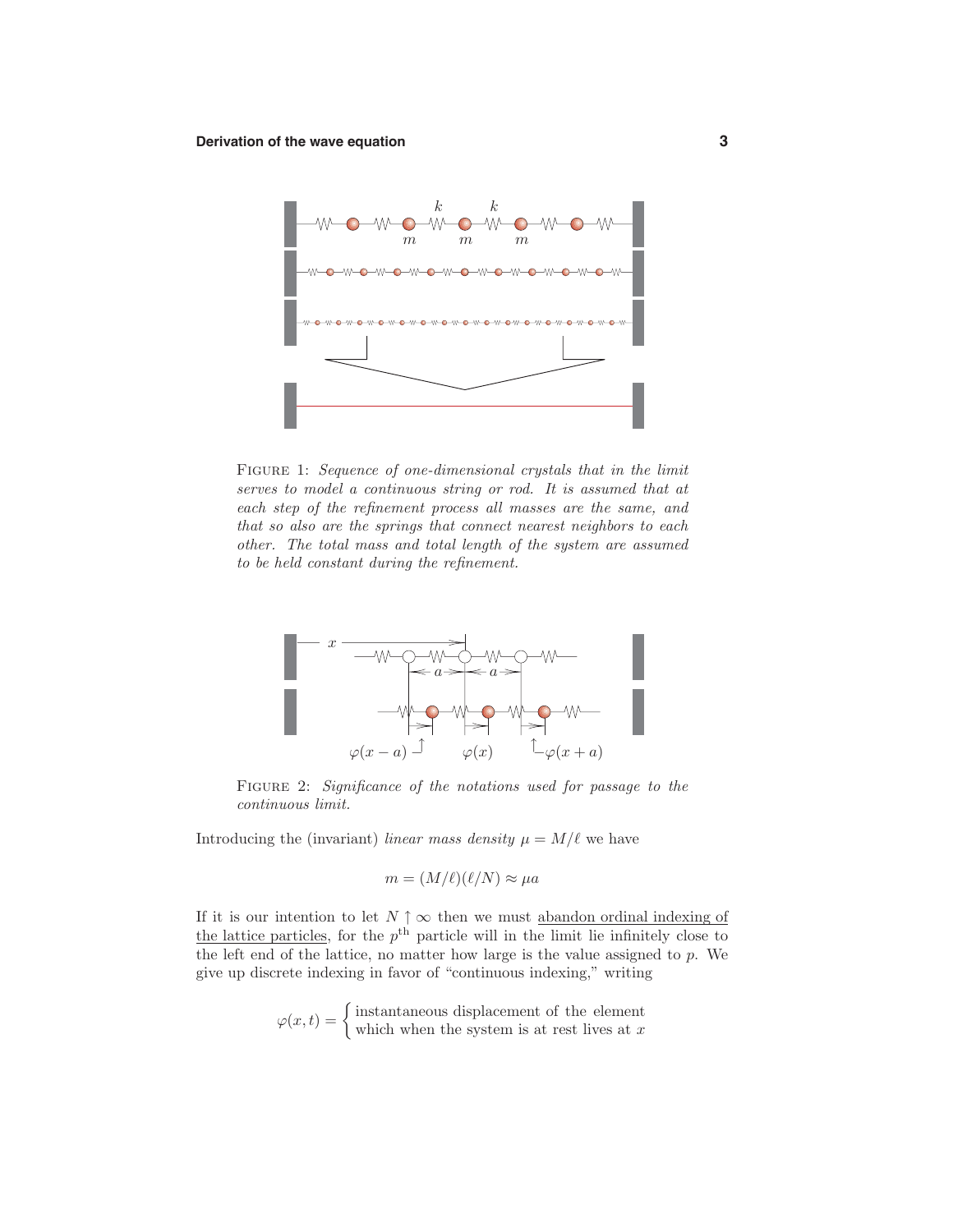In that notation the equations of motion  $(1)$  become<sup>3</sup>

$$
\mu a \frac{\partial^2}{\partial t^2} \varphi(x,t) = k \{ \varphi(x-a,t) - 2\varphi(x,t) + \varphi(x+a,t) \}
$$

which, after division by *a*, can be written

$$
\mu \frac{\partial^2}{\partial t^2} \varphi(x,t) = ka \cdot \frac{\varphi(x+a,t) - \varphi(x,t)}{a} - \frac{\varphi(x,t) - \varphi(x-a,t)}{a}
$$

If we assume that, during the course of the lattice refinement process, the springs get stiffer as they get shorter in such a way as to produce<sup>4</sup>

$$
\lim_{a \downarrow 0} k(a)a = \text{constant, call it } \kappa
$$

then in the limit  $a \downarrow 0$  (which is to say: in the limit  $N \uparrow \infty$ ) we have

$$
\mu \frac{\partial^2}{\partial t^2} \varphi(x, t) = \kappa \frac{\partial^2}{\partial x^2} \varphi(x, t)
$$
\n(2.1)

Dimensionally  $[\mu] = ML^{-1}$  and  $[\kappa] = [ka] = [\text{force}] = MLT^{-2}$  so

$$
[\kappa/\mu] = L^2 T^{-2} = [(\text{velocity})^2]
$$

which is to say:

 $u = \sqrt{\kappa/\mu}$  is a velocity natural to the string/rod

<sup>3</sup> This is true for the particles that live at the interior points

$$
x_2 = 2a, x_3 = 3a, \ldots, x_{N-1} = (N-1)a
$$

The particles that live at  $x_1 = a$  and  $x_N = Na$  satisfy eccentric equations of motion because each is "deprived of a neighbor," but need not concern us because in the limit  $a \downarrow 0$  each condenses to an *endpoint* of the string/rod, and those (see again FIGURE 1) we presently consider to be fixed.

 $4$  But this is exactly how springs do behave! For springs  $k_1$  and  $k_2$  connected in series produce

$$
k_{\text{effective}} = \left[\frac{1}{k_1} + \frac{1}{k_2}\right]^{-1}
$$

while springs connected in parallel produce

$$
k_{\text{effective}} = k_1 + k_2
$$

Springs combine like capacitors! Cut a spring in half: each half is twice as stiff as the original spring. Cut a spring into *N* identical fragments: each fragment is *N* times as stiff. And in the limit  $N \uparrow \infty$  each fragment becomes *infinitely* stiff!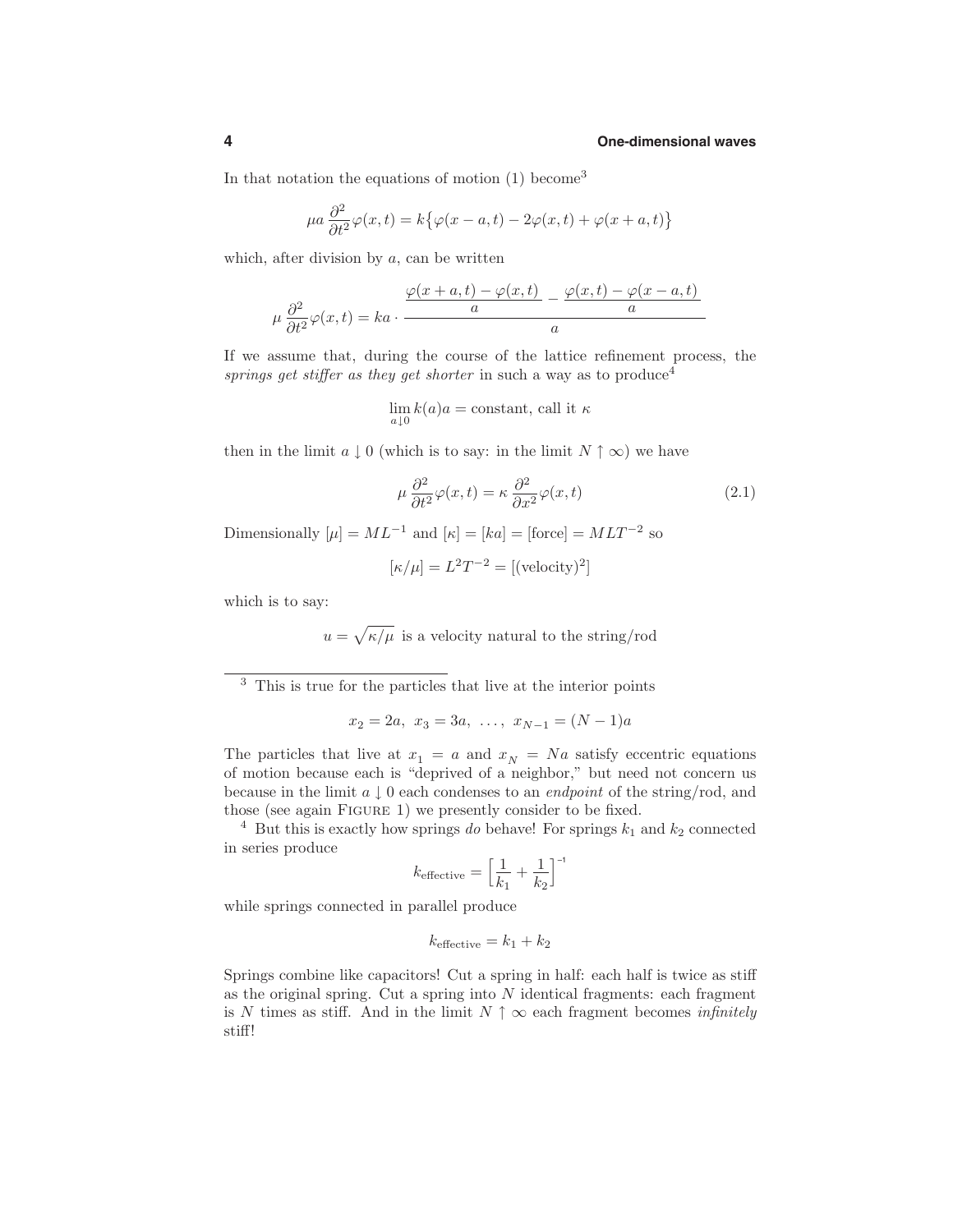#### **Mechanical properties of simple waves 5**

and (2) can be written in any of the following equivalent ways:

$$
\begin{cases}\n\frac{1}{u^2} \frac{\partial^2}{\partial t^2} - \frac{\partial^2}{\partial x^2} \varphi(x, t) = 0 \\
\left\{\frac{1}{u^2} \partial_t^2 - \partial_x^2 \right\} \varphi(x, t) = 0 \\
\Box \varphi = 0 \quad : \quad \Box \text{ is the "wave operator"} \\
\frac{1}{u^2} \varphi_{tt} - \varphi_{xx} = 0\n\end{cases}
$$
\n(2.2)

In (2)—however written—the large linear system of coupled ordinary differential equations has been replaced by a single linear partial differential equation, the so-called **wave equation**. 5

It was Newton's  $m\ddot{x} = F$  that led us to the wave equation (2.1), and is useful to notice that the equation retains a very Newtonian structure. On the left we have

$$
\mu \frac{\partial^2}{\partial t^2} \varphi(x, t) = \text{(mass density)} \cdot \begin{cases} \text{instantaneous acceleration of the} \\ \text{string element that lives at } x \end{cases}
$$

while on the right we have

force density  $\propto \frac{\varphi(x+dx)+\varphi(x-dx)}{2}-\varphi(x)$  $=\begin{cases} \text{amount by which the value of } \varphi \text{ at } x \text{ is exceeded by} \\ \text{the average of its value at nearest neighbor points.} \end{cases}$ the average of its values at nearest-neighbor points

It becomes plausible in this light to conjecture that the force density of a "stiff string" would be sensitive also to the values assumed by  $\varphi$  at next-nearestneighboring points, or perhaps at points even more remote.

**2. Mechanical properties of simple waves.** The total energy of the vibrating crystal shown in Figure 1 (and renotated in Figure 2) is

$$
E = \frac{1}{2} \sum_{n} m \dot{\varphi}_n^2 + \frac{1}{2} \sum_{n} k (\varphi_{n+1} - \varphi_n)^2
$$
  
= 
$$
\sum_{x \text{-addresses}} \left\{ \frac{1}{2} \mu \left( \frac{\partial \varphi(x)}{\partial t} \right)^2 + \frac{1}{2} \kappa \left( \frac{\varphi(x+a) - \varphi(a)}{a} \right)^2 \right\} a
$$

<sup>5</sup> In fact there exist many "wave equations," variants of  $(2)$ , but they bear a variety of specialized names: when one says "wave equation" one is universally understood to refer either to (2) or to its higher-dimensional generalization

$$
\left\{\frac{1}{u^2}\partial_t^2-\nabla^2\right\}\varphi(x,t)=0
$$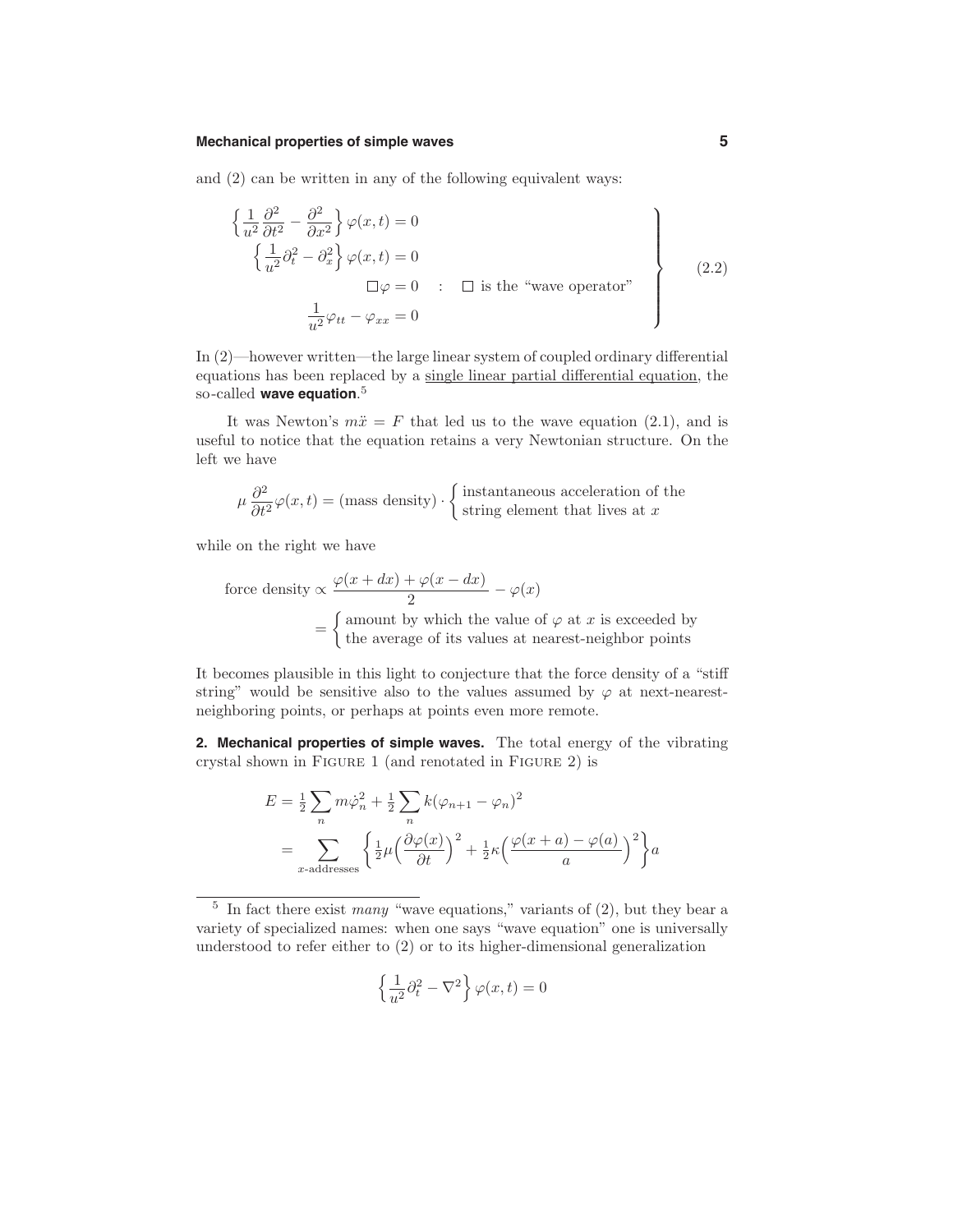which in the continuous limit becomes  $6$ 

$$
E = \int_0^{\ell} \mathcal{E}(\varphi, \partial \varphi) dx
$$
\n
$$
\mathcal{E}(\varphi, \partial \varphi) = \frac{1}{2} \mu \left( \frac{\partial \varphi(x)}{\partial t} \right)^2 + \frac{1}{2} \kappa \left( \frac{\partial \varphi(x)}{\partial x} \right)^2
$$
\n
$$
= \frac{1}{2} \mu (\partial_t \varphi)^2 + \frac{1}{2} \kappa (\partial_x \varphi)^2
$$
\n
$$
= \text{energy density}
$$
\n(3.2)

Notice that  $\mathcal{E}(\varphi,\partial\varphi)$  is everywhere non-negative, and that  $[\mathcal{E}] = [\text{energy/length}]$ . The mechanical energy of a vibrating string/rod resides nowhere in particular, but is distributed along its length. E*dx* describes how much of it resides at time *t* in the neighborhood *dx* of *x*.

From (3) it follows that

$$
\dot{E} = \int_0^{\ell} \frac{\partial \mathcal{E}}{\partial t} dx
$$
\n
$$
\frac{\partial \mathcal{E}}{\partial t} = \mu \varphi_{tt} \varphi_t + \kappa \varphi_x \varphi_{xt}
$$
\n
$$
= \kappa \varphi_{xx} \varphi_t + \kappa \varphi_x \varphi_{xt} \quad \text{by the wave equation}
$$
\n
$$
= \partial_x [\kappa \varphi_x \varphi_t]
$$
\n(4)

We conclude that *E*-variations—if any—must be end effects

$$
\dot{E} = \kappa \varphi_x \varphi_t \Big|_0^\ell \tag{5}
$$

and that imposition of any of several natural boundary conditions<sup>7</sup> would serve to render such effects impossible. Under such conditions **energy sloshes about, but is conserved in the aggregate**. That image sets in motion the following train of thought: let

> $\mathcal{F}(x,t) =$ **energy** flux  $=\begin{cases}$  temporal rate at which energy flows to the right past the inspection point *x*

Fixing our attention now upon some infinitesimal string element, we have—as

$$
\varphi(0,t) = \varphi(\ell,t) = 0 \quad : \quad \text{all } t
$$

This would enforce  $\varphi_t(0,t) = \varphi_t(\ell,t) = 0$ , and thus ensure  $\dot{E} = 0$ .

<sup>&</sup>lt;sup>6</sup> Here  $\partial \varphi$  stands collectively for all the first partials of  $\varphi$ .

<sup>7</sup> We might, for example, clamp the ends of the the string/rod: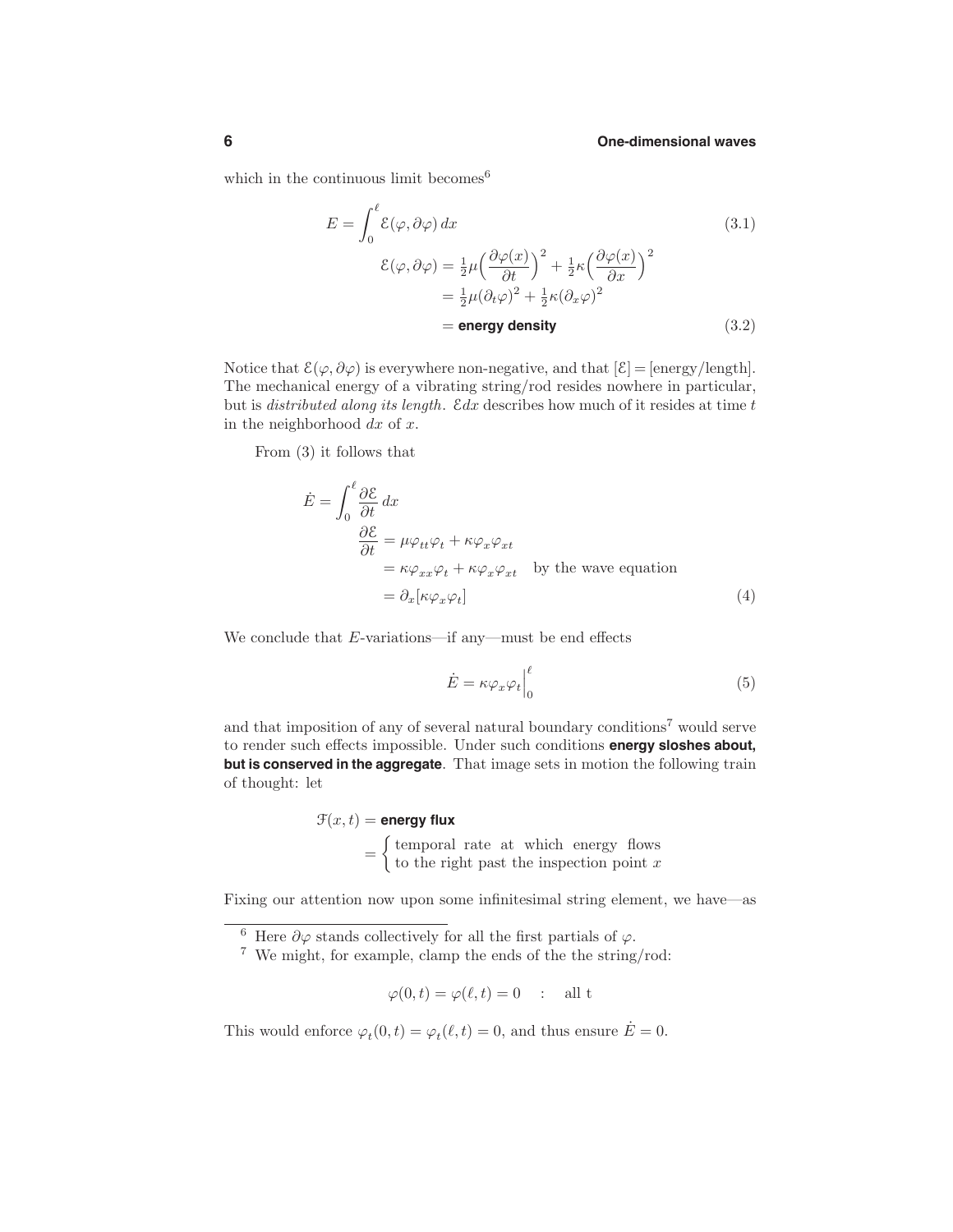#### **Variants of the simple wave equation 7**

a local statement of energy conservation—

$$
\frac{\partial}{\partial t}(\mathcal{E}dx) = (\text{flux in on the left}) - (\text{flux out on the right})
$$

$$
= \mathcal{F}(x, t) - \mathcal{F}(x + dx, t)
$$

which gives

$$
\partial_t \mathcal{E} + \partial_x \mathcal{F} = 0 \tag{5}
$$

Comparison with (4) leads to the conclusion that

$$
\mathcal{F}(x,t) = -\kappa \varphi_x(x,t) \varphi_t(x,t) \tag{6}
$$

Turning our attention now from energy to the momentum of a vibrating string/rod, we have

$$
P = \sum_{n} m\dot{\varphi}_{n} = \sum_{x-\text{addresses}} \mu \frac{\partial \varphi(x)}{\partial t} a
$$

$$
\downarrow
$$

$$
= \int_{0}^{\ell} \mathcal{P}(\varphi, \partial \varphi) dx \tag{7.1}
$$

$$
\mathcal{P}(\varphi, \partial \varphi) = \mu \varphi_t \tag{7.2}
$$

= **momentum density**

It follows that

$$
\dot{P} = \int_0^\ell \mu \varphi_{tt} dx = \int_0^\ell \kappa \varphi_{xx} dx = \kappa \varphi_x \Big|_0^\ell
$$

and that

$$
\partial_t \mathcal{P} + \partial_x \mathcal{G} = 0 \tag{8}
$$

where

$$
\mathcal{G}(x,t) = -\kappa \varphi_x \tag{9}
$$

#### = **momentum flux**

When one turns (as below) from the simple wave equation to the simpler of its many variants one finds that the energy/momentum densities and fluxes are described by expressions that change from case to case, but that conservation laws of the form  $(5/8)$ 

**3. Frequently encountered variants of the simple wave equation.** Figure 3 shows a "crystal" in which each element is harmonically coupled not only not only to its nearest neighbors but also to its equilibrium position, about which it would oscillated even if decoupled from its neighbors. Refinement of such a system leads to a wave equation of the form

$$
(\Box + \varkappa^2)\varphi = 0 \tag{10}
$$

where  $\varkappa$  is a constant with the physical dimension  $[\varkappa]=1/\text{length}$ . This is known as the **Klein-Gordon equation**, and is fundamental to the relativistic quantum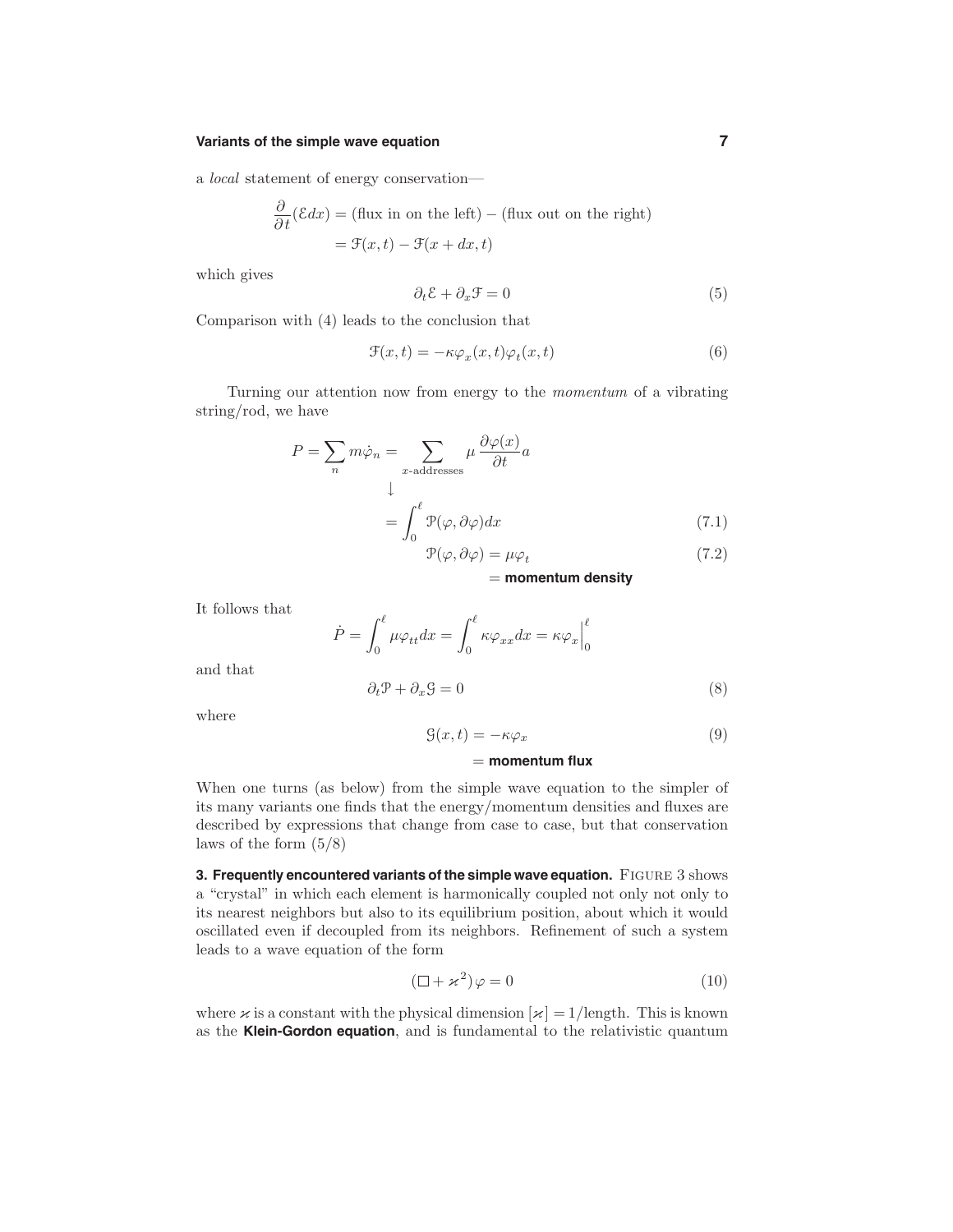

FIGURE 3: This system of coupled pendula serves to model a crystal in which each element is coupled not only to its nearest neighbors, but also to its equilibrium site.

theory of massive particles, in which context

$$
\varkappa = mc/\hbar = \frac{1}{\text{Compton length}}
$$

In the massless limit  $m \downarrow 0$  one recovers the wave equation (2).

If one introduces damping into the system shown in Figure 1 then after refinement one is left with a partial differential equation of the form

$$
\left\{\frac{1}{u^2}\partial_t^2 + 2(\gamma/u)\partial_t - \partial_x^2\right\}\varphi(x,t) = 0\tag{11}
$$

The damped version of the system shown in Figure 3 leads similarly to

$$
\left\{\frac{1}{u^2}\partial_t^2 + 2(\gamma/u)\partial_t - \partial_x^2 + \varkappa^2\right\}\varphi(x,t) = 0
$$

which is often written

$$
\left\{\partial_t^2 + 2u\gamma\partial_t - u^2\partial_x^2 + (u\varkappa)^2\right\}\varphi(x,t) = 0\tag{12}
$$

and is known as the **telegrapher's equation**, for the interesting reason which I now explain.

The electrical properties of transmission lines (paired wires intended to carry electrical signals) are not localized—as are the elements of most electrical circuits—but are distributed: one speaks of the "resistance per unit length," the "inductance/capacitance per unit length," the "leakage conductance per unit length" and obtains equations that describe the behavior of such lines by working out the properties of such discrete circuits as are shown in FIGURE 4 and proceeding to the continuous limit in the now-familiar way. It is the "leaky lossy system" that leads to the telegrapher's equation, with

$$
u^{2} = \frac{1}{LC}
$$
  
 
$$
2u\gamma = \frac{RC + GL}{LC} \text{ where } G = 1/r
$$
  

$$
(u\kappa)^{2} = \frac{RG}{LC}
$$

So cunninglycomplicated are biological systems that—surprisinglyto a physicist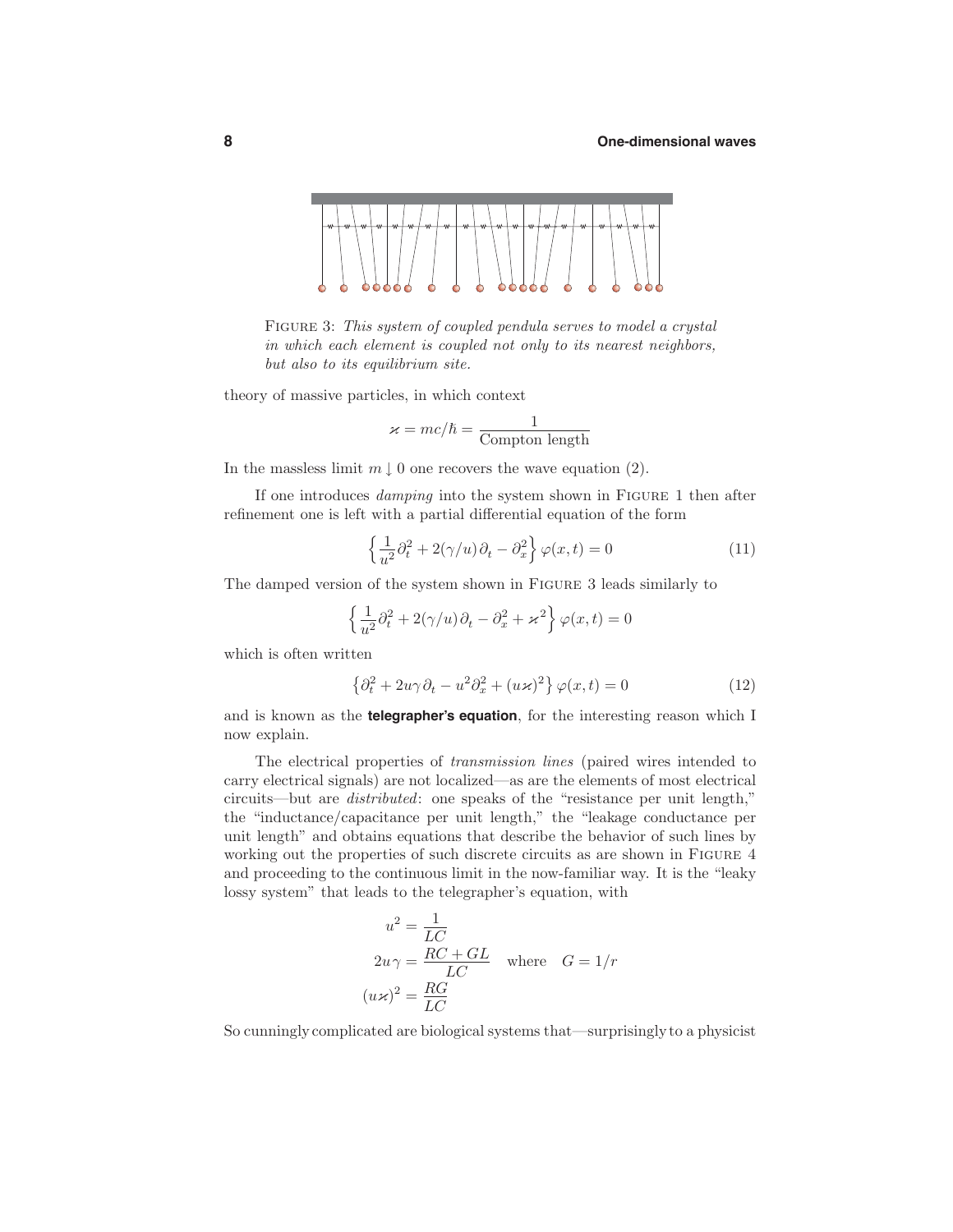

FIGURE 4: Top figure: discrete circuit serves in the continuous limit to model a **lossless** transmission line. Middle figure: model of a **lossy** transmission line. Bottom figure: model of a **leaky lossy** transmission line.

—the theory of transmission lines is only distantly relevant to the theory of signal transmission along axions.

**HISTORICAL NOTE:** It was Jean le Rond d'Alembert (*1717*–*1783*)<sup>8</sup> who first took up study of the dynamics of vibrating strings (a subject some phenomenological aspects of which had also been of interest also to Pythagoras!)—whence of the wave equation though the subject soon attracted the attention also of Euler, Daniel Bernoulli and Lagrange. It was this physically motivated work that launched the mathematical theory of partial differential equations.

About a century passed before Oliver Heaviside and Lord Kelvin were motivated by the invention (∼*1840*) of telegraphy, and more particularly by the effort to lay a cable across the Atlantic (first accomplished in *1858*), to devise and to study the solutions of the telegrapher's equation.

Serious interest in the Klein-Gordon equation had to await the invention (1926) of the non-relativistic Schrödinger equation, which motivated physicists to try to devise a variant of that equation that conformed to the principle of relativity.

<sup>8</sup> d'Alembert was an interesting character. For basic information see, for example, http://en.wikipedia.org/wiki/Jean le Rond d'Alembert.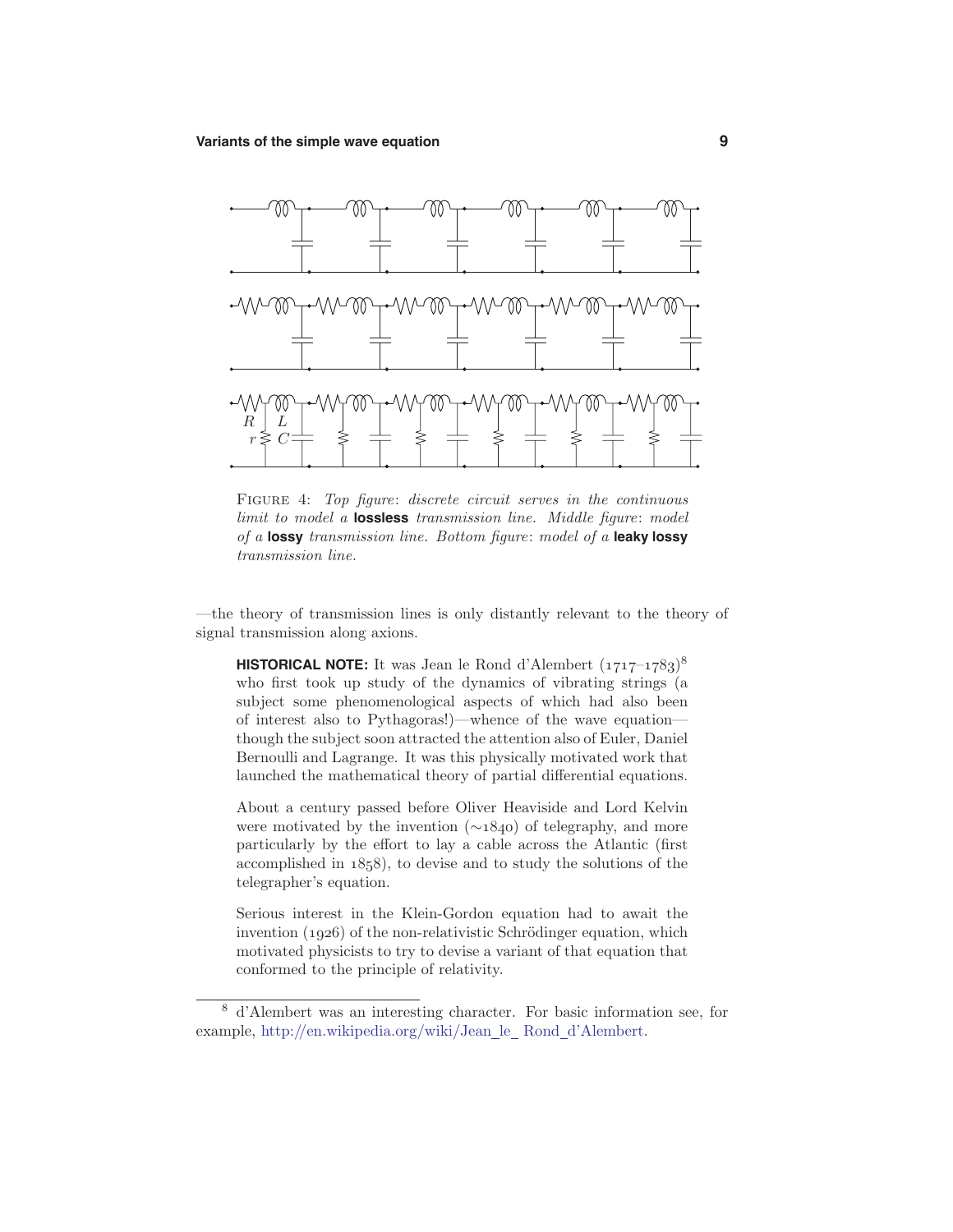**4. Solution of the wave equation.** It should be noted at the outset that the wave function  $\varphi(x,t)$  enters <u>linearly</u> into the wave equation (2), as also into each of the variants encountered in §3, the immediate implication being that

if 
$$
\varphi_1(x, t)
$$
 and  $\varphi_2(x, t)$  are solutions then  
so also is  $c_1 \varphi_1(x, t) + c_2 \varphi_2(x, t)$ : all  $c_1, c_2$  (13.1)

From linearity and reality it follows moreover that

one can always construe real solutions  $\varphi(x, t)$  to be the real parts of complex solutions  $\psi(x, t)$  (13.2)

The "solution problem" can be approached in many ways, of which I will sketch several: each draws heavily upon (13.1), and most draw also upon (13.2). I remark in passing that the **free particle Schrödinger equation**—which reads

$$
\psi_{xx} + i(2m/\hbar)\psi_t = 0
$$

 $\equiv$  is of such a form that (13.1) pertains but (13.2) does not.

FACTORIZATION METHOD We begin with a method that is wonderfully swift and elegant, but quite limited in its applicability: in its simplest form it pertains only to the wave equation (2), and works only in the one-dimensional case.<sup>9</sup> The method proceeds from the elementary observation that

$$
\Box \equiv \frac{1}{u^2} \partial_t^2 - \partial_x^2 = \left(\frac{1}{u} \partial_t + \partial_x\right) \left(\frac{1}{u} \partial_t - \partial_x\right) \tag{14}
$$

Clearly, if  $\varphi$  is killed by either of the operators  $\frac{1}{u}\partial_t \pm \partial_x$  is will assuredly be killed by  $\square$ . But

$$
\left(\frac{1}{u}\partial_t + \partial_x\right)\varphi(x,t) = 0 \iff \varphi(x,t) = f(x - ut) : \text{ any } f(\bullet)
$$
  

$$
\left(\frac{1}{u}\partial_t - \partial_x\right)\varphi(x,t) = 0 \iff \varphi(x,t) = g(x + ut) : \text{ any } g(\bullet)
$$

so  $\Box \varphi = 0$  is satisfied by all functions of the form

$$
\varphi(x,t) = f(x - ut) + g(x + ut) \quad : \quad f(\bullet) \text{ and } g(\bullet) \text{ arbitrary} \tag{15}
$$

and (less obviously) all solutions  $\varphi(x, t)$  of  $\Box \varphi = 0$  admit of such representation. Which is pretty remarkable when you consider that

- $f(x ut)$  decribes a waveform sliding rigidly to the right with speed *u*;
- $g(x + ut)$  decribes a waveform sliding rigidly to the left with speed  $u$ .

 $\frac{9}{9}$  It was P. A. M. Dirac's relativity-motivated attempt to extend the method to three dimensions that led to the invention of the **Dirac equation**, which provides the foundation for so much of modern physics.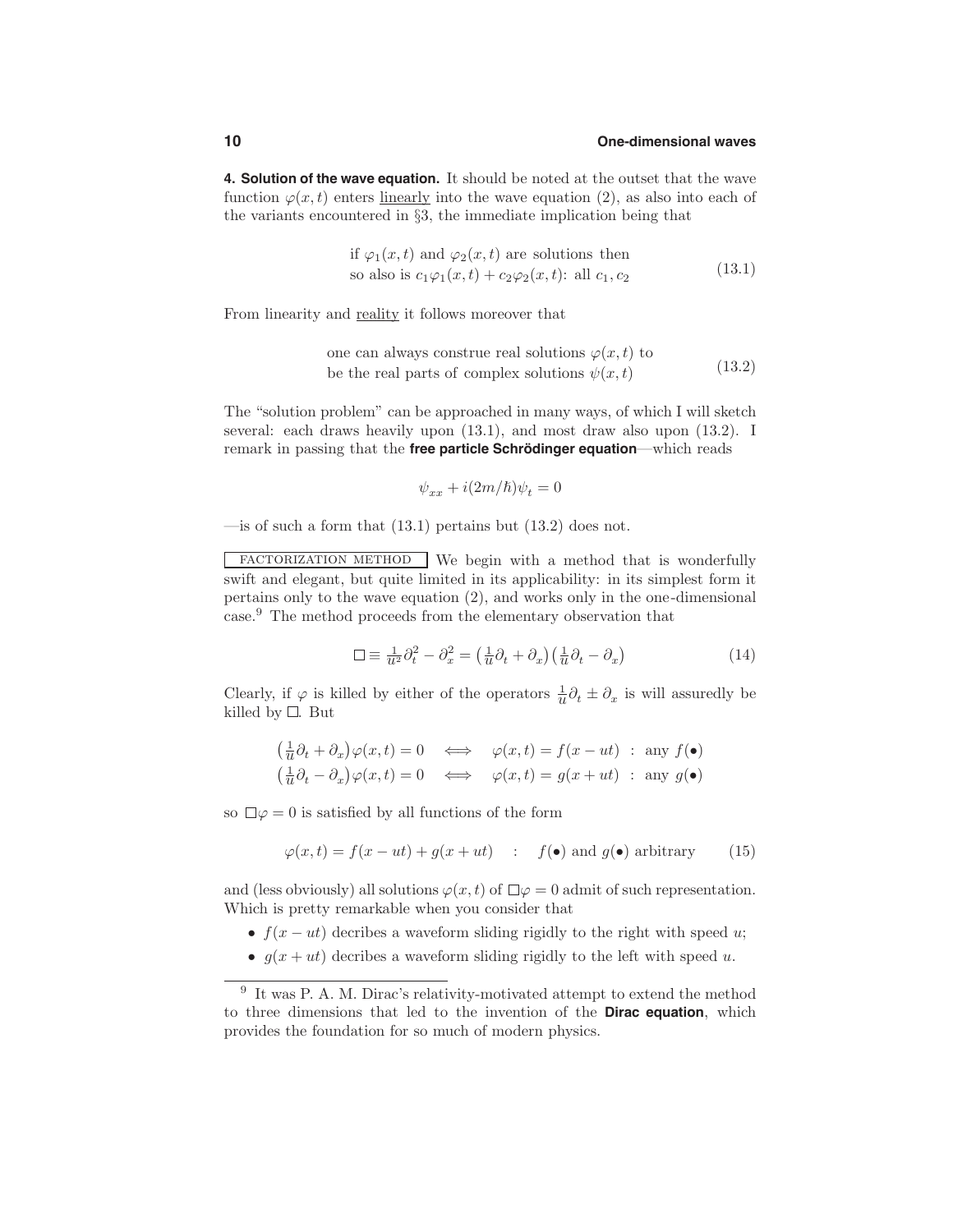#### **Solution of the wave equation 11**

I reproduce now a pretty argument that was original to d'Alembert himself. Suppose, by way of introduction, that we possessed all the solutions  $x(t)$  of a mechanical equation  $m\ddot{x} = F(x)$ . It would be standard practice for us to select the particular solution of interest by specifying initial data  $x_0 = x(0)$  and  $v_0 = \dot{x}(0)$ . For example: in the ballistic case  $m\ddot{x} = -mg$  we would have  $x(t) = x_0 + v_0 t - \frac{1}{2} g t^2$ . Proceeding now in that same spirit, suppose that the **initial wave data**

$$
\varphi(x,0)
$$
 and  $\varphi_t(x,0)$ 

has been specified. Working from (15), we have

$$
f(x) + g(x) = \varphi(x, 0)
$$
\n(16.1)

and  $-u f'(x) + u g'(x) = \varphi_t(x, 0)$ , which after integration becomes

$$
-f(x) + g(x) = \frac{1}{u} \int^x \varphi_t(y,0) \, dy \quad : \quad \text{lower limit arbitrary} \tag{16.2}
$$

From (16) we obtain

$$
f(x) = \frac{1}{2} \Big\{ \varphi(x, 0) - \frac{1}{u} \int^x \varphi_t(y, 0) dy \Big\}
$$

$$
g(x) = \frac{1}{2} \Big\{ \varphi(x, 0) + \frac{1}{u} \int^x \varphi_t(y, 0) dy \Big\}
$$

whence

$$
\varphi(x,t) = \frac{1}{2} \{ \varphi(x - ut, 0) + \varphi(x + ut, 0) \} + \frac{1}{2u} \int_{x - ut}^{x + ut} \varphi_t(y,0) \, dy \tag{17}
$$

the significance of which is developed in Figures 5.

Often we have interest in waves  $\varphi(x, t)$  that conform to prescribed **boundary conditions**. Suppose, for example, that a vibrating string has been clamped at  $x = 0$  and  $x = a$ , or that an air column vibrates within a pipe of length *a* that is closed at both ends. We would then insist that

$$
\varphi(0, t) = \varphi(a, t) = 0 \quad : \quad \text{all } t \tag{18}
$$

The first condition supplies (by (15))  $f(-ut)+g(ut) = 0$  (all *t*). The implication is that  $g(z) = -f(-z)$ , and therefore that

$$
\varphi(x,t) = f(x - ut) - f(-x - ut) \tag{19}
$$

The second condition therefore reads  $f(a - ut) - f(-a - ut) = 0$ , of which the implication is that  $f(z) = f(z + 2a)$ :  $f(\bullet)$  must be *periodic*, with period 2*a*. It was first evident (by about *1806*) to Joseph Fourier<sup>10</sup>(*1768*–*1830*) that the

<sup>10</sup> Consult http://www-groups.dcs.st-and.ac.uk/∼history/Mathematicians/ Fourier.html for biographical information.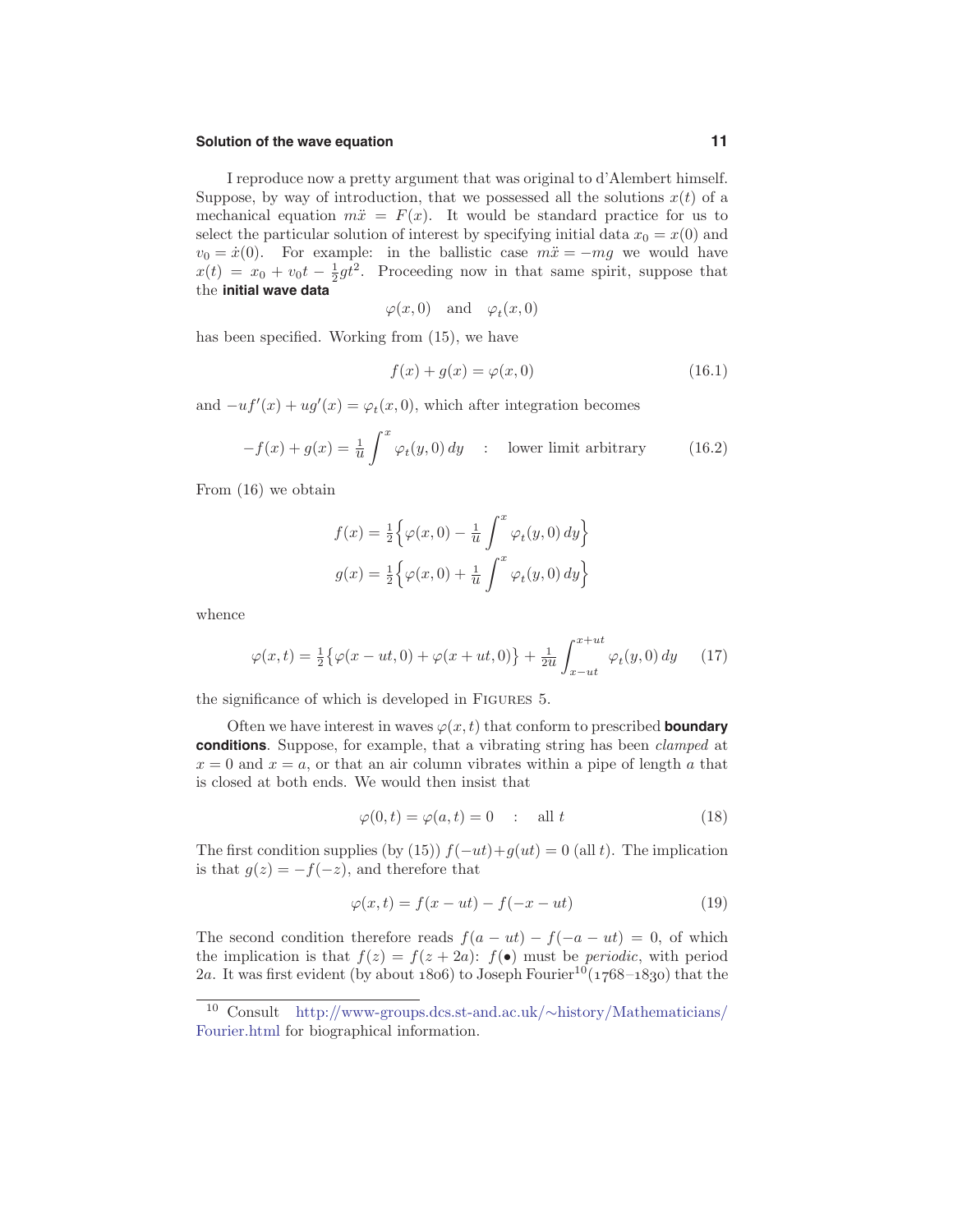

FIGURE 5A: The  $\bullet$  points, according to d'Alembert's equation (17), contribute  $\varphi(x,0)$ -data to the valuation of  $\varphi(x,t)$ , while the points contribute  $\varphi_t(x,0)$ -data.



Figure 5b: Complementary interpretation of d'Alembert's equation (17): at spacetime points that lie on the **red boundary** of the wedge that extends forward from  $(y, 0)$  the wave function  $\varphi(x, t)$  is sensitive to the initial datum  $\varphi(y, 0)$ , while at points in the **blue interior of the wedge**  $\varphi(x, t)$  is sensitive to  $\varphi_t(y, 0)$ .

most general such function can be developed

$$
f(z) = \sum_{n} \left\{ A_n \cos \left( n \pi \frac{z}{a} \right) + B_n \sin \left( n \pi \frac{z}{a} \right) \right\}
$$

Returning with this information to (19), we have

$$
\varphi(x,t) = \sum_{n} \left\{ A_n \left[ \cos \left( n \pi \frac{x - ut}{a} \right) - \cos \left( n \pi \frac{-x - ut}{a} \right) \right] + B_n \left[ \sin \left( n \pi \frac{x - ut}{a} \right) - \sin \left( n \pi \frac{-x - ut}{a} \right) \right] \right\}
$$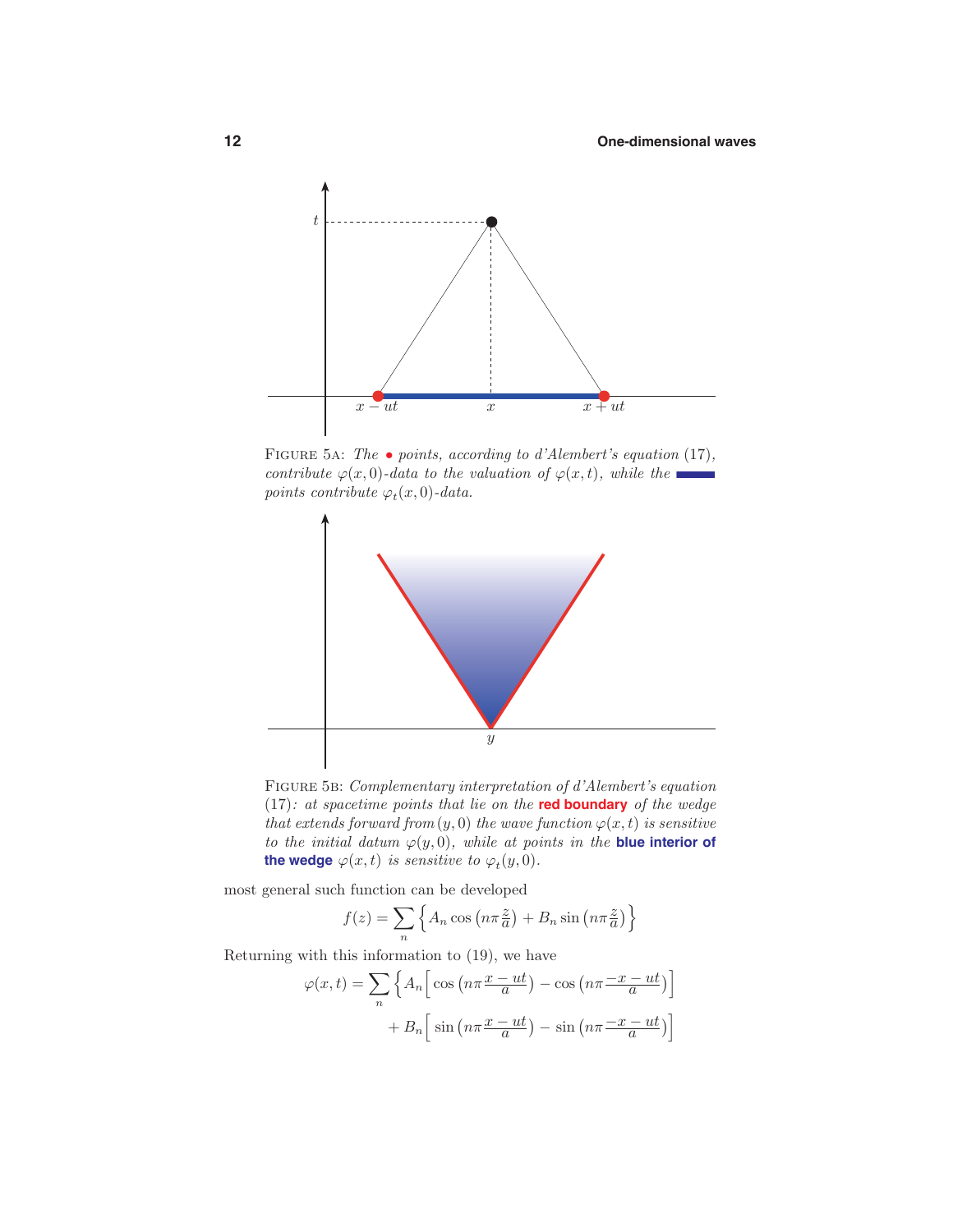#### **Solution of the wave equation 13**

which according to *Mathematica* can be rewritten

$$
\varphi(x,t) = \sum_{n=1}^{\infty} 2[A_n \sin \omega_n t + B_n \cos \omega_n t] \sin k_n x \tag{20.1}
$$

with

$$
k_n \equiv n\pi \frac{1}{a} \quad \text{and} \quad \omega_n \equiv n\pi \frac{u}{a} = uk_n \tag{20.2}
$$

But (20)—see Figure 6—is physics familiar to every first-year student; its qualitative essentials were familiar already to (and exerted a powerful influence upon) Pythagoras, and lie at the tonal base of all music, both Western and Eastern.

If  $\varphi(x, t)$  is clamped at  $x = 0$  but unclamped at  $x = a$  (a circumstance not feasible for stringed instruments, but natural to the design of most wind instruments) then we require of  $\varphi(x, t)$  that

$$
\begin{aligned}\n\varphi(0,t) &= 0 \\
\varphi_x(a,t) &= 0\n\end{aligned}\n\qquad \qquad \text{all t}\n\tag{21}
$$

—the latter condition arising by (9) from the physical requirement that the momentum flux at the free end be constantly zero.<sup>11</sup> The former condition leads as before to (19):  $\varphi(x,t) = f(x - ut) - f(-x - ut)$ , from which we obtain

$$
\varphi_x(x,t) = f'(x - ut) + f'(-x - ut)
$$

The second condition therefore supplies  $f'(z) = -f'(z+2a) = (-)^2 f'(z+4a)$ , from which we conclude that  $f(\bullet)$  itself must be periodic with period 4*a*.

<sup>11</sup> Or from the following line of argument: Reverting to the notation of §1 (at present *a* identifies an endpoint finitely removed from the origin, but in §1 *-* played that role, while *a* referred to the "interatomic spacing"), look to the



dynamics of the particle at the unclamped end of a lattice. Immediately

$$
\mu a \frac{\partial^2}{\partial t^2} \varphi(\ell, t) = k \{ \varphi(\ell, t) - \varphi(\ell - a, t) \}
$$

Divide by *a*, proceed to the limit  $a \downarrow 0$  and note that—because  $k = \kappa/a$  becomes infinite, a sensible result will be achieved if and only if  $\varphi_x(\ell,t) = 0$  for all *t*. "The last two atoms move in synchrony, as though welded together."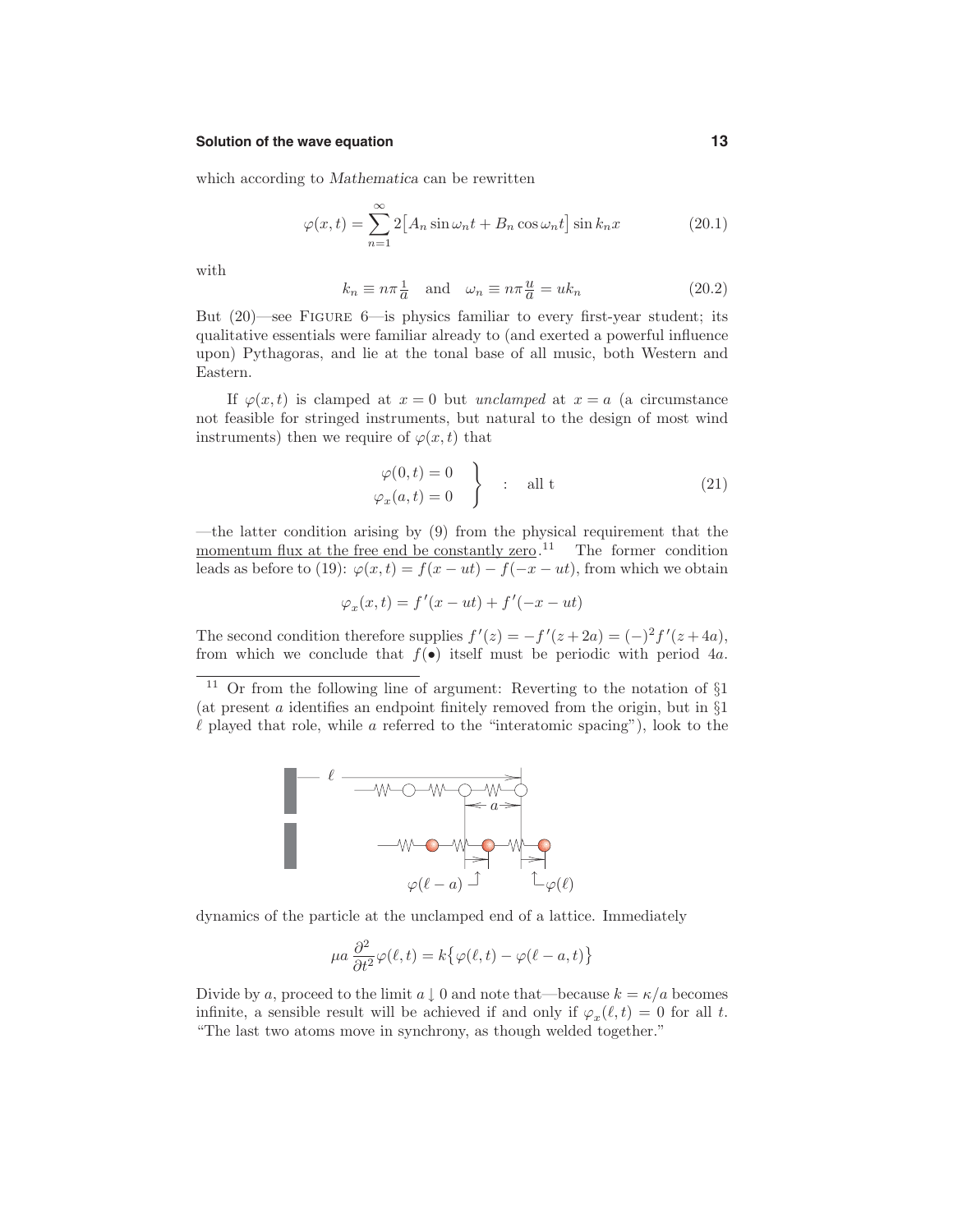

Figure 6: Lowest-lying waveforms for a clamped/unclamped string (left column) and a clamped/clamped string (right column). Not only do the waveforms interdigitate: so do the vibrational frequencies, which according to (20*.*2) and (22) stand in the progression

$$
\begin{array}{llll}\n\omega_1 = \frac{1}{2} \cdot \pi \frac{u}{a} & \omega_2 = 1 \cdot \pi \frac{u}{a} \\
\omega_3 = \frac{3}{2} \cdot \pi \frac{u}{a} & \omega_4 = 2 \cdot \pi \frac{u}{a} \\
\omega_5 = \frac{5}{2} \cdot \pi \frac{u}{a} & \omega_6 = 3 \cdot \pi \frac{u}{a} \\
\vdots & \vdots\n\end{array}
$$

According to Fourier we can expect therefore to have

$$
f(z) = \sum_{n} \left\{ A_n \cos \left( n \pi \frac{z}{2a} \right) + B_n \sin \left( n \pi \frac{z}{2a} \right) \right\}
$$

so by (19)

$$
\varphi(x,t) = \sum_{n} \left\{ A_n \left[ \cos \left( n \pi \frac{x - ut}{2a} \right) - \cos \left( n \pi \frac{-x - ut}{2a} \right) \right] + B_n \left[ \sin \left( n \pi \frac{x - ut}{2a} \right) - \sin \left( n \pi \frac{-x - ut}{2a} \right) \right] \right\}
$$

from which we are led again to (20.1), the difference being that now

$$
k_n \equiv n\pi \frac{1}{2a} \quad \text{and} \quad \omega_n \equiv n\pi \frac{u}{2a} = uk_n \tag{22}
$$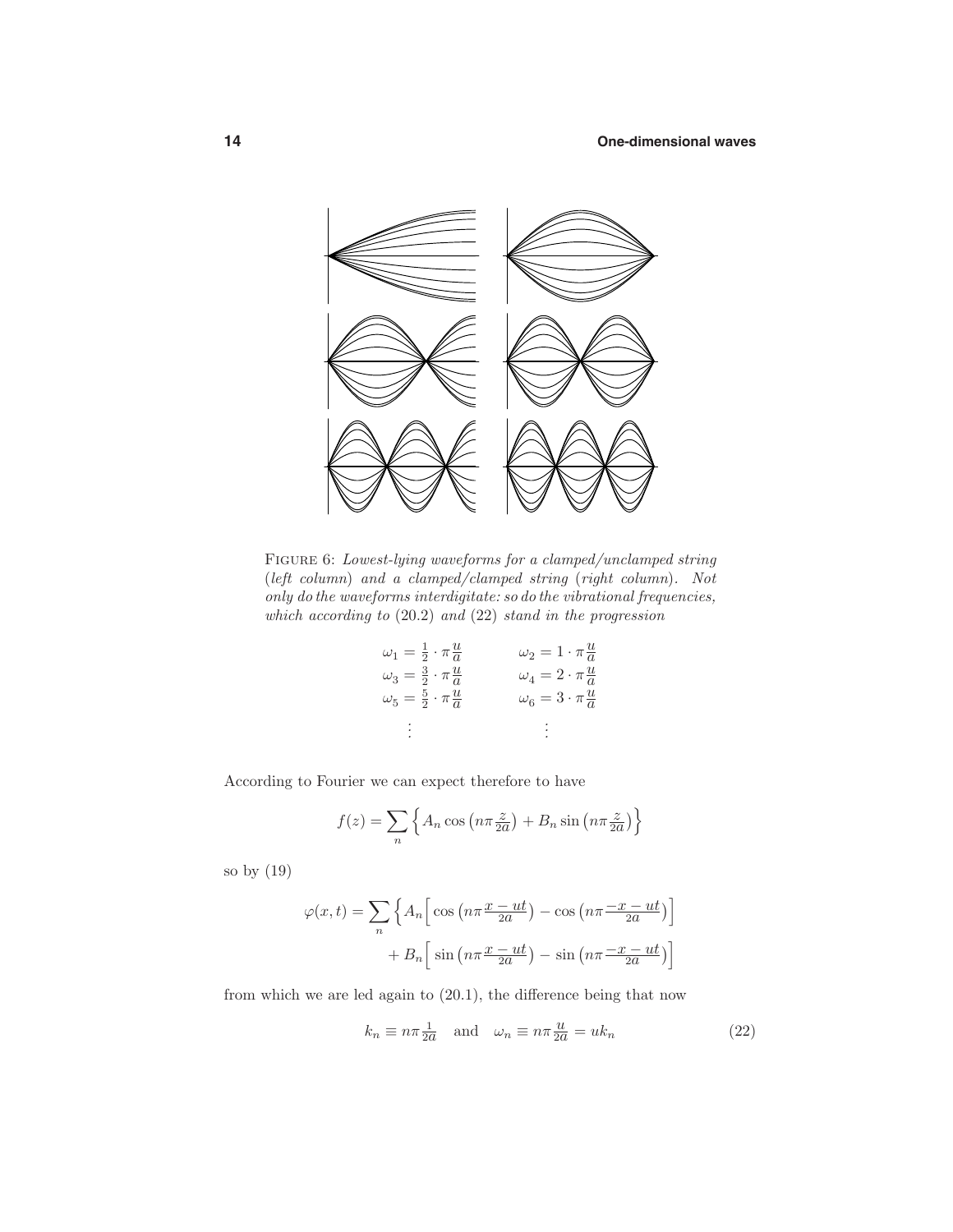### **Solution of the wave equation 15**

We recover *precisely* (20.1) when *n* is even (which places a node at  $x = a$ , where we want an anit ode), so in (22) it must be understood that  $n = 1, 3, 5, \ldots$ The waveforms and spectra in the clamped/clamped and clamped/unclamped cases (for organ pipes the distinction would be between closed/closed and  $closed/open)$  interdigitate, as shown in FIGURE 6.

solution by separation of variables The simple wave equation

 $\Box \varphi = 0$ 

presents a context that is insufficiently rich to expose many points of principle. We look now therefore to the Klein-Gordon equation

$$
(\Box + \varkappa^2)\varphi = 0
$$

which gives back the wave equation in the limit  $\varkappa^2 \downarrow 0$ .

Assume  $\varphi$  to possess the factored form  $\varphi(x,t) = F(x) \cdot G(t)$ . Then

$$
(\Box + \varkappa^2)\varphi = F(x) \cdot \frac{1}{u^2} G''(t) - F(x)'' \cdot G(t) + \varkappa^2 F(x) \cdot G(t) = 0
$$

Divide by  $F(x) \cdot G(t)$ —possible at spacetime points where  $\varphi$  does not vanish and get

$$
\frac{G''(t)}{G(t)} = u^2 \left\{ \frac{F''(x)}{F(x)} - \varkappa^2 \right\}
$$

The only way a function of *t* can be identically equal to a function of *x* is for them to be separately equal to some constant:

$$
\frac{G''(t)}{G(t)} = \alpha \tag{23.1}
$$

$$
u^2 \left\{ \frac{F''(x)}{F(x)} - \varkappa^2 \right\} = \alpha \tag{23.2}
$$

To avoid solutions of  $G''(t) = \alpha G(t)$  that blow up asymptotically we insist that *α* be negative, which we emphasize by writing  $\alpha = -\omega^2$ . Then(23.1) gives

$$
G(t) = G_0 \cos \left(\omega t + \delta_G\right)
$$

and (23.2) becomes

$$
\frac{F''(x)}{F(x)} = \underbrace{-(\omega/u)^2 + \varkappa^2}_{\text{must again be negative (call it } -k^2)}
$$
  
to avoid asymptotic blow-up

which gives

 $F(x) = F_0 \cos(kx + \delta_F)$ 

Thus are we led to particular solutions of the form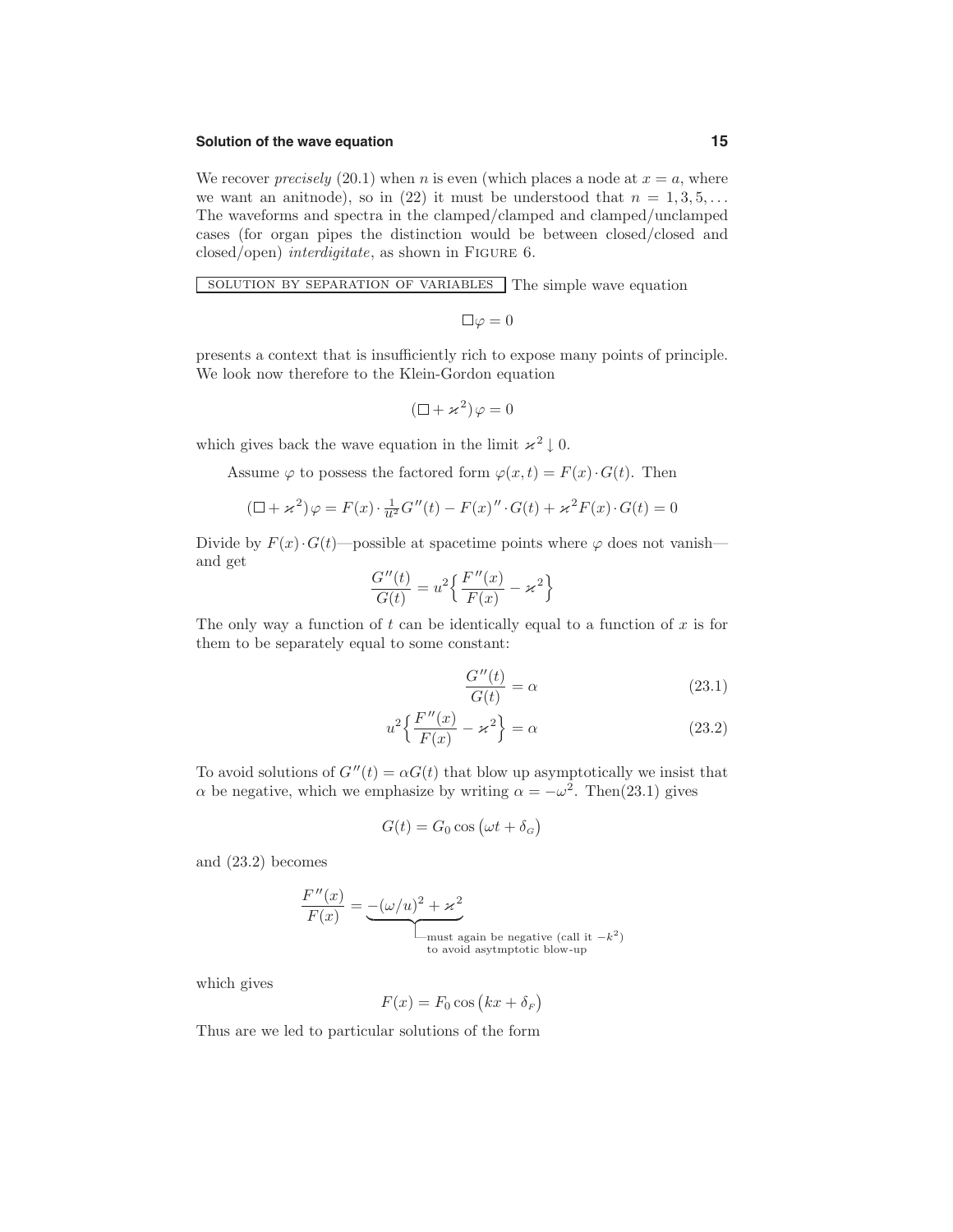$$
\varphi(x, t; \delta_F, \delta_G) = \Phi_0 \cos(kx + \delta_F) \cdot \cos(\omega t + \delta_G)
$$
\n
$$
= \frac{1}{2}\Phi_0 \left[ \cos(kx - \omega t + \delta_-) + \cos(kx + \omega t + \delta_+) \right]
$$
\n(24.1)

with  $\Phi_0 = F_0 G_0$ ,  $\delta_{\pm} = \delta_F \pm \delta_G$ . These **standing-wave solutions** can be taken in fairly obvious linear combination to construct right/left **running-wave solutions**

$$
A\cos\left(kx - \omega t + \alpha\right) \quad \text{and} \quad B\cos\left(kx + \omega t + \beta\right) \tag{24.2}
$$

of the K-G equation (10). In all cases, specification of *k* serves via

$$
\omega^2 = u^2 \left(k^2 + \varkappa^2\right) \tag{25}
$$

to determine the value of  $\omega$ , to within a sign. In the limit  $\varkappa^2 \downarrow 0$  we recover standing/running-wave solutions of the simple wave equation(2).The separation of variables method works but provides no particular advantage in the onedimensional case discussed above, but in higher-dimensional cases it is often the method of choice.

solution by ANSATZ Assume

$$
\varphi(x,t) = \text{real part of } Ze^{i(kx + \omega t)}
$$

From  $(\Box + \varkappa^2) e^{i(kx + \omega t)} = (-\frac{1}{u^2} \omega^2 + k^2 + \varkappa^2) e^{i(kx + \omega t)}$  we learn that  $e^{i(kx + \omega t)}$ will satisfy the K-G equation if and only if  $\omega$  and  $k$  satisfy the "dispersion relation"  $(25)$ ; *i.e.*, if and only if

$$
\omega = \pm \omega(k) \quad \text{with} \quad \omega(k) \equiv u\sqrt{k^2 + \varkappa^2} \tag{26}
$$



FIGURE 7: Graph of  $\omega(k)$ .  $\omega/u$  runs  $\uparrow$ , *k* runs  $\rightarrow$ . The hyperbolic curve intersects the  $\omega/u$ -axis at  $\varkappa$ . In the figure  $\varkappa$  runs through the  $values \; \varkappa = 0, \frac{1}{2}, 1, \frac{3}{2}.$ 

**PROBLEM 1** : Assume the K-G system to be clamped at  $x = 0$  and  $x = a$ . What then are the allowed values of  $\omega$ ?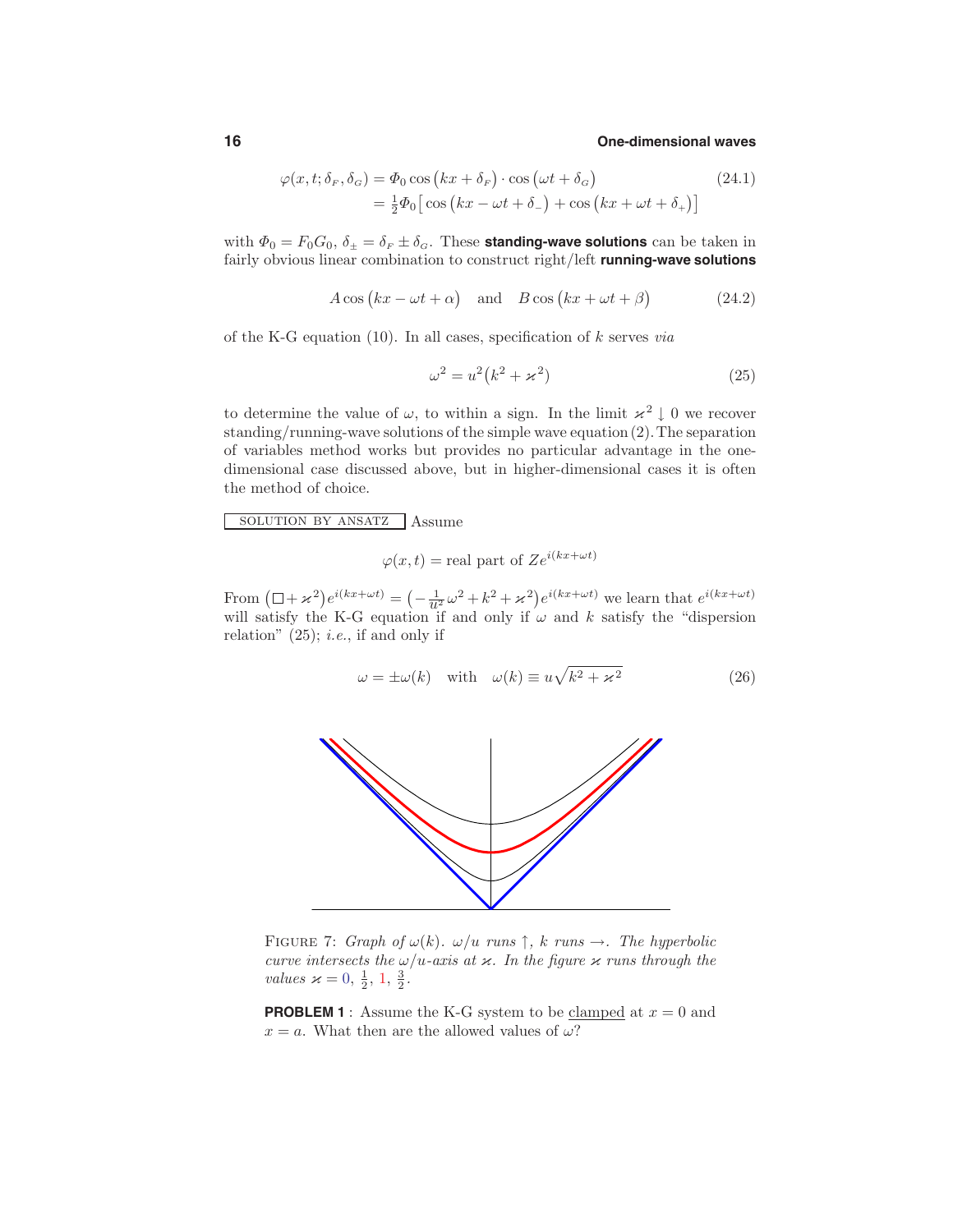#### **MATHEMATICAL DIGRESSION: Elements of Fourier analysis 17**

Appealing now to the *linearity*, we conclude that every  $\varphi(x, t)$  of the form

$$
\varphi(x,t) = \frac{1}{\sqrt{2\pi}} \int_{-\infty}^{+\infty} \left\{ \Phi_+(k) \, e^{i[\pm \omega(k)t + kx]} + \Phi_-(k) \, e^{i[-\omega(k)t + kx]} \right\} dk \tag{27.1}
$$

is a solution of the K-G equation, and speculate (correctly, but are not yet in position to prove) that every solution admits of such representation. The expression on the right side of (27) will be real-valued if (and, as it turns out, only if)

$$
[\Phi_{\pm}(k)]^* = \Phi_{\mp}(-k) \tag{27.2}
$$

It is to extract the juice from (27), and to open many other doors, that I enter now upon a mathematical digression:

### **ELEMENTS OF FOURIER ANALYSIS**

Consider the set  $\mathcal F$  of all (sufficiently nice) functions  $f(x)$  with period  $a$ .

$$
f(x+a) = f(x) \quad : \quad \text{all } x
$$

Contained within  $\mathcal F$  are, in particular, the elementary functions

$$
C_0(x;a) = \sqrt{1/a}
$$
  
\n
$$
C_n(x;a) = \sqrt{2/a} \cos[2\pi nx/a] : n = 1, 2, 3, ...
$$
  
\n
$$
S_n(x;a) = \sqrt{2/a} \sin[2\pi nx/a] : n = 1, 2, 3, ...
$$
\n(28)

which are (ask *Mathematica*) *orthonormal* in the sense<sup>12</sup>

$$
\int_{0}^{a} C_{m}(x)C_{n}(x) dx = \int_{0}^{a} S_{m}(x)S_{n}(x) dx = \delta_{mn}
$$
\n
$$
\int_{0}^{a} C_{m}(x)S_{n}(x) dx = 0 \quad : \quad \text{all cases}
$$
\n(29)

Every function of a single variable—whether periodic or not—can be written

$$
f(x) = f_{\text{even}}(x) + f_{\text{odd}}(x)
$$

with

$$
f_{\text{even}}(x) = \frac{1}{2} \{ f(x) + f(-x) \} = +f_{\text{even}}(-x)
$$
  

$$
f_{\text{odd}}(x) = \frac{1}{2} \{ f(x) - f(-x) \} = -f_{\text{odd}}(-x)
$$

Functions of the form

$$
f(x) = \sum_{n=0}^{n} f_n C_n(x)
$$
 (30.1)

$$
{}^{n-0}f_n = \int_0^\infty f(y)C_n(y) \, dy \tag{30.2}
$$

<sup>12</sup> Compare Chapter 1, page 9.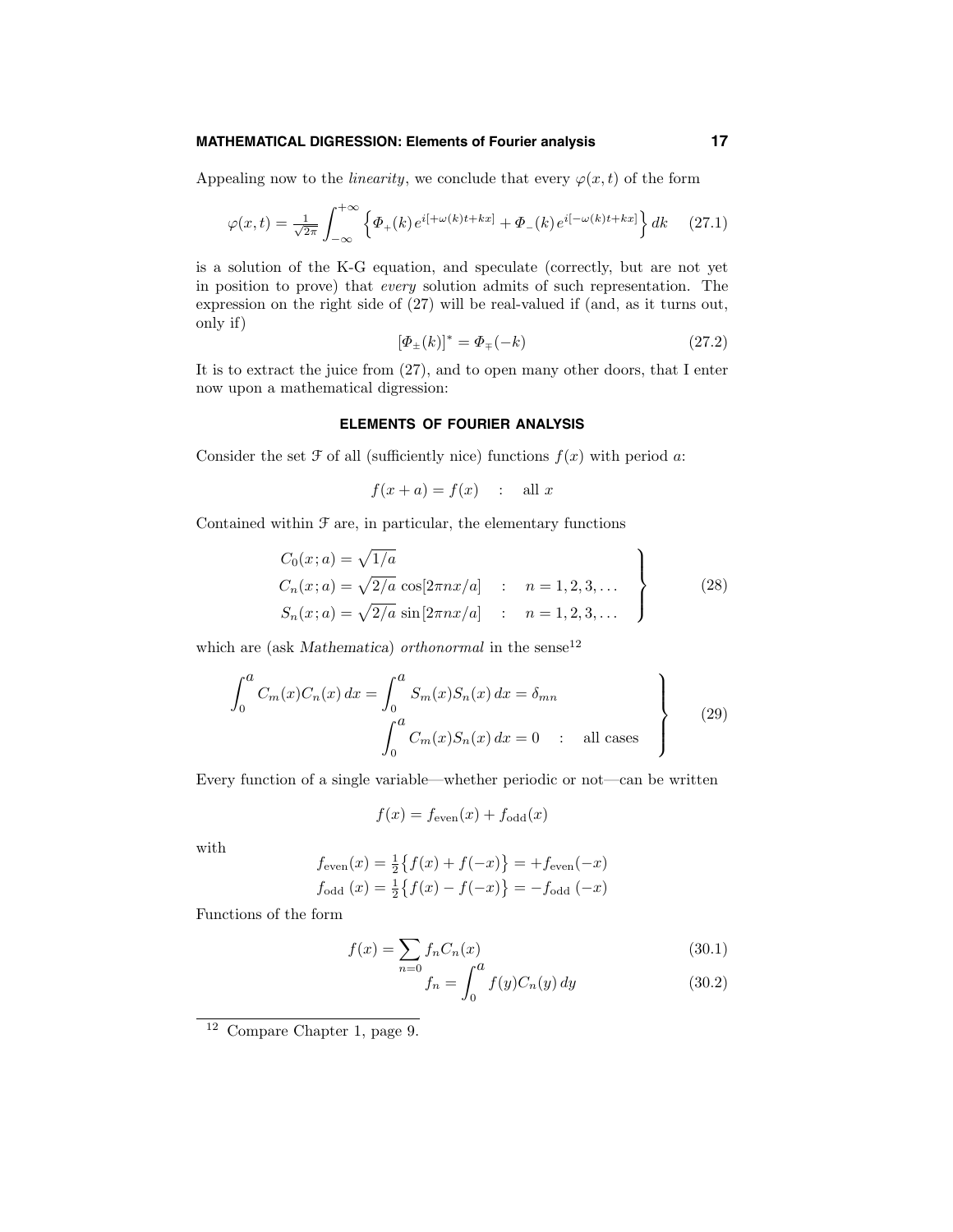are manifestly even. It was Fourier who first asserted (correctly, as it turned out, given a suitable **theory of convergence**, the development of which required several decades) that *every* nice  $f \in \mathcal{F}_{\text{even}}$  admits of such representation.<sup>13</sup> Similarly, for every nice  $f \in \mathcal{F}_{odd}$  we have

$$
f(x) = \sum_{n=1} f_n S_n(x) \tag{31.1}
$$

$$
\overline{u=1} f_n = \int_0^a f(y) S_n(y) \, dy \tag{31.2}
$$

**EXAMPLE:** Let  $f(x)$  be the even function that is defined by periodic continuation  $f(x + a) = f(x)$  of

$$
f(x) = (2x/a)^2 \quad : \quad -\frac{1}{2}a < x < +\frac{1}{2}a \tag{32.1}
$$

Working from (30) we then have



FIGURE 8: Figure obtained from  $(32.2)$  in the case  $a = 2$ , with the sum truncated at  $n = 20$ . The central peaks stand at  $x = \pm 1$ , where  $f(\pm 1) = 1.$ 

**EXAMPLE:** Writing  $\theta(x)$  to denote (see again Chapter 3, page 24) what *Mathematica* calls the UnitStep function, we write

$$
g(x) = -\theta(x+3) + 2\theta(x+2) - 2\theta(x+1) + \theta(x)
$$
  
- 2\theta(x-1) + 2\theta(x-2) - 2\theta(x-3) + ... (33.1)

<sup>&</sup>lt;sup>13</sup> We see now why  $\boldsymbol{a} = \sum_i (\boldsymbol{a}, \boldsymbol{e}_i) \boldsymbol{e}_i$  (Chapter 1, page 8) is called "Fourier's identity."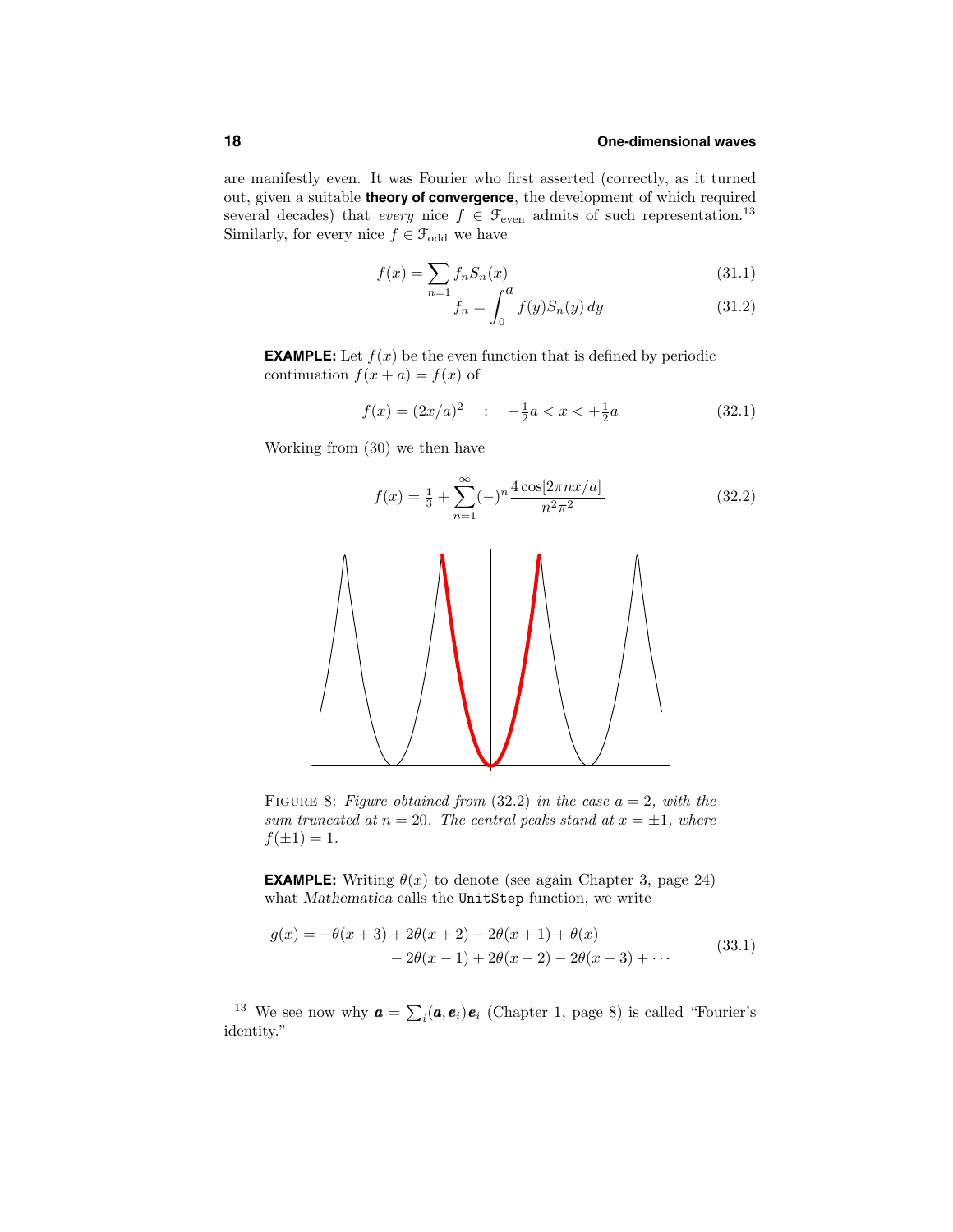to describe the the central portion of a **square wave**:



FIGURE 9: Graph of the square wave  $g(x)$  defined at (33). This is an odd function of period  $a = 2$ , bounded above and below by  $\pm 1$ .

From

$$
g_n = \int_0^2 g(y) S_n(y; 2) dy = \begin{cases} 0 & \text{: } n \text{ even} \\ 4/n\pi & \text{: } n \text{ odd} \end{cases}
$$

we obtain

$$
g(x) = \frac{4}{\pi} \sum_{k=1}^{\infty} \frac{1}{2k-1} \sin[(2k-1)\pi x]
$$
(33.2)

Figure 10: Here superimposed upon the preceding figure is the graph that results from  $(33.2)$  when the sum is truncated at  $k = 10$ . The confusion at the points of discontinuity is typical, and is known as **Gibbs' phenomenon**.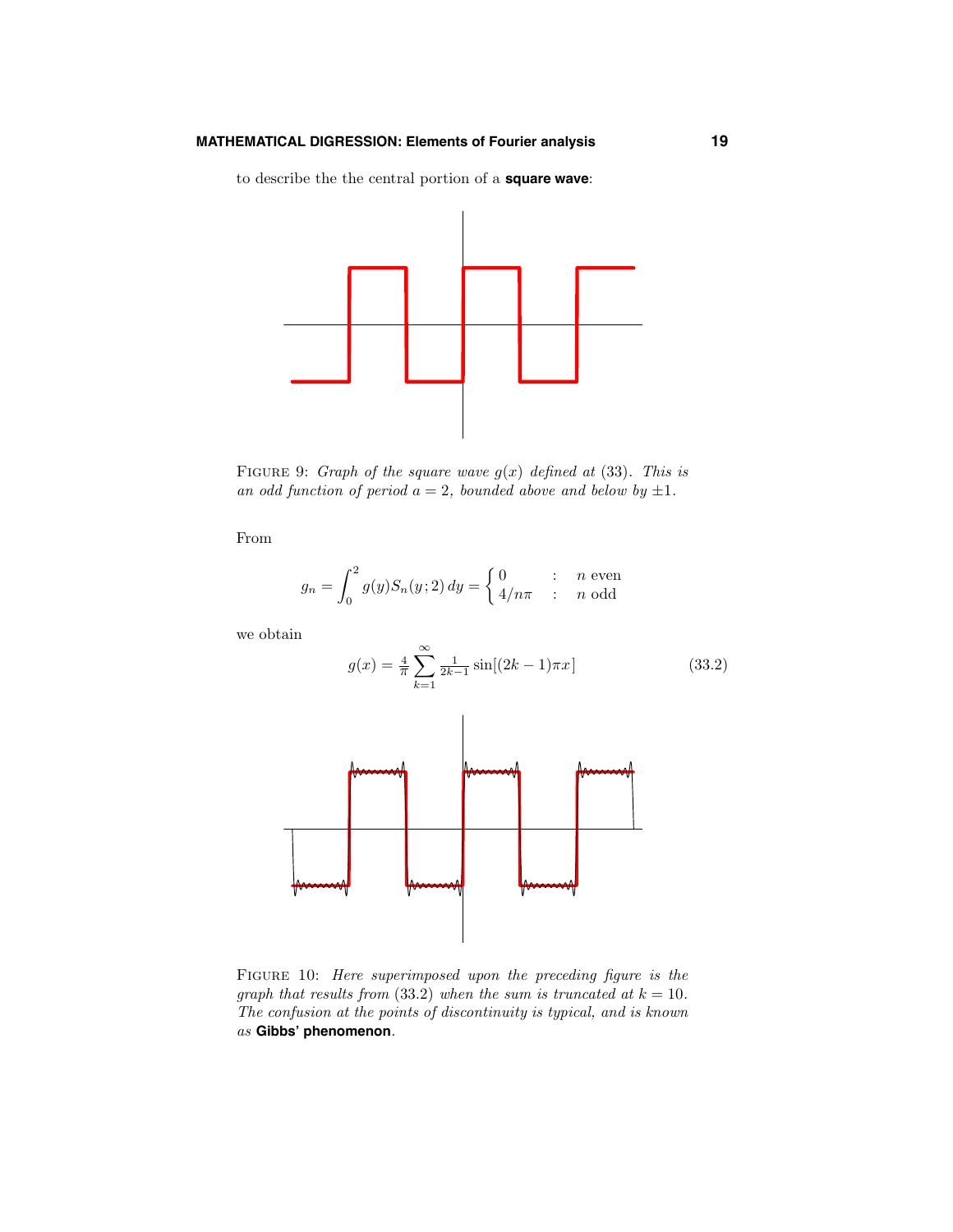Translation  $x \mapsto x + \frac{1}{2}$  turns the odd square wave into an even squarewave, and turns the sine-terms into cosine-terms of alternating sign:



Figure 11: Graph of the first 10 terms of the cosine series (33*.*3), superimposed upon a graph of the shifted square wave.

**PROBLEM 2:** Let  $f(x)$  be the odd **sawtooth** function that is defined by periodic continuation  $f(x + 1) = f(x)$  of

$$
f(x) = 2x \quad : \quad -\frac{1}{2} < x < +\frac{1}{2}
$$

Your objective is to display  $f(x)$  as a Fourier sine series

$$
f(x) = \sum_{n=1}^{\infty} f_n S_n(x; 1)
$$
  

$$
f_n = \int_0^1 f(y) S_n(y; 1) dy
$$

To that end, compute  $f_1, f_2, f_3, f_4, f_5, f_6, \ldots$  until you recognize the pattern, then plot (on  $\{x, -2, 2\}$ ) the finite series you get by truncating the sum at 5, 10, 30. You will notice that Gibbs' phenomenon is again evident.

**PROBLEM 3**: You will now use the resources of *Mathematica* to accomplish the same objective. First plot Round[ $x$ ],  $\{x, -2, 5\}$  to gain an understanding of what the command Round[ ] does. Then

$$
\text{Plot} \left[2(x - \text{Round}[x]), \{x, -2, 2\}, \text{AspectRatio} \rightarrow \text{Automatic}\right];
$$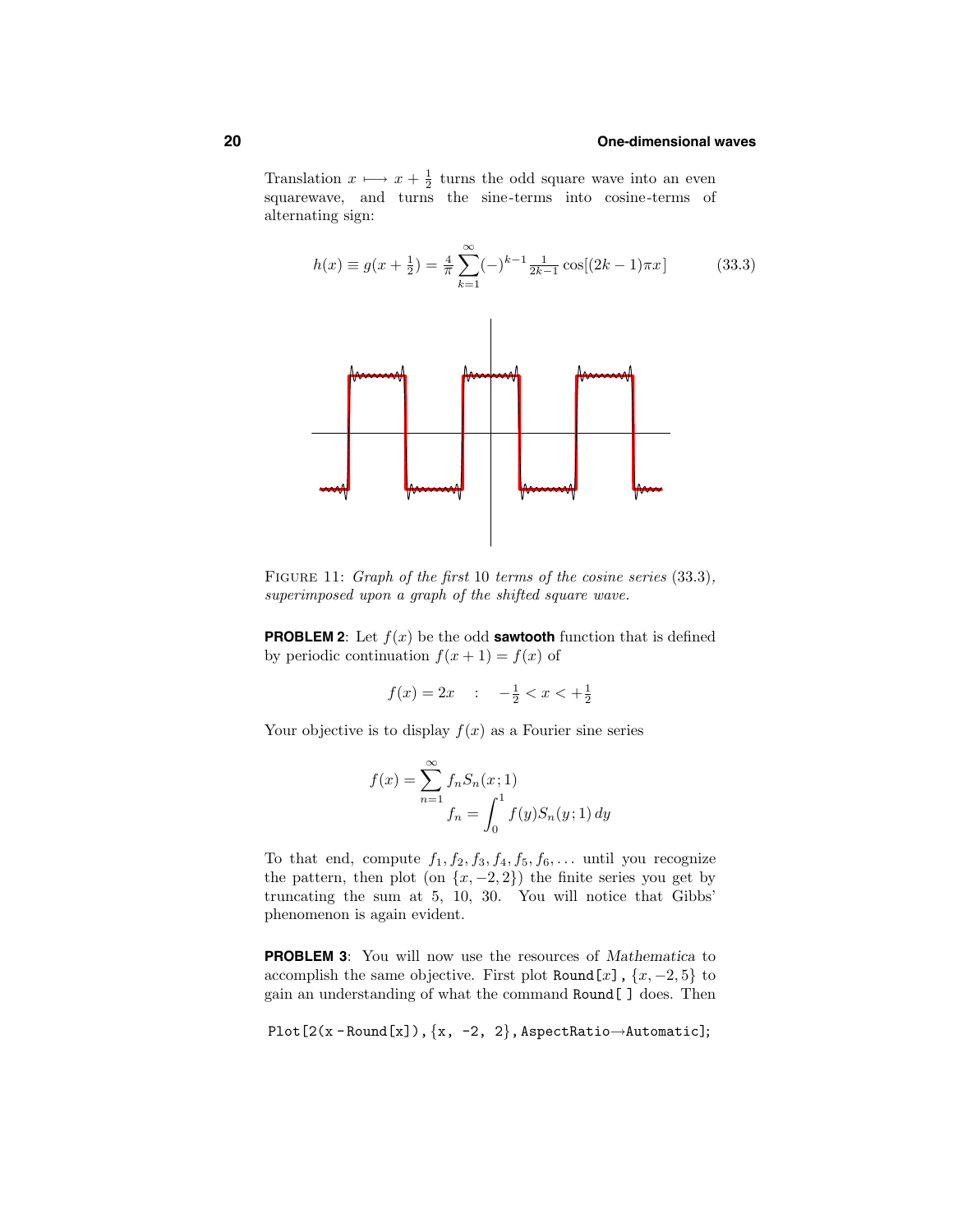#### **MATHEMATICAL DIGRESSION: Elements of Fourier analysis 21**

Now turn on the Fourier series package:

```
<<FourierSeries'
```
Now command

```
FourierSinCoefficient[2(x-Round[x]), x, n]
```
with  $n = 1, 2, 3, 4, 5, 6, \ldots$  and compare your results with the  $f_n$ obtained "by hand" in the preceding exercise. Finally, command

```
FourierTrigSeries[2(x - Round[x]), x, 10]
```
and compare your result with that obtained previously. You might find it instructive at this point to look up Fourier Series Package in the *Mathematica* Documentation Center.

**PROBLEM 4**: Compare the results achieved by the commands

FourierTrigSeries[Cos[2*πx*]<sup>8</sup>, x, 8] // Expand

and

$$
\texttt{Cos[}2\pi x\texttt{]}^8 \text{ // TrigReduce } \textit{ // Expand}
$$

Finally, extract this same result from

$$
\cos[2\pi x]^8 = \left(\frac{e^{i2\pi x} + e^{-i2\pi x}}{2}\right)^8
$$

At the final step in the calculation use ExpToTrig.

From the real periodic functions introduced at (28) led us now assemble the complex-valued periodic functions

$$
E_0(x; a) \equiv C_0(x; a) = \sqrt{1/a}
$$
  
\n
$$
E_{\pm n}(x; a) \equiv \frac{C_n(x; a) \pm i S_n(x; a)}{\sqrt{2}} = \sqrt{1/a} e^{\pm i 2\pi n x/a}
$$
 (34)

which, by  $(29)$ , are orthonormal in the sense that  $14$ 

$$
\int_{-\frac{1}{2}a}^{\frac{1}{2}a} \bar{E}_{\mu}(x;a) E_{\nu}(x;a) dx = \delta_{\mu\nu}
$$
 (35)

The implication is that periodic functions  $f(x)$ , whether complex-valued or not,

<sup>&</sup>lt;sup>14</sup> Note that the leading factor in the integrand has been conjugated, as signaled by the  $\bar{\ }$ . And that the subscripts now range on  $\{\ldots, -2, -1, 0, 1, 2, \ldots\}$ .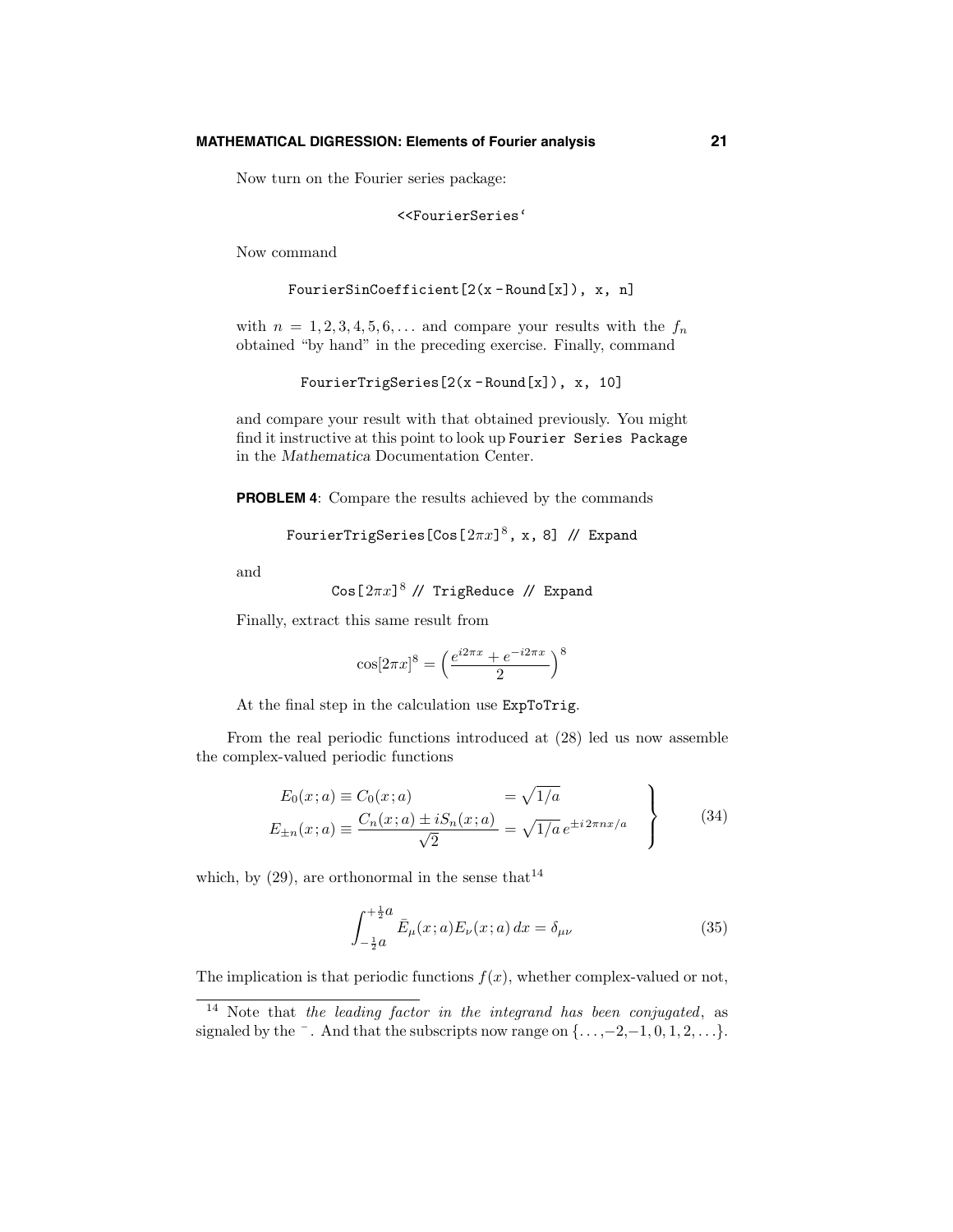can be developed

$$
f(x) = \sum_{n = -\infty}^{\infty} f_n E_n(x; a)
$$
 (36.1)

$$
=-\infty f_n = \int_{-\frac{1}{2}a}^{\frac{1}{2}a} f(y)\bar{E}_n(y; a) dy
$$
 (36.2)

and, incidentally, that

$$
\int_{-\frac{1}{2}a}^{\frac{1}{2}a} \bar{f}(x)g(x) dx = \sum_{n=-\infty}^{\infty} \bar{f}_n g_n
$$
 (38)

**PROBLEM 5:** Plot Abs  $[\text{Sin}[\pi x]$  on the interval  $0 < x < 5$ . Develop that function as a Fourier series. The result you have obtained suggests pretty conclusively that

$$
|\sin(\pi x)| = \frac{2}{\pi} - \frac{4}{\pi} \sum_{n=1}^{\infty} \frac{\cos[2n\pi x]}{4n^2 - 1}
$$

Setting first  $x = 0$ , then  $x = \frac{1}{2}$ , deduce values of

$$
\sum_{n=1}^{\infty} \frac{1}{4n^2 - 1}
$$
 and 
$$
\sum_{n=1}^{\infty} (-)^n \frac{1}{4n^2 - 1}
$$

Add those results to obtain an evaluation of

$$
\sum_{n=1}^{\infty} \frac{1}{16n^2 - 1}
$$

The methods of Fourier analysis can be extended to **aperiodic functions** if, by inspired trickery, we consider such functions to be "periodic" on  $\left[-\frac{1}{2}a, +\frac{1}{2}a\right]$ with  $a \uparrow \infty$ . At (36) we had

$$
f(x) = \sum_{n = -\infty}^{\infty} f_n \sqrt{1/a} \, e^{i 2\pi n x/a} \tag{36.1}
$$

$$
\int_{-\infty}^{\infty} f_n = \int_{-\frac{1}{2}a}^{\frac{1}{2}a} f(y) \sqrt{1/a} e^{-i 2\pi n y/a} dy \qquad (36.2)
$$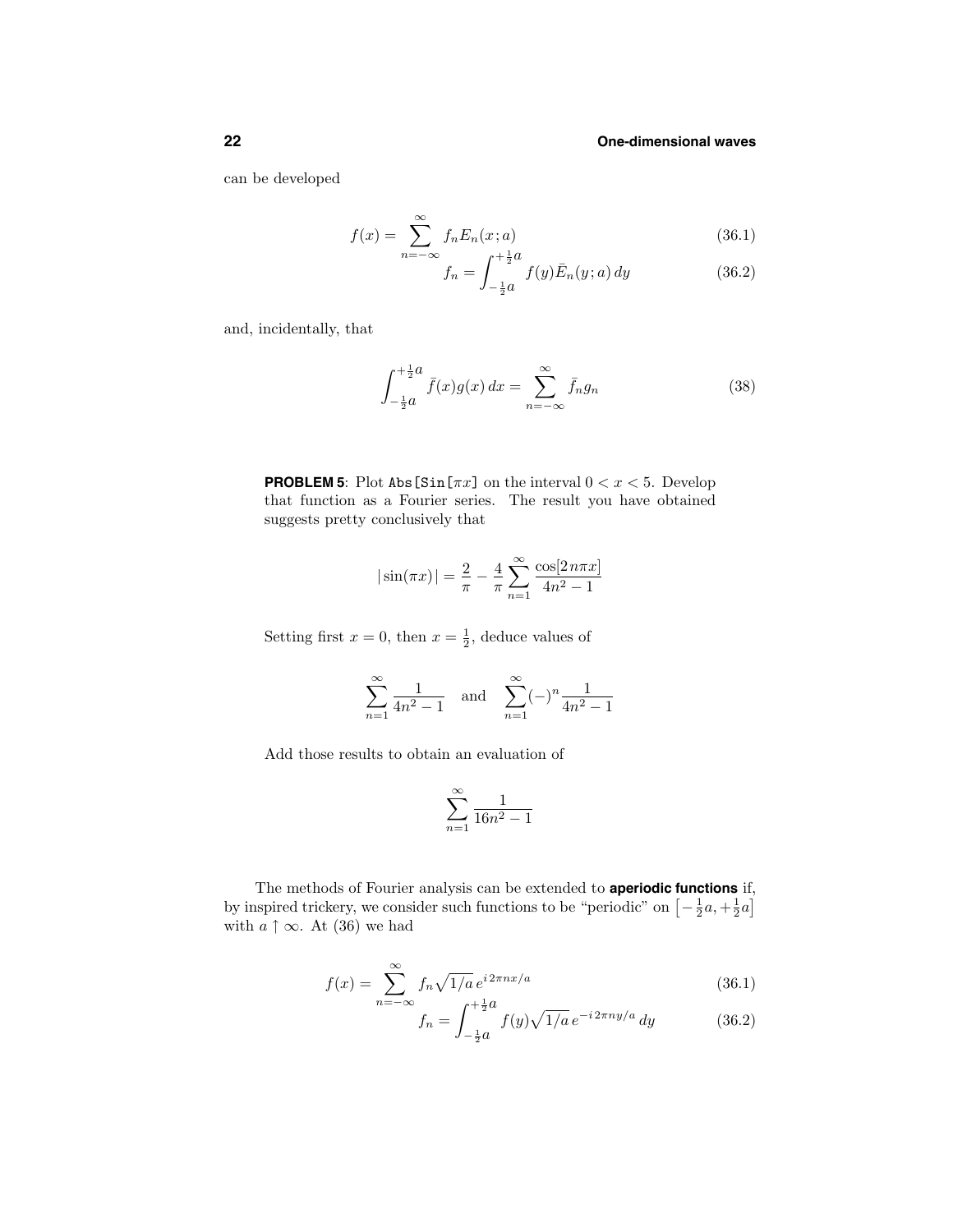#### **MATHEMATICAL DIGRESSION: Elements of Fourier analysis 23**

which can be combined to give (here  $b = \frac{1}{2}a$ )

$$
f(x) = \sum_{n = -\infty}^{\infty} \frac{1}{2b} \int_{-b}^{+b} f(y) e^{i\pi(x - y)n/b} dy
$$

As  $b \uparrow \infty$  we bring into play a device familiar from the "lattice refinement" procedure" encountered in §1: we set  $n/b = \ell$ ,  $\Delta n/b = 1/b = d\ell$  and obtain

$$
\downarrow
$$
\n
$$
= \frac{1}{2} \int_{-\infty}^{+\infty} d\ell \int_{-\infty}^{+\infty} f(y) e^{i\pi \ell (x-y)} dy
$$

which with a change of variables  $\ell \mapsto k = \pi \ell$  becomes the **Fourier Integral theorem** <sup>+</sup><sup>∞</sup>

$$
=\frac{1}{2\pi}\int_{-\infty}^{+\infty}dk\int_{-\infty}^{+\infty}f(y)\,e^{ik(x-y)}\,dy\tag{37}
$$

The Fourier integral theorem—which is susceptible to direct and more convincing proof<sup>15</sup>—can be formulated in several useful alternative ways. If we write

$$
g(k) \equiv \frac{1}{\sqrt{2\pi}} \int_{-\infty}^{+\infty} f(y) e^{-iky} dy \; : \; \text{Fourier transform of } f(x) \tag{38.1}
$$

then (37) becomes

$$
f(x) \equiv \frac{1}{\sqrt{2\pi}} \int_{-\infty}^{+\infty} g(k) e^{+ikx} dk
$$
 (38.2)

# **EXAMPLE**: The functions

$$
f(x;a) \equiv \frac{\text{Sign}[a-x] + \text{Sign}[a+x]}{4a}
$$

are "box functions." Each is centered at the origin and envelops unit area;  $f(x, a)$  gets wider/narrower according as the positive parameter *a* gets larger/smaller (see the following figure). The command

FourierTransform $[f(x; a), x, k]$ 

supplies

$$
g(k; a) = \frac{\sin ak}{ak\sqrt{2\pi}}
$$

which gets narrower/wider according as *a* gets larger/smaller. That

<sup>&</sup>lt;sup>15</sup> See, for example,  $\S6.1$  on pages 77–79 of R. Courant & D. Hilbert, Methods of Mathematical Physics: Volume One (English translation *1953*).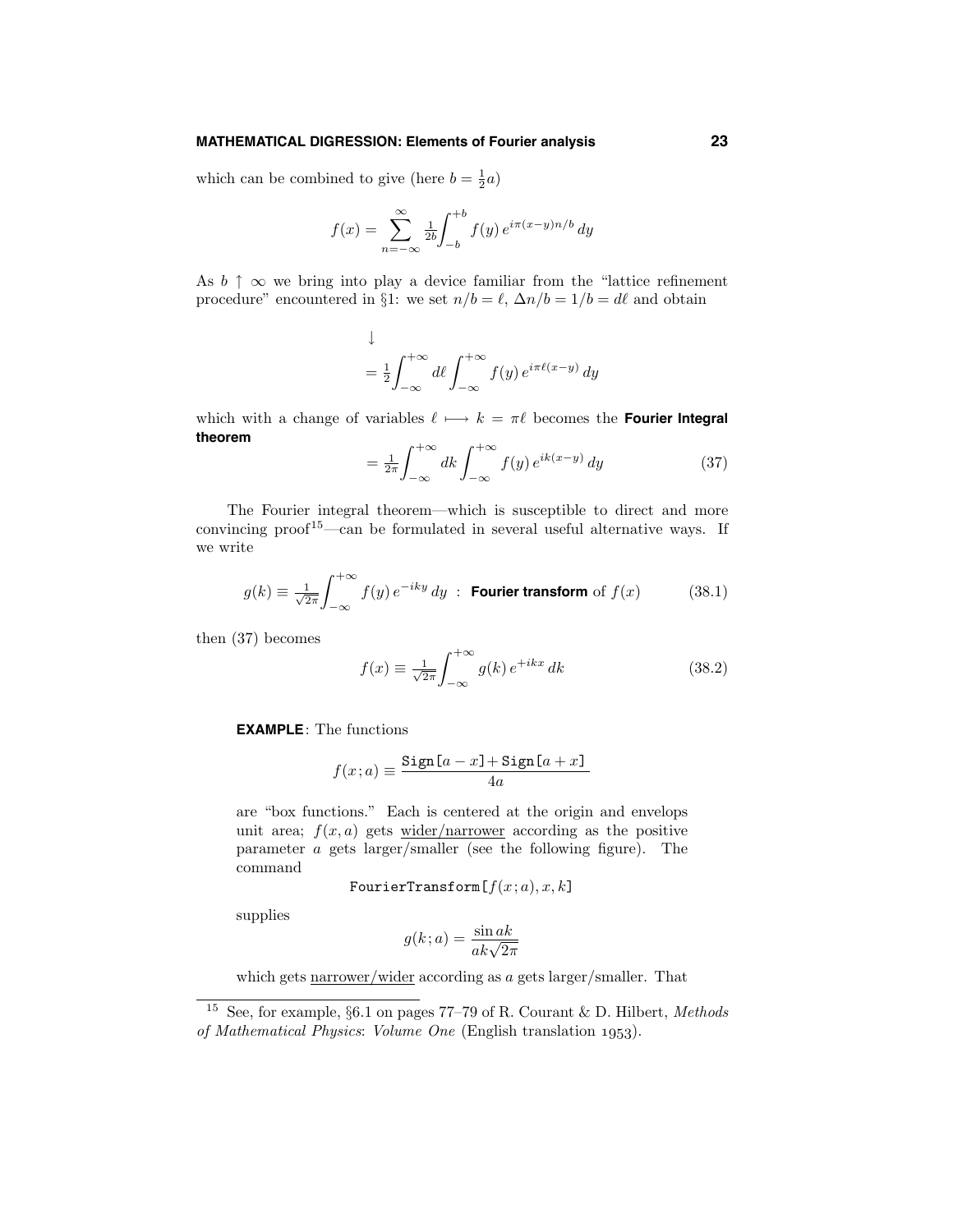

FIGURE 12: Shown above: three box functions  $f(x; a)$  that progress **black/blue/red** as a progresses through the values  $1, \frac{3}{2}, 2$ . Shown below: the Fourier transforms of those functions.

contrariwise tendency is universally characteristic of the relation between functions and their Fourier transforms, and in a quantum mechanical context accounts for the **Heisenberg uncertainty principle**. For discussion of some typical engineering applications (mainly to image processing) of the Fourier transform see, for example,

http://www.ysbl.york.ac.uk/∼cowtan/fourier/fourier.html http://www.ph.tn.tudelft.nl/Courses/FIP/noframes/ fip-Contents.html

http://www.engr.trinity.edu/∼paul/fourier/fourier/node3.html

If, in  $(37)$ , we reverse the order of integration (*i.e.*, if we do what we can "while waiting for  $f(y)$  to be specified") we obtain

$$
f(x) = \int_{-\infty}^{+\infty} f(y) \underbrace{\left\{ \frac{1}{2\pi} \int_{-\infty}^{+\infty} e^{ik(x-y)} dk \right\}}_{-\text{provides a representation of } \delta(y-x)
$$
 (39)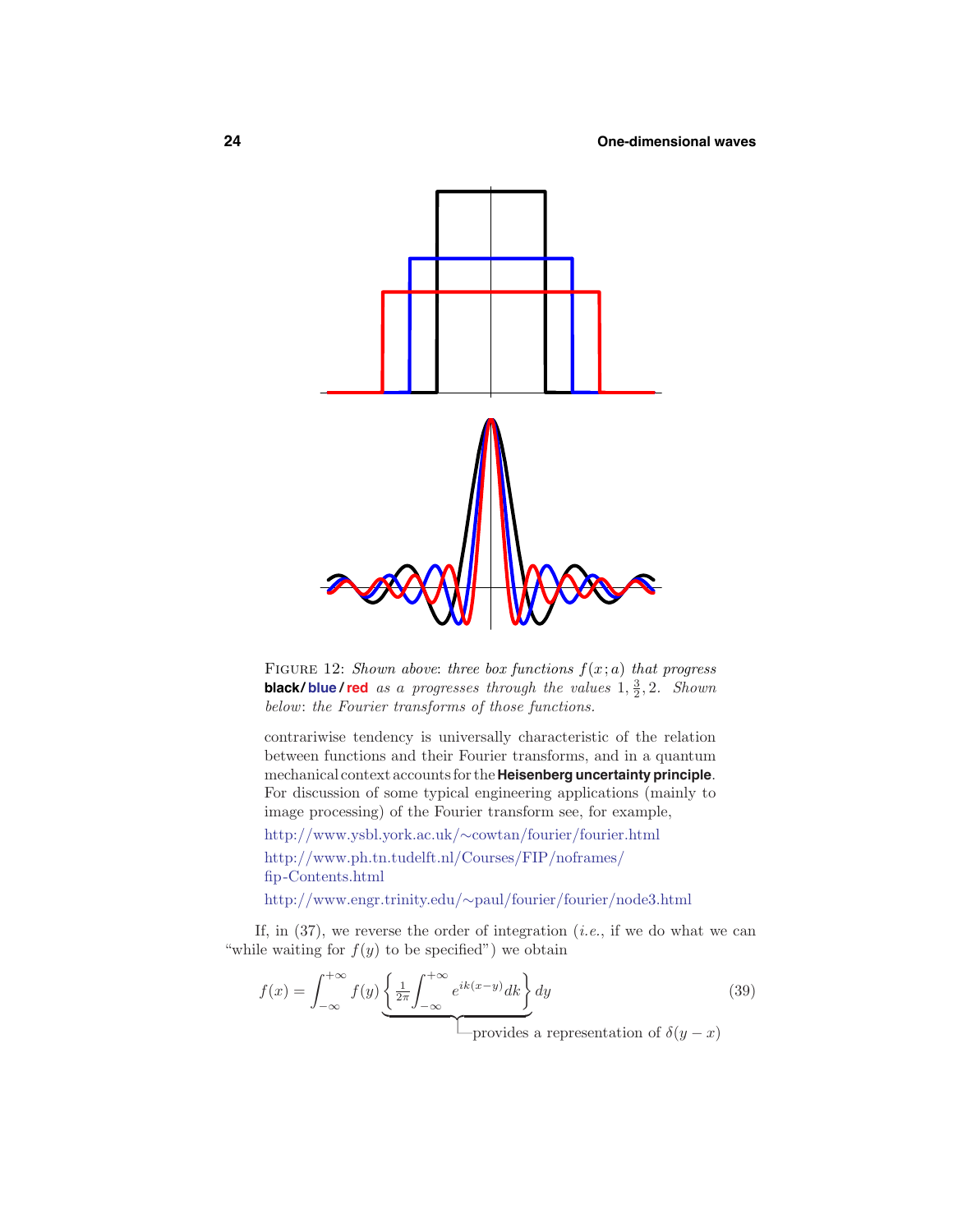#### **MATHEMATICAL DIGRESSION: Elements of Fourier analysis 25**

and it is to provide the pretty interpretation of this result that I digress now to review the

### **ESSENTIALS OF THE THEORY OF COMPLEX VECTOR SPACES**

A vector space  $V_n$  becomes a complex vector space when considered to be closed under multiplication by complex scalars:

 $a \in V_n \Longrightarrow \lambda a \in V_n$  :  $\lambda$  complex

 $V_n$  becomes a *complex inner product space* when endowed with a (complex) number-valued "inner product" (*a,b*) possessing the following properties:

- LINEARITY:  $(a, \lambda_1 b_1 + \lambda_2 b_2) = \lambda_1(a, b_1) + \lambda_2(a, b_2)$
- HERMITIAN SYMMETRY:  $(a, b) = (b, a)$

**NOTE**: I use <sup>−</sup> or <sup>∗</sup> to signify complex conjugation, which ever seems to work best in the context at hand.

• POSITIVE DEFINITENESS:  $(a, a)$  is automatically real (since equal to its own conjugate). We require that  $(a, a) \geq 0$  for all  $\mathbf{a} \in \mathcal{V}_n$ , with equality if and only if  $\mathbf{a} = \mathbf{0}$ .

Develop **a** and **b** with respect to an arbitrary basis  $\{e_1, e_2, \ldots, e_n\}$ :

$$
\mathbf{a} = \sum_i a^i \mathbf{e}_i
$$
 and  $\mathbf{b} = \sum_j b^j \mathbf{e}_j$ 

Then  $(a, b) = \sum_{i,j} \bar{a}^i(e_i, e_j) b^j$ , the specific meaning of which hinges upon our having assigned values to the basic inner products

$$
h_{ij} = (\bm{e}_i, \bm{e}_j) = \bar{h}_{ji}
$$

If we interpret the  $h_{ij}$  to be elements of an  $n \times n$  matrix, then that matrix  $\mathbb{H} = ||h_{ij}||$  must (if we are to achieve  $(a, b) = (b, a)$ ) be "**hermitian**," meaning equal to its own conjugate transpose:  $H = H^t$ , where <sup>t</sup> signifies <sup>\*™</sup>. Arguments quite similar to those presented on pages 27–28 in Chapter1 establish that

- the eigenvalues of hermitian matrices are invariably real;
- eigenvectors associated with distinct eigenvalues are invariably orthogonal.

Positive definiteness of  $(a, a)$  requires that all the eigenvalues of  $\mathbb H$ be positive.

It is usually advantageous to work with bases that are orthonormal:  $(e_i, e_j) = \delta_{ij}$ , which in matrix notation reads

$$
\boldsymbol{e}_i^{\mathrm{t}} \boldsymbol{e}_j = \delta_{ij} \tag{40.1}
$$

Fourier's identity (see again page 8 in Chapter 1)  $\mathbf{a} = \sum_{k}(\mathbf{a}, \mathbf{e}_k)\mathbf{e}_k$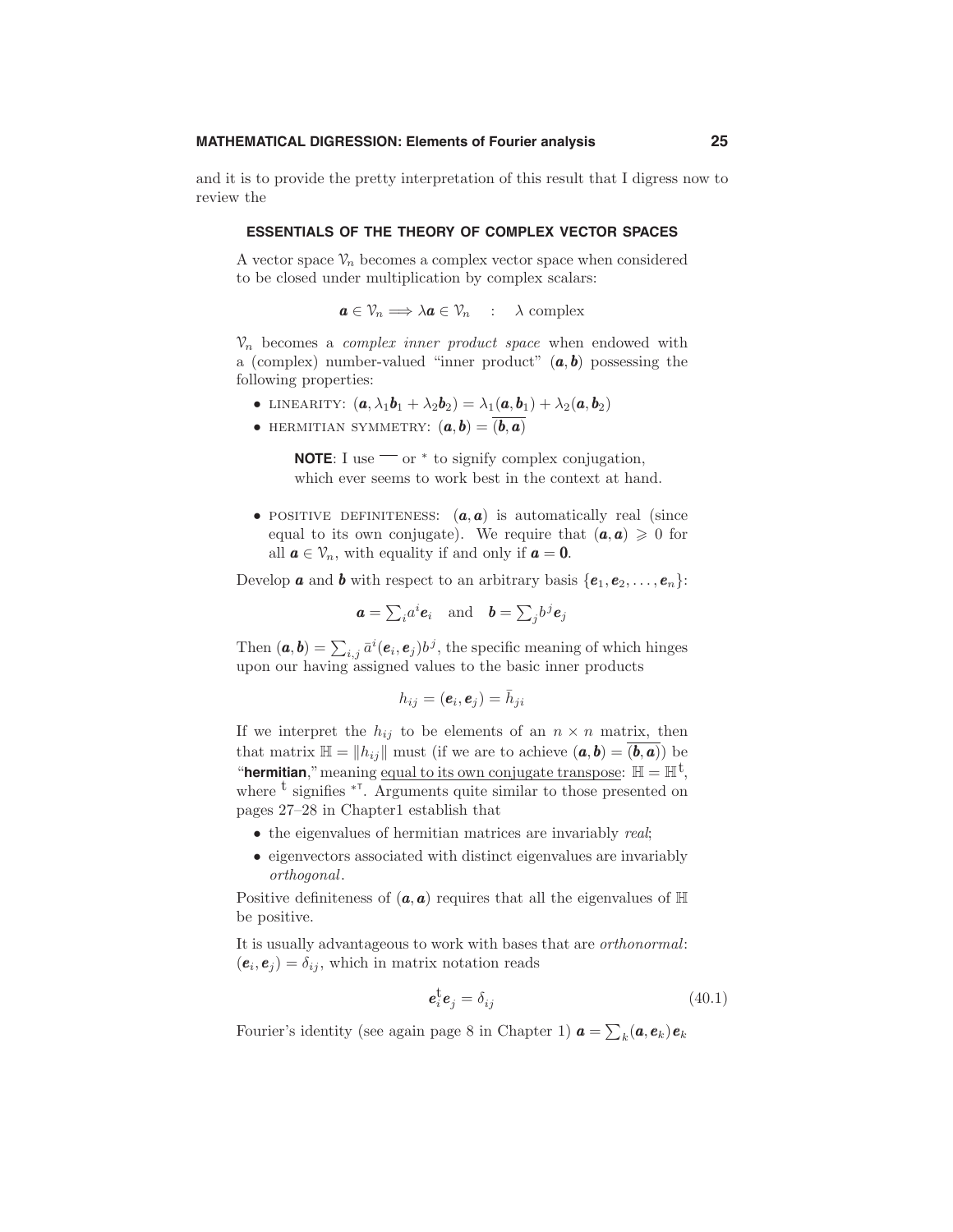can in matrix notation be written  $\boldsymbol{a} = \sum_{k} e_{k} e_{k}^{\dagger} \boldsymbol{a}$  which, since valid for all  $a \in V_n$ , amounts to a statement of the "*completeness relation*"

$$
\sum_{k} \boldsymbol{e}_{k} \boldsymbol{e}_{k}^{\mathrm{t}} = \mathbb{I} \tag{40.2}
$$

With those ideas in mind, we construe "nice functions"  $f(x)$  to be elements of an **infinite-dimensional complex vector space** V∞, and the functions

$$
e(x;k) = \frac{1}{\sqrt{2\pi}} e^{ikx} \qquad : \quad -\infty < k < +\infty \tag{41}
$$

to be the continuously indexed (!) elements of a basis in  $\mathcal{V}_{\infty}$ . At (39) we had

$$
\frac{1}{2\pi} \int_{-\infty}^{+\infty} e^{ik(x-y)} dk = \delta(x-y)
$$
 (42)

which when written

$$
\int_{-\infty}^{+\infty} e(x;k)\overline{e(y;k)}\,dk = \delta(y-x) \tag{43.1}
$$

becomes a **continuous analog of the completeness relation**.The Fourier integral theorem (37/39), viewed in this light, emerges as the infinite-dimensional analog of "Fourier's identity." From (42) it follows also, by notatonal adjustment, that

$$
\frac{1}{2\pi} \int_{-\infty}^{+\infty} e^{ix(-r+s)} dx = \delta(r-s)
$$

which when written

$$
\int_{-\infty}^{+\infty} \overline{e(x;r)} e(x;s) dx = \delta(y-x)
$$
\n(43.2)

#### becomes a **continuous analog of the orthonormality condition**.

The point I have sought to establish (in remarks that began on page 17, and that might on another occasion be pursued in book-length detail) is that the architecture of Fourier analysis is identical to that of the theory of vector spaces (complex inner product spaces), of which it provides a natural extension (and the invention of which it, in point of historical fact, preceded, and served in part to motivate).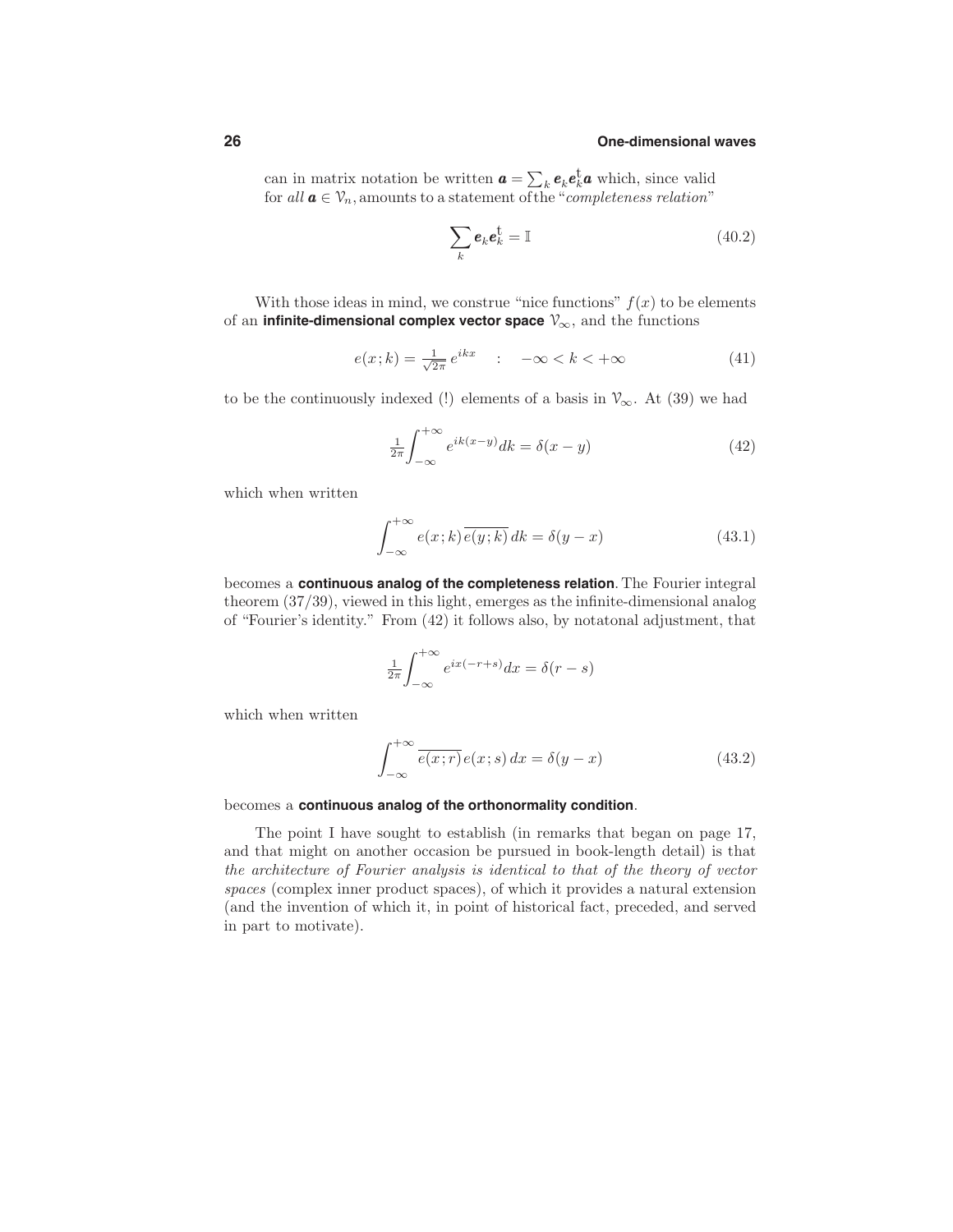#### **Solution of the wave equation—resumed 27**

Returning now to (27.1), we have

$$
\varphi(x,0) = \frac{1}{\sqrt{2\pi}} \int_{-\infty}^{+\infty} \left\{ \Phi_+(k) + \Phi_-(k) \right\} e^{ikx} dk
$$

$$
\varphi_t(x,0) = \frac{1}{\sqrt{2\pi}} \int_{-\infty}^{+\infty} i\omega(k) \left\{ \Phi_+(k) - \Phi_-(k) \right\} e^{ikx} dk
$$

By inverse Fourier transformation $16$ 

$$
\Phi_{+}(k) + \Phi_{-}(k) = \frac{1}{\sqrt{2\pi}} \int_{-\infty}^{+\infty} \varphi(y,0) e^{-iky} dy
$$

$$
\Phi_{+}(k) - \Phi_{-}(k) = \frac{1}{i\omega(k)} \frac{1}{\sqrt{2\pi}} \int_{-\infty}^{+\infty} \varphi_{t}(y,0) e^{-iky} dy
$$

whence

$$
\Phi_{\pm}(k) = \frac{1}{\sqrt{2\pi}} \int_{-\infty}^{+\infty} \frac{1}{2} \Big[ \varphi(y,0) \pm \frac{1}{i\omega(k)} \varphi_t(y,0) \Big] e^{-iky} dy \tag{44}
$$

This equation describes  $\Phi_{\pm}(k)$  in terms of the initial data  $\varphi(x,0)$ , and  $\varphi_t(x,0)$ , which we are free to prescribe as we will. If we insert  $(44)$  into  $(27.1)$  and reverse the order of integration we obtain a result that can be notated<sup>17</sup>

$$
\varphi(x,t) = \int_{-\infty}^{+\infty} \left\{ \varphi(y,0)G_t(x-y,t) + \varphi_t(y,0)G(x-y,t) \right\} dy \tag{45}
$$

with

$$
G(x - y, t) \equiv \frac{1}{2\pi} \int_{-\infty}^{+\infty} \frac{e^{i[+\omega(k)t + k(x - y)]} - e^{i[-\omega(k)t + k(x - y)]}}{2i\omega(k)} dk \qquad (46.1)
$$

$$
= \frac{1}{\pi u} \int_0^\infty \frac{\sin\sqrt{k^2 + \varkappa^2} ut}{\sqrt{k^2 + \varkappa^2}} \cos k(x - y) dk \qquad (46.2)
$$

These results are less complicated than they look. It is, for example, clear from (46.1) that *G*—whence also *G*<sub>*t*</sub>—is itself a solution of the K-G equation

$$
\left(\frac{1}{u^2}\partial_t^2 - \partial_x^2 + \varkappa^2\right)G(x - y, t) = \left(\frac{1}{u^2}\partial_t^2 - \partial_x^2 + \varkappa^2\right)G_t(x - y, t) = 0
$$

$$
x(t) = x(0)G_t(t) + \dot{x}(0)G(t) \text{ with } G(t) \equiv \frac{\sin \omega t}{\omega}
$$

<sup>&</sup>lt;sup>16</sup> Though we will have many other occasions to dreaw upon that fundamental material, this is the step that motivated the mathematical digression that began on page 17.

 $17$  This is structurally reminiscent of the statement that for a simple oscillator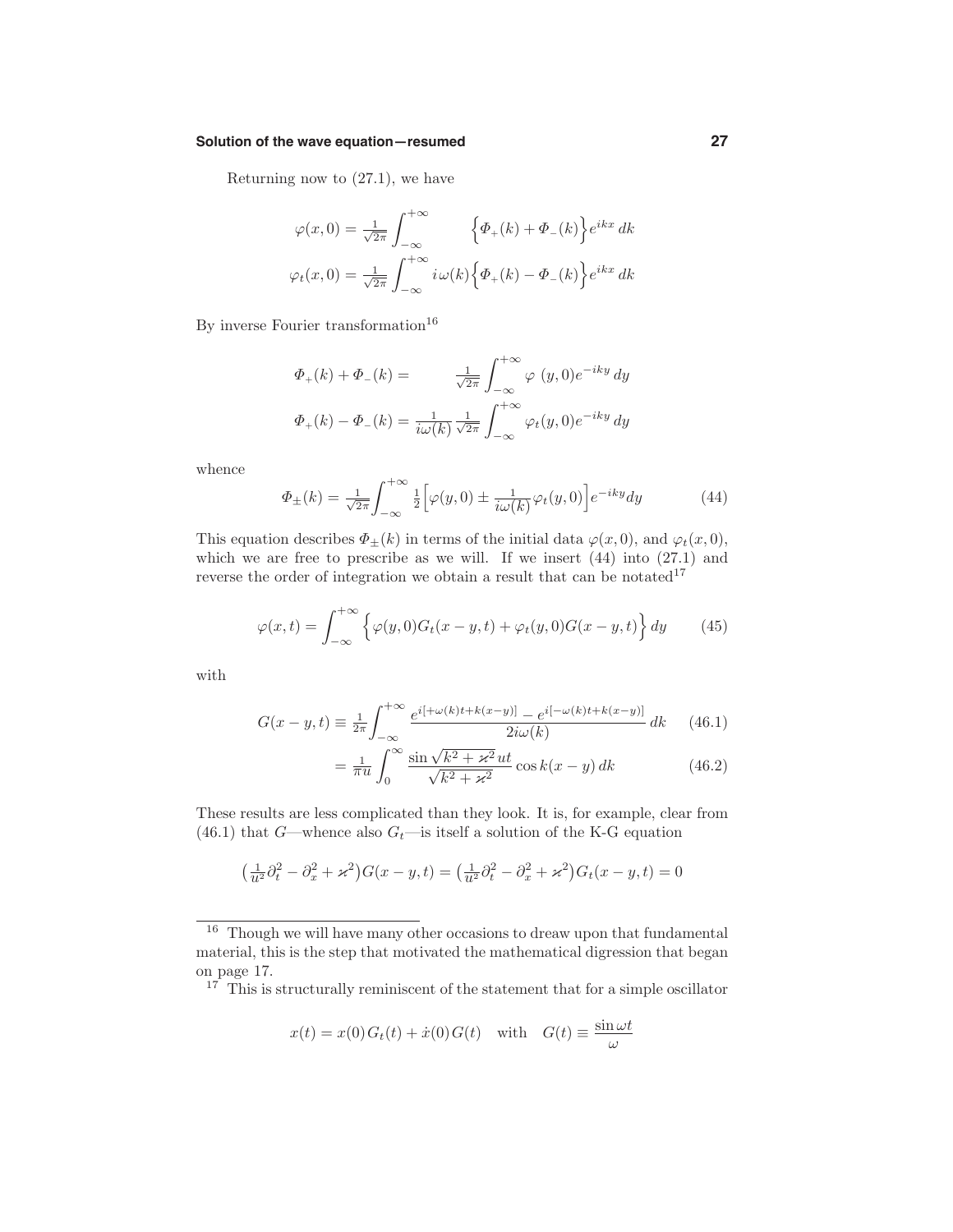and that it is a solution with these distinguishing initial-value properties:

$$
G_t(x - y, 0) = \frac{1}{2\pi} \int_{-\infty}^{+\infty} e^{ik(x - y)} dk = \delta(x - y)
$$

$$
G(x - y, 0) = G_{tt}(x - y, 0) = 0
$$

Returning with this information to (45), we see that  $\varphi(x, t)$  is in fact a solution of the K-G equation that conforms to the prescribed initial conditions. According the K-G equation that conforms to the prescribed initial conditions. According<br>to (46.2),  $G(x - y, t)$  is the cosine transform of  $\left[\pi u \sqrt{k^2 + x^2}\right]^{-1} \sin \sqrt{k^2 + x^2} ut$ . Consulting the tables,  $^{18}$  we find that

$$
G(x - y, t) = \begin{cases} \pm \frac{1}{2u} J_0(\varkappa \sqrt{(ut)^2 - (x - y)^2}) & \text{if } (ut)^2 - (x - y)^2 \ge 0 \\ 0 & \text{otherwise, } i.e., \text{if } y \text{ lies farther from } x \text{ than a signal,} \end{cases} (46.3)
$$
propagating at speed  $u$ , could travel in time  $t$ 

where the sign is  $\pm$  according as  $t > 0$  or  $t < 0$ ., and where  $J_0(\bullet)$  refers to the 0<sup>th</sup>-order **Bessel function**. To describe  $G_t(x - y, t)$  in similar detail we need only to know that  $J'_0(z) = -J_1(z)$ .



FIGURE 13: *Graphs of*  $J_0(z)$ —shown in **red**—and of  $J'_0(z)$  =  $-J_1(z)$ .

If one introduces (46.3) into (45) and proceeds to the limit  $\varkappa \downarrow 0$  it is not difficult to recover d'Alembert's equation (17), though I will not belabor the details. Here as there, only initial data interior to the wedge (cone) that extends backward from  $(x, t)$  contributes to the value of  $\varphi(x, t)$  (see again FIGURE 5A), but when  $\varkappa \neq 0$  the functions *G* and  $G_t$  serve to modulate the weighting of the contributory initial data.

The result summarized in (45/46) is physically quite striking and, though analytically non-trivial, was obtained by an argument that is fundamentally quite simple—an argument that hinges essentially upon the principle of

<sup>&</sup>lt;sup>18</sup> See Erdélyi et al, Tables of Integral Transforms, Volume I, page 26, 30 (*19xx*). *Mathematica* appears on this occasion to be of no assistance.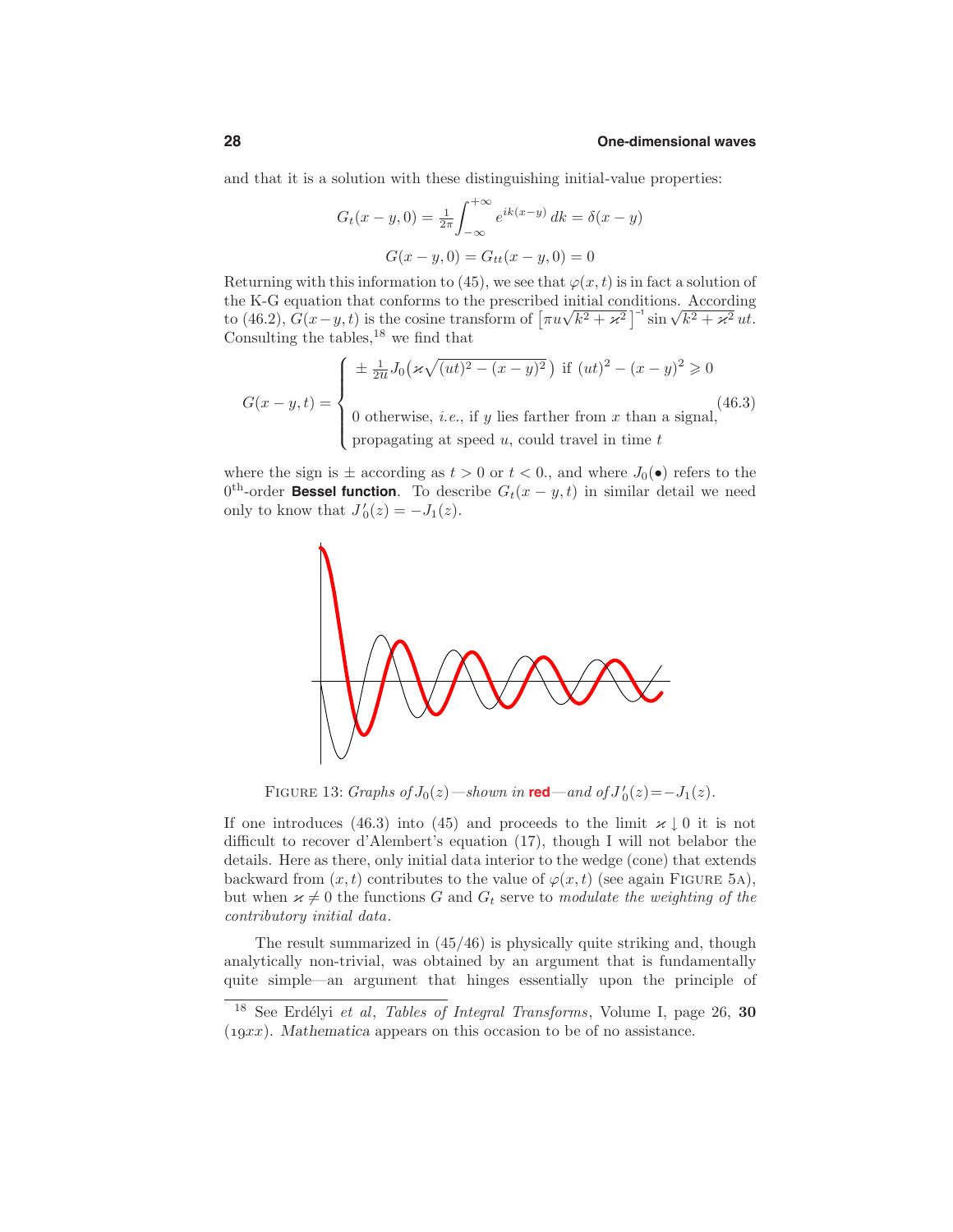### **Motion of waves and wave packets 29**

superposition, and that is fairly typical of the application of Fourier analysis to physical problems.

**5. Motion of waves and wave packets.** First some points of terminology: the K-G wave  $e^{i[\omega(k)t - kx]}$  contains but a single (k-dependent) frequency, and is said on that account to be "monochromatic." The "phase" of the wave is defined by the equation

$$
e^{i\left[\,\omega(k)t-kx\right] }=e^{i\left(\text{phase}\right)}
$$

The point where the phase assumes a specified constant value moves along with a **phase velocity** *u* which by

$$
\frac{d}{dt}(\text{phase}) = \omega(k) - k\dot{x} = 0
$$

has the value

$$
v = \frac{\omega(k)}{k} \tag{47}
$$

The (angular) frequency  $\omega$  has dimension  $[\omega] = T^{-1}$  while the "wave number" *k* has dimension  $[k] = L^{-1}$ , so it is indeed the case that *v* is a "velocity":  $[v] = L/T$ . For monochromatic K-G waves

$$
v = \frac{u\sqrt{k^2 + \varkappa^2}}{k} \tag{48}
$$

Evidently

- $v > u$  for all k if  $\varkappa \neq 0$ ;
- $v \downarrow u$  as  $k \uparrow \infty$  if  $\varkappa \neq 0$ ;
- $v = u$  for all k if  $\varkappa = 0$ .

Look now to the superposition of two right-running K-G waves

$$
\varphi(x,t) = \cos\left[ut\sqrt{k^2 + \kappa^2} - kx\right] + \cos\left[ut\sqrt{(k + \Delta k)^2 + \kappa^2} - (k + \Delta k)x\right]
$$

with nearly identical wave numbers. The TrigFactor command supplies

$$
= 2\cos\left[\frac{1}{2}ut\left(\sqrt{(k+\Delta k)^2 + \kappa^2} - \sqrt{k^2 + \kappa^2}\right) - \frac{1}{2}(\Delta k)x\right]
$$

$$
\cos\left[\frac{1}{2}ut\left(\sqrt{(k+\Delta k)^2 + \kappa^2} + \sqrt{k^2 + \kappa^2}\right)\right] - \frac{1}{2}(\Delta k)x - kx\right]
$$

Expand the expressions [etc.] in powers of  $\Delta k$ , abandon all but the leading terms and obtain

$$
\varphi(x,t) \approx 2\cos\left[\frac{1}{2}\left(\frac{uk}{\sqrt{k^2 + \kappa^2}}t - x\right)\Delta k\right] \cdot \cos\left[ut\sqrt{k^2 + \kappa^2} - kx\right] \tag{49}
$$

The second factor slides rigidly to the right with the phase velocity

$$
v_{\rm phase} = \frac{u\sqrt{k^2 + \varkappa^2}}{k} = \omega/k
$$

while the leading factor slides rigidly to the right with what we will acquire reason to call the **group velocity**

$$
v_{\rm group} = \frac{uk}{\sqrt{k^2 + \varkappa^2}} = u^2 k/\omega \tag{50}
$$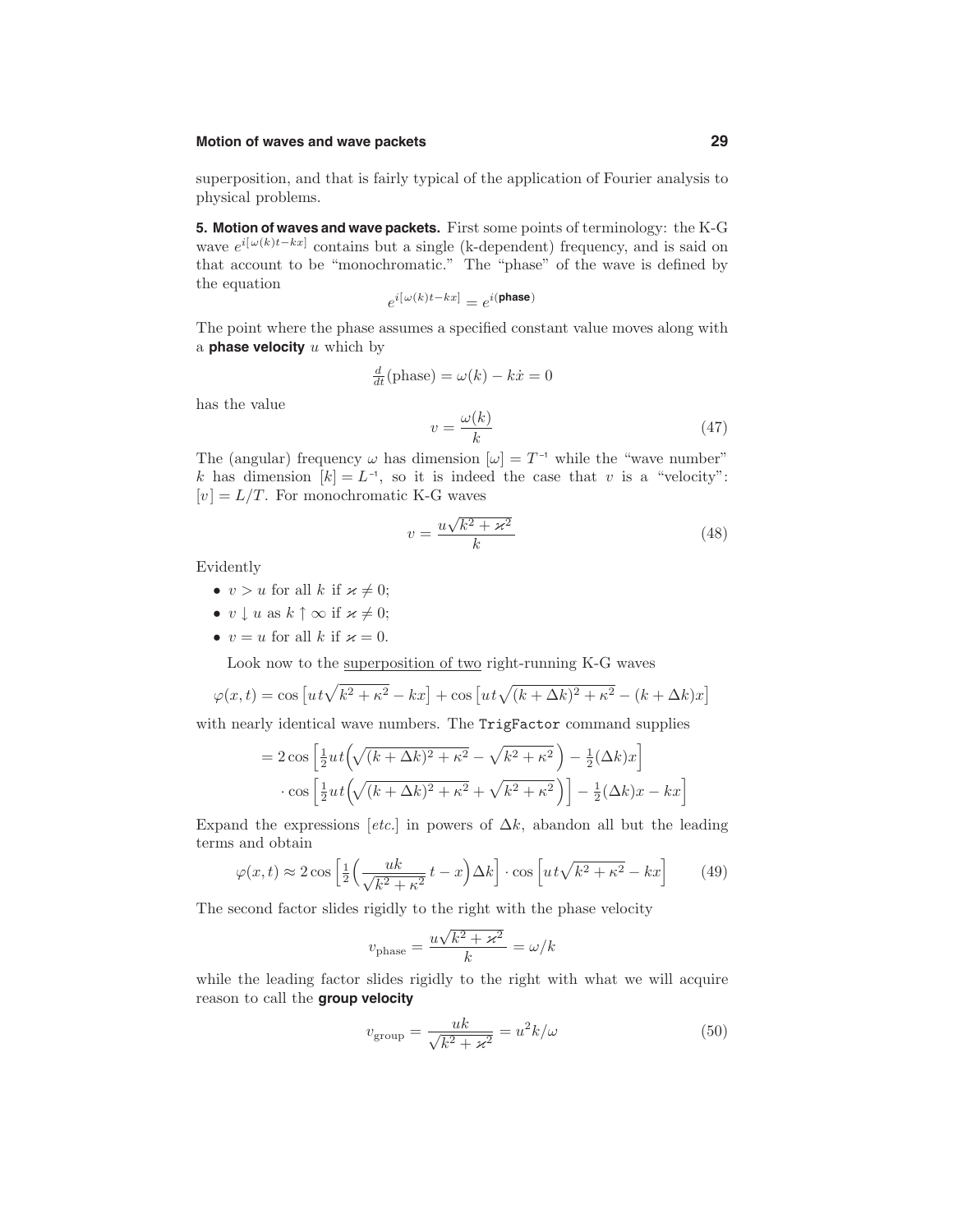Evidently

- $v_{\text{group}} < u$  for all  $k$  if  $\varkappa \neq 0$ ;
- $v_{\text{group}} \uparrow u$  as  $k \uparrow \infty$  if  $\varkappa \neq 0$ ;
- $v_{\text{group}} = u = v_{\text{phase}}$  for all *k* if  $\varkappa = 0$ .

Moreover

$$
v_{\text{group}} \cdot v_{\text{phase}} = u^2 \quad : \quad \text{all } k \tag{51}
$$



FIGURE 14: Frame from a filmstrip based upon (49), which refers in effect to the "beat" phenomenon in a dispersive medium (and more specifically to the beats produced by two K-G waves of nearly the same frequency). The envelope advances with speed  $v_{\text{group}}$ , while the wavetrain rushes forward with speed  $v_{\text{phase}} > v_{\text{group}}$ .

Two-wave superposition is, however, too simple to expose some of the most salient aspects of the situation. Suppose we are sitting at the origin and see the passing wave to have the form (see Figure 15) of a **slowly modulated carrier wave** of frequency  $\omega_0$ :

$$
\varphi(0, t) = A(t) \cdot \cos \omega_0 t
$$
  

$$
A(t) = \int_0^{\Omega} a(\nu) \cos \nu t \, d\nu \quad : \quad \Omega \ll \omega_0
$$

Here  $a(\nu)$  is the **spectrum of the signal**, and it is the condition  $\Omega \ll \omega_0$  that expresses the stipulation that the modulation is "slow;" *i.e.*, that the frequencies present in the signal are all much lower than the frequency of the carrier. Immediately

$$
\varphi(0,t) = \int_0^{\Omega} \frac{1}{2} a(\nu) \left[ \cos[(\omega_0 - \nu)t] + \cos[(\omega_0 + \nu)t] \right] d\nu
$$
  
\n
$$
= \int_{\omega_0 - \Omega}^{\omega_0} \frac{1}{2} a(\omega_0 - \omega) \cos \omega t \, d\omega + \int_{\omega_0}^{\omega_0 + \Omega} \frac{1}{2} a(\omega - \omega_0) \cos \omega t \, d\omega
$$
  
\n
$$
= \int_{\omega_0 - \Omega}^{\omega_0 + \Omega} \Phi(\omega) \cos \omega t \, d\omega \tag{52}
$$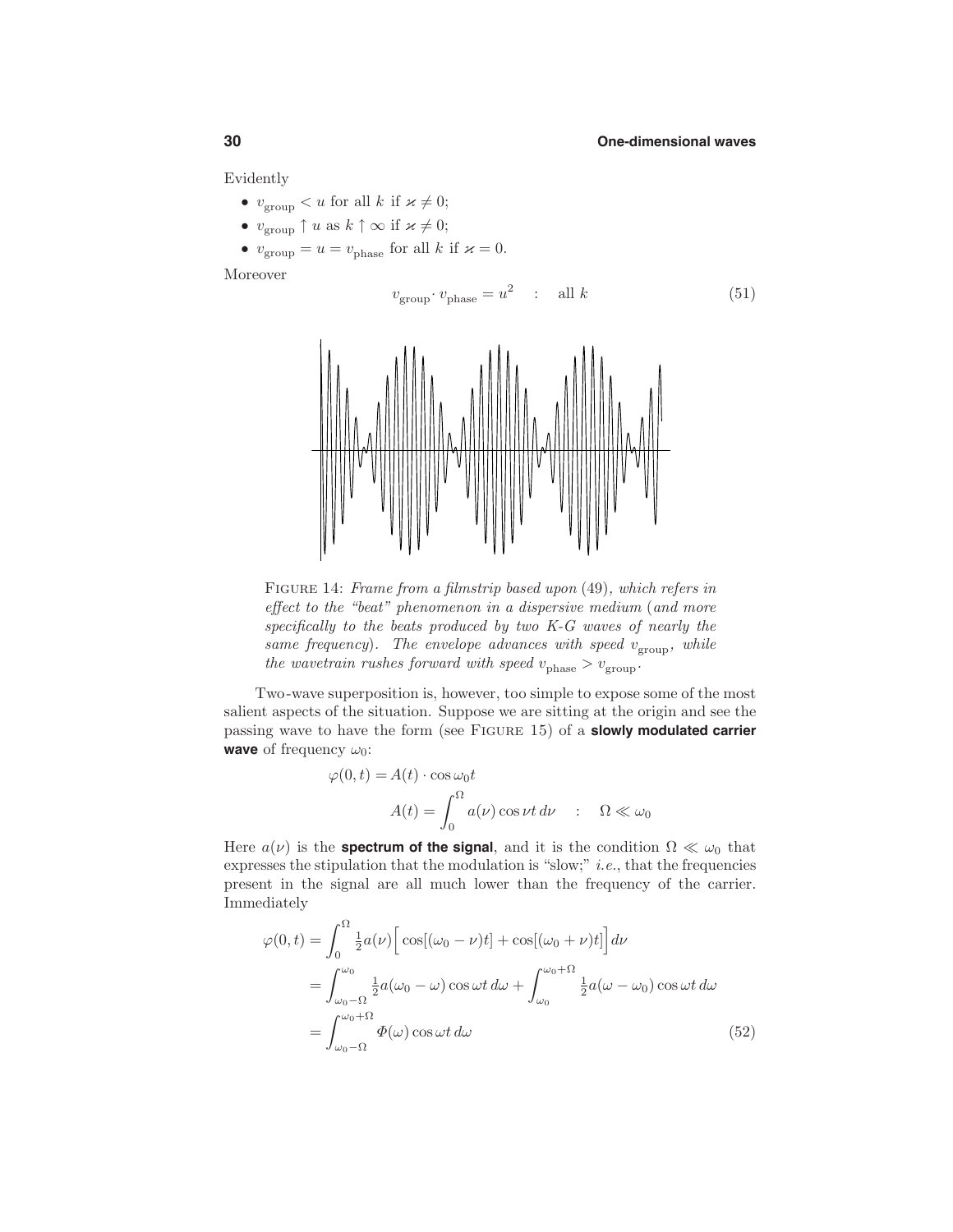

FIGURE 15: A modulated carrier wave.

where  $\Phi(\omega)$  is assembled from back-to-back copies of  $a(\nu)$ , centered on  $\omega_0$ :  $\Phi(\omega_0 \pm \nu) = \frac{1}{2}a(\nu).$ 

**EXAMPLE**: Consider the case in which  $a(\nu)$  is constant (call the constant  $= A/\Omega$  for  $0 \le \omega \le \Omega$ , and vanishes elsewhere. Then

$$
A(t) = (A/\Omega) \int_0^{\Omega} \cos \nu t \, d\nu = A \frac{\sin \Omega t}{\Omega t}
$$

and

$$
\varphi(0,t) = A \frac{\sin \Omega t}{\Omega t} \cdot \cos \omega_0 t = \frac{1}{2} (A/\Omega) \int_{\omega_0 - \Omega}^{\omega_0 + \Omega} \cos \omega t \, d\omega \tag{53}
$$

An observer stationed downstream at *x* would write

$$
\varphi(x,t) = \frac{1}{2}(A/\Omega) \int_{\omega_0 - \Omega}^{\omega_0 + \Omega} \cos \left[\omega t - k(\omega)x\right] d\omega \tag{54}
$$

$$
k(\omega) = \sqrt{(\omega/u)^2 - x^2}
$$

The integral, even in this simplest of cases, is intractable, but can be made to yield useful information if approached circumspectly. Expanding in powers of  $(\omega - \omega_0)$ —a variable which will remain "small" if the bandwidth is narrow—we have

$$
\omega t - k(\omega)x = P_0 + P_1(\omega - \omega_0) + P_2(\omega - \omega_0)^2 + \cdots
$$
\n(55)

with

$$
P_0 = \omega_0 t - k_0 x
$$
  
\n
$$
P_1 = t - x/v_g
$$
  
\n
$$
P_2 = +\frac{1}{2} \left( \frac{1}{v_g^2 k_0} - \frac{1}{u^2 k_0} \right) x
$$
  
\n
$$
P_3 = -\frac{1}{2} \left( \frac{1}{v_g^2 k_0} - \frac{1}{u^2 k_0} \right) \frac{1}{v_g k_0} x
$$
  
\n
$$
\vdots
$$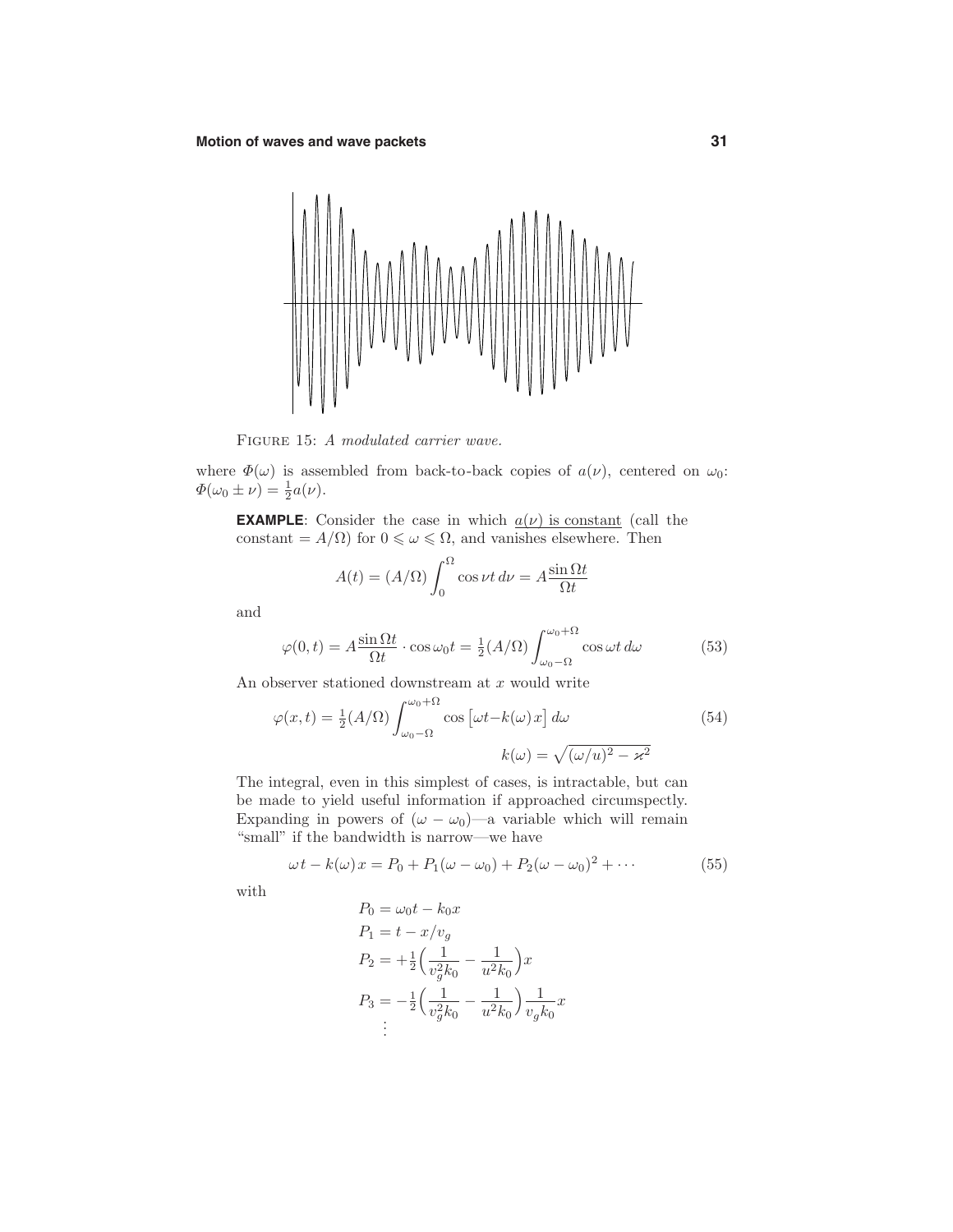

FIGURE 16: Shown above: the modulated carrier—or "signal" encountered at (52). Shown below: the Fourier transform (in **red**) of the "modulation function"*A*(*t*), and (in **black**) the Fourier transform of the modulated carrier. The former has frequencies distributed between 0 and  $\Omega$ , the latter has frequencies distributed between  $ω_0 − Ω$  and  $ω_0 + Ω$ ; has, that is to say, a **bandwidth** of  $2Ω$ .

where  $k_0 = k(\omega_0)$  and  $v_g = u^2 k_0/\omega_0$ . If we abandon terms of order  $n\geqslant 2$  we find

$$
\varphi(x,t) \approx \frac{1}{2} (A/\Omega) \int_{\omega_0 - \Omega}^{\omega_0 + \Omega} \cos [P_0 + P_1(\omega - \omega_0)] d\omega
$$
  
=  $A \frac{\sin \Omega P_1}{\Omega P_1} \cos P_0$   
=  $A \frac{\sin \Omega (t - x/v_g)}{\Omega (t - x/v_g)} \cdot \cos \omega_0 (t - x/v_p)$  (56)

where  $v_p = \omega_0/k_0$  is the phase velocity of the carrier wave. In this approximation the the envelope, or "signal," is seen to glide rigidly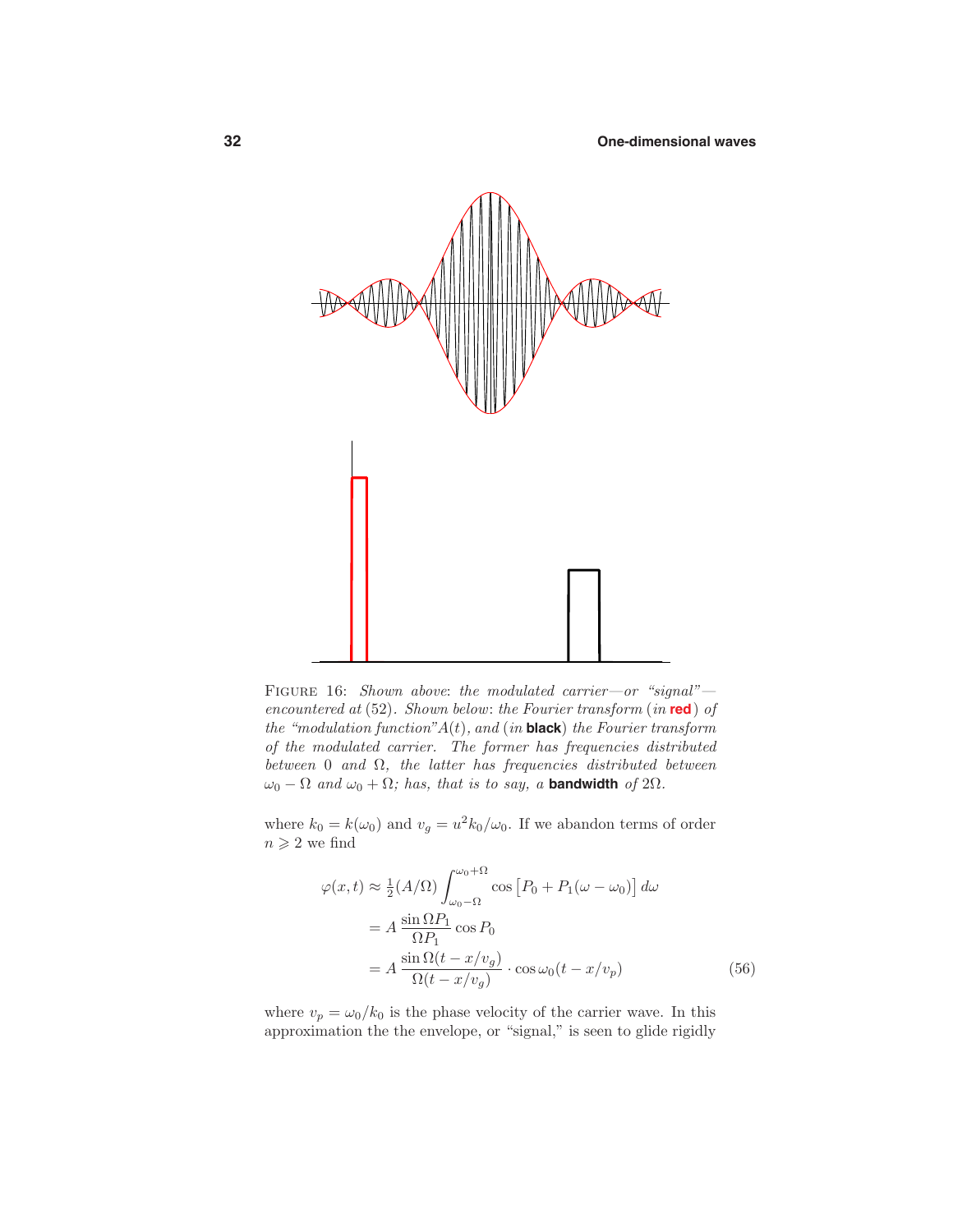#### **Motion of waves and wave packets 33**

along at the group velocity  $v_q$ , and to be written onto a carrier that also moves rigidly, but at the higher velocity  $v_p$ . In the limit  $\varkappa \downarrow 0$ the velocities  $v_g$  and  $v_p$  become mutually equal to the wave velocity  $u$ , and the whole construction (carrier  $+$  modulation) moves rigidly. The downstream observer sees a delayed but undistorted copy of the signal we detected at the  $x = 0$ .

If in (55) we retain the second-order term but abandon terms of order  $n \geqslant 3$ , writing

$$
\varphi(x,t) \approx \frac{1}{2}(A/\Omega) \int_{\omega_0 - \Omega}^{\omega_0 + \Omega} \cos \left[ P_0 + P_1(\omega - \omega_0) + P_2(\omega - \omega_0)^2 \right] d\omega
$$

we find the integral still to be analytically tractable, but to involve the functions<sup>19</sup>

$$
\begin{aligned} &\text{FresnelC}[z] = C(z) \equiv \int_0^z \cos\left(\frac{\pi}{2}u^2\right) du \\ &\text{FresnelS}[z] = S(z) \equiv \int_0^z \sin\left(\frac{\pi}{2}u^2\right) du \end{aligned}
$$

It would serve no useful purpose to spell out the intricate details of the result to which the integral leads, since those can be reproduced at the pleasure of the reader who follows the these steps:

• Define

$$
k[\omega_-, \varkappa_-, u_-] := \sqrt{(\omega/u)^2 - \varkappa^2}
$$
  
\n
$$
vg[\omega_-, \varkappa_-, u_-] := u^2 k[\omega, \varkappa, u]/\omega
$$
  
\n
$$
P_0[\omega_-, \varkappa_-, u_-, x_-, t_-] := \omega t - k[\omega, \varkappa, u]x
$$
  
\n
$$
P_1[\omega_-, \varkappa_-, u_-, x_-, t_-] := t - \frac{x}{vg[\omega, \varkappa, u]}
$$
  
\n
$$
P_2[\omega_-, \varkappa_-, u_-, x_-, t_-] := - \left(\frac{1}{vg[\omega, \varkappa, u]} - \frac{1}{u^2}\right) \frac{x}{2k[\omega, \varkappa, u]}
$$

- Return with this information to the integrand.
- Assign numeric values to  $\omega = \omega_0$ ,  $\varkappa$ , *u* and *x*.
- Integrate, and plot the result.

To produce FIGURE 17 I set  $\omega_0 = 15$  and  $u = \Omega = 1$  (the same values as were used to construct Figure 16). Additionally, I set  $x = 10$  and placed my signal detectors at  $x = 20, 60, 100$ . When the

<sup>19</sup> See Abramowitz & Stegun, §§7.3 & 7.4, pages 300–304. The Fresnel integrals are famous for their occurance in optical diffraction theory, but they are encountered also in many contexts that have nothing to do with diffraction. Readers are encouraged to take a moment to Plot  $C(z)$  and  $S(z)$ .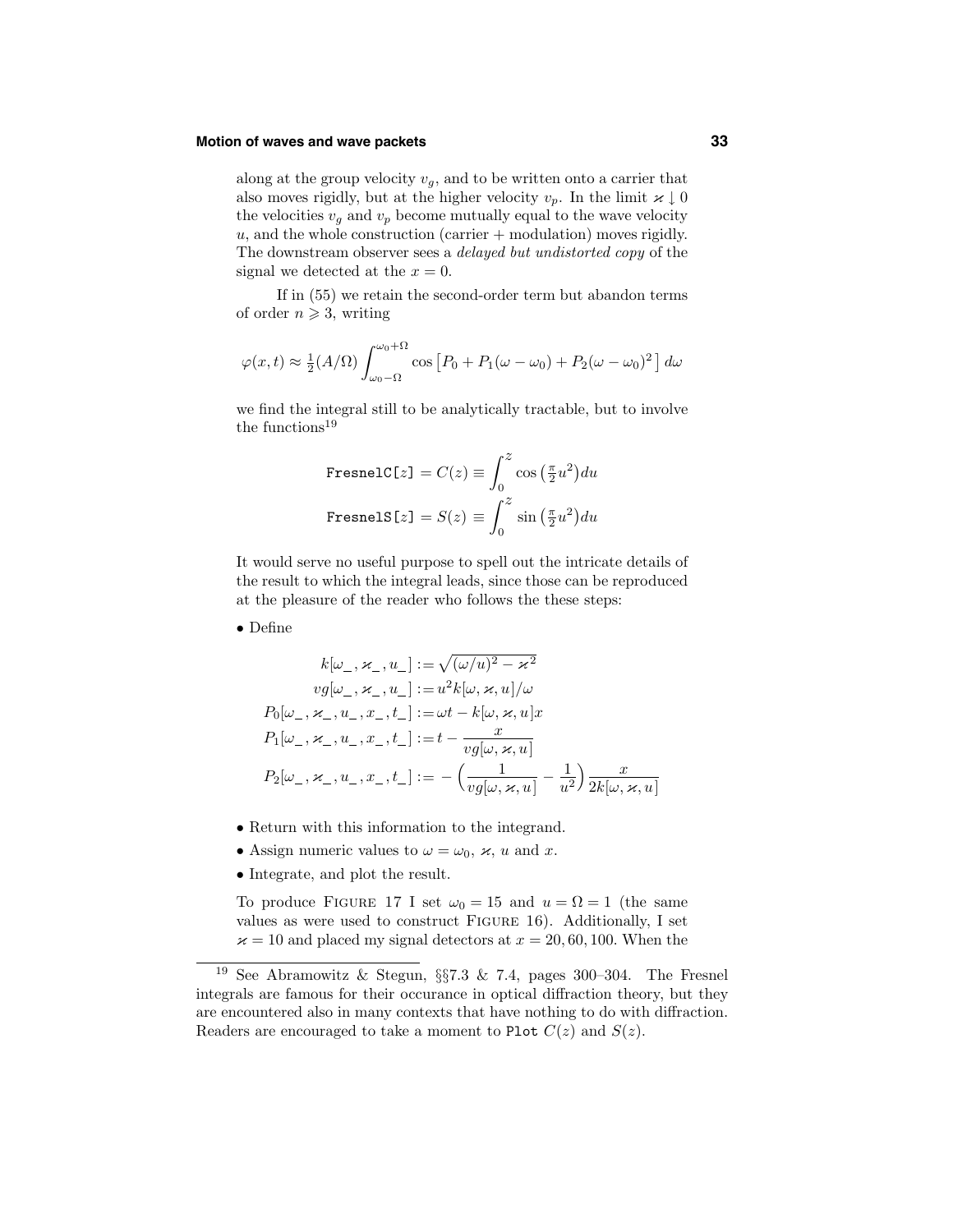

FIGURE 17: Evolved descendents  $\varphi(20,t)$ ,  $\varphi(60,t)$  and  $\varphi(100,t)$  of the signal  $\varphi(0,t)$  shown in FIGURE 16. The top signal is centered at  $t_c = 26.85$ , the middle figure at  $t_c = 80.50$ , the bottom figure at  $t_c = 134.2$ . In all cases (as also in FIGURE 16), time runs from  $t_c - 7.5$  to  $t_c + 7.5$ . The envelope of the signal  $\varphi(0, t)$  has in each case been superimposed to make clear the effect of progressive **signal dispersion**.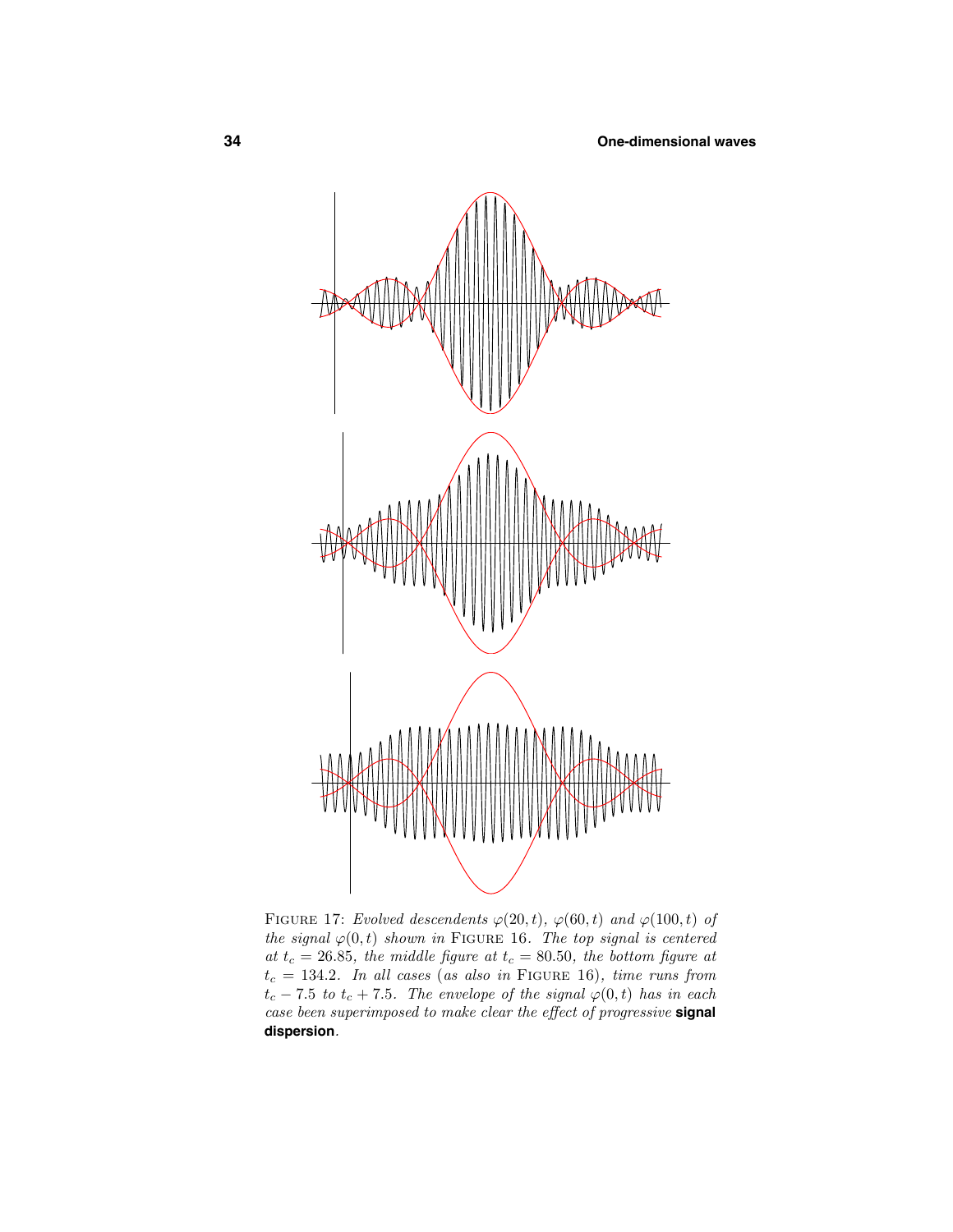#### **Motion of waves and wave packets 35**

parameters are set to those values we expect the carrier wave to advance with speed

$$
v_{\text{phase}} = vp[15, 10, 1] = 3/\sqrt{5} = 1.34164
$$

and the signal to advance with speed

$$
v_{\rm group} = v g[15, 10, 1] = \sqrt{5}/3 = 0.74536
$$

and on the latter basis expect to have

 $t_c[20] = \frac{20}{0.74536} = 26.83$  : compare the observed 26.85  $t_c[60] = \frac{60}{0.74536} = 80.50$  : compare the observed 80.50  $t_c[100] = \frac{100}{0.74536} = 134.2$  : compare the observed 134.2

It is the  $\varkappa$ -factor which is responsible for the dispersion of K-G wave packets. In the case  $\varkappa = 0$  one has  $v_g = u$ , with the consequence (see again page 31) that  $P_n = 0$  for  $n \geq 2$ : all the waves that constitute a signal advance at the same speed: the signal has become a locked, nondispersive unit.

The literature seems not to supply many examples of signal dispersion that allow of development in closed-form analytical detail, but even in their absence the physical essence of the phenomenon in question is seems clear: certainly



FIGURE 18: A spatially localized packet of particles is launched with a narrow assortment of initial velocities. As time passes the packed becomes progressively more disperse.

clear is the mechanical situation shown in the figure, and it is with such an image in mind that one might be tempted to understand the dispersion of wave packets. It would, however, be overly simplistic to attribute the effect in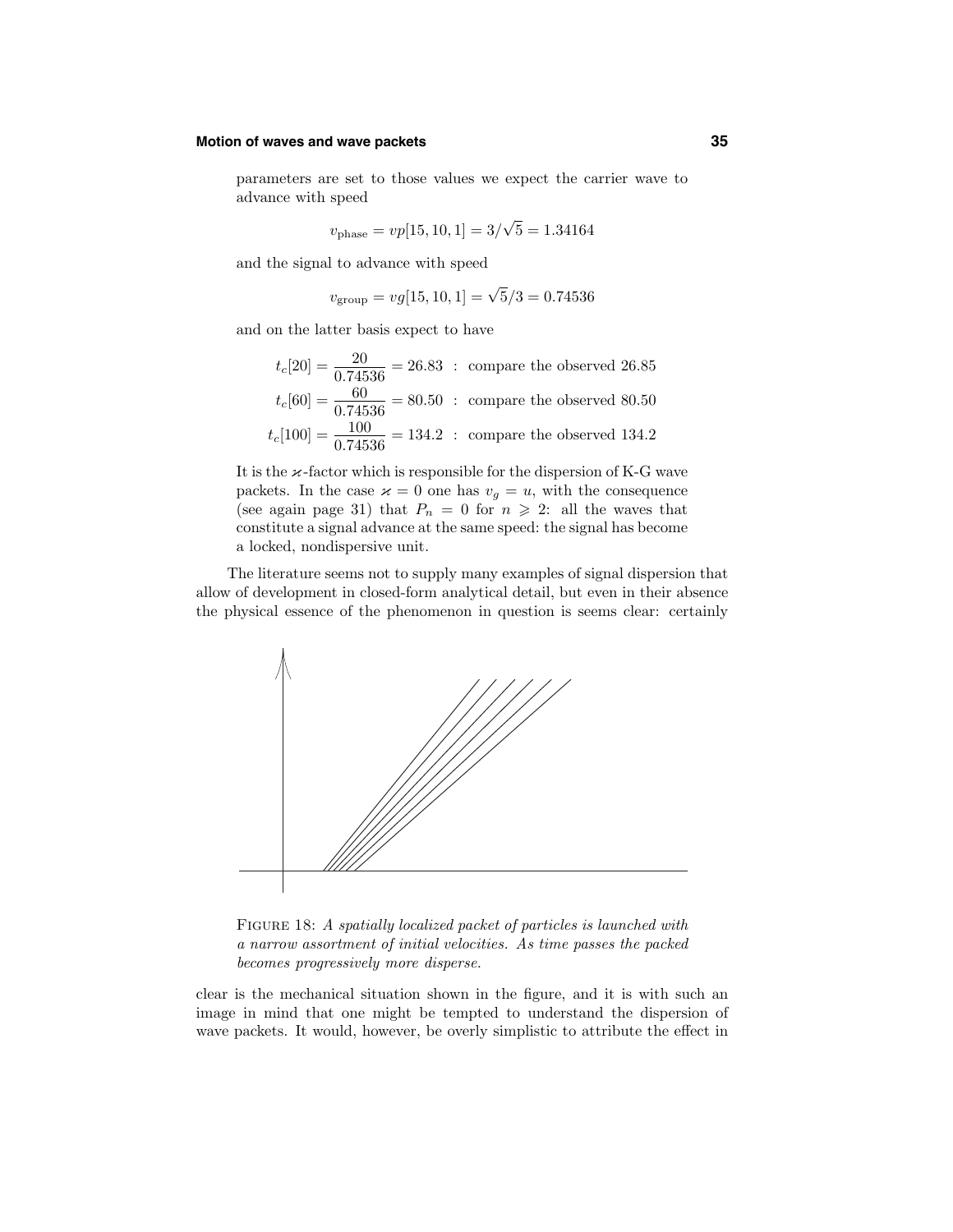question to the fact that a wave packet has been assembled by superposition of monochromatic waves that move with a narrow variety of phase velocities—this for the subtle reason that I now discuss.

Suppose it to be the case that  $e^{i[\omega t - kx]}$  satisfies the linear wave equation of momentary interest to us—now not assumed to be the K-G equation—if and only if  $\omega$  and  $k$  satisfy the **dispersion relation** 

$$
\omega = \omega(k)
$$
 or inversely  $k = k(\omega)$ 

To construct a right-running wave packet we write

$$
\varphi(x,t)=\int \varPhi(\omega)e^{i[\omega t-k(\omega)x]}d\omega
$$

where  $\Phi(\omega)$  vanishes except on a narrow frequency band centered about the carrier frequency  $\omega_0$ . Developing  $\omega t - k(\omega)x$  in powers of  $(\omega - \omega_0)$ , we find

$$
\omega t - k(\omega)x = [\omega_0 t - k(\omega_0)x] + [t - xk'(\omega_0)](\omega - \omega_0) - \frac{1}{2}xk''(\omega_0)(\omega - \omega_0)^2 - \frac{1}{6}xk'''(\omega_0)(\omega - \omega_0)^3
$$
  
:

so if the red terms (terms of orders  $n \geq 2$ ) could be abandoned we would have

$$
\varphi(x,t) \approx \underbrace{\int \Phi(\omega) e^{i[(\omega - \omega_0)(t - x/v_g)]} d\omega}_{A(t - x/v_g)} \cdot e^{i[\omega_0(t - x/v_p)]}
$$

The second factor describes the carrier wave: it advances rigidly with speed

$$
v_{\text{phase}} = \frac{\omega_0}{k(\omega_0)}\tag{57.1}
$$

The first factor modulates the carrier (gives shape to the wave packet, comprises the "signal"): it also advances rigidly, but with speed

$$
v_{\rm group} = \frac{1}{k'(\omega_0)} = \frac{d\omega(k)}{dk}\Big|_{k_0}
$$
\n(57.2)

The waves within the contributory frequency band, whether they move with the same or different phase velocities, conspire to make the signal move, but not to make it disperse. It is the population of red terms—and most importantly the term

$$
-\frac{1}{2}xk''\ (\omega_0)(\omega - \omega_0)^2
$$

—that is responsible for dispersion. A quick calculation supplies

$$
-k''(\omega_0) = \left[\frac{1}{v_g(\omega)}\right]^2 \frac{dv_g(\omega)}{d\omega}\Big|_{\omega=\omega_0}
$$
(58)

Evidently it is not variation (within the frequency band) of the phase velocity but variation of the group velocity that accounts for dispersion. In those subject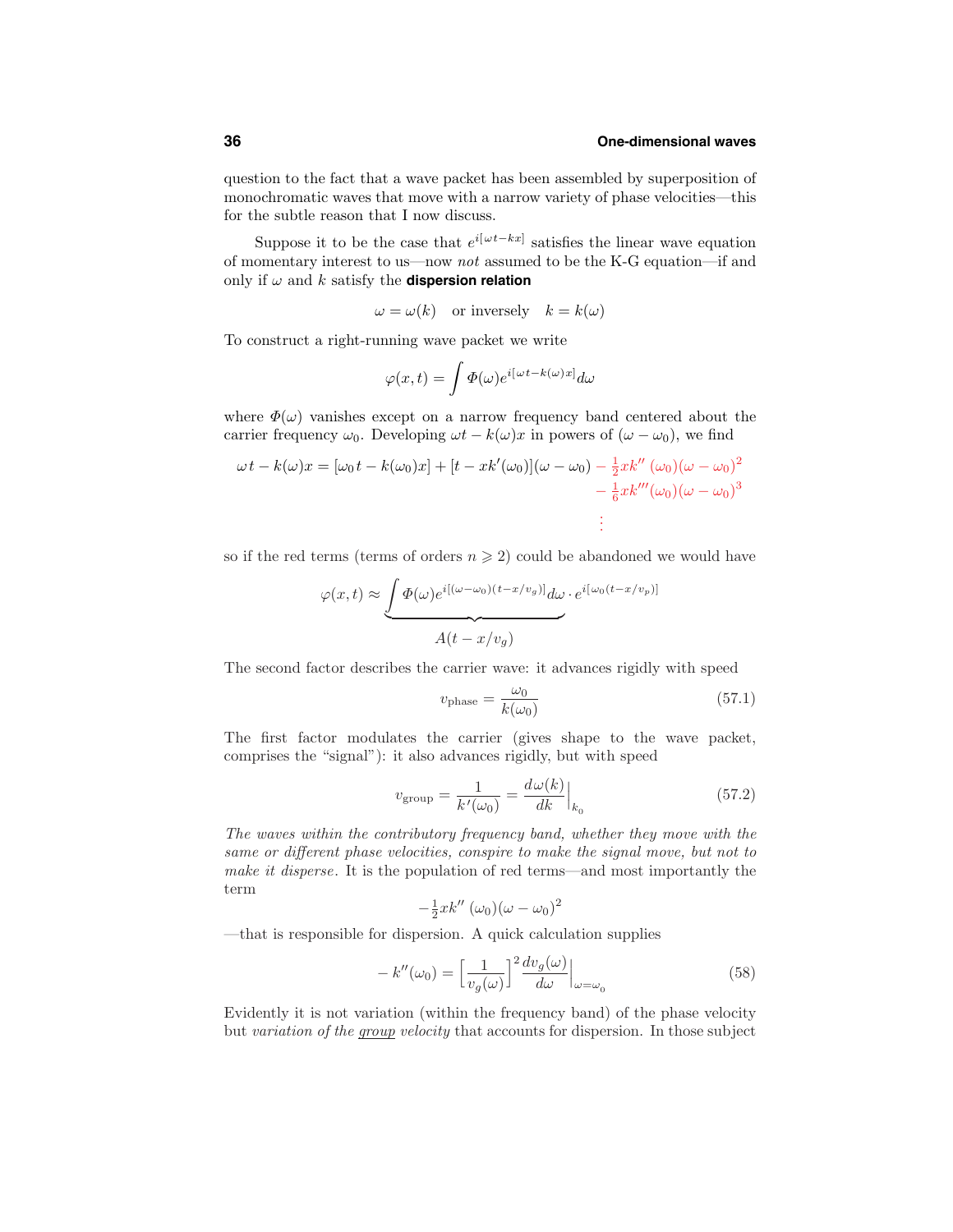#### **Motion of waves and wave packets 37**

areas where wave physics and particle physics have reason to converse (quantum mechanics provides an example) it is typically the case that

group velocity 
$$
\longleftrightarrow
$$
 particle velocity

If read in that light, Figure 18 does serve to describe the essence of the dispersion phenomenon.

Basic to the phenomenological description of the passage of monochromatic light waves through transparent media is the frequency-dependent<sup>20</sup> index of **refraction**

$$
n(\nu) \equiv \frac{c}{v_{\text{phase}}(\nu)} \quad : \quad c = \text{velocity of light in vacuum}
$$

From (wavelength)(frequency) =  $v_{\text{phase}}$  it follows that

$$
\lambda_{\text{medium}} = \frac{1}{n} \lambda_{\text{vacuum}}
$$

and this, by  $k = 2\pi/\lambda$  and  $\omega = 2\pi\nu$ , entails

$$
k_{\text{medium}} = n \cdot k_{\text{vacuum}}
$$

$$
= \frac{1}{c} \omega n(\omega)
$$

For most commonly-encountered transparent materials (air, glass) the index of refraction is (at optical frequencies) a rising function of frequency. This circumstance accounts, by Snell's law (see the figure), for the fact that blue



FIGURE 19: "Dispersion" in the sense used to describe a property of prisms. It is because  $n(\nu)$  is a rising function of frequency that  $\theta_{\text{blue}} > \theta_{\text{red}}.$ 

light is more strongly bent than red when passed through a prism. "Dispersion" in the prismatic sense can be traced to a property of  $k'(\omega)$ , and is said to be "normal" or "anomalous" according as  $k'(\omega)$  is positive or negative. On the

<sup>&</sup>lt;sup>20</sup> Here I will, in deference to well-estaablished tradition, write  $\nu = \frac{1}{2\pi}\omega$  to denote literal frequency.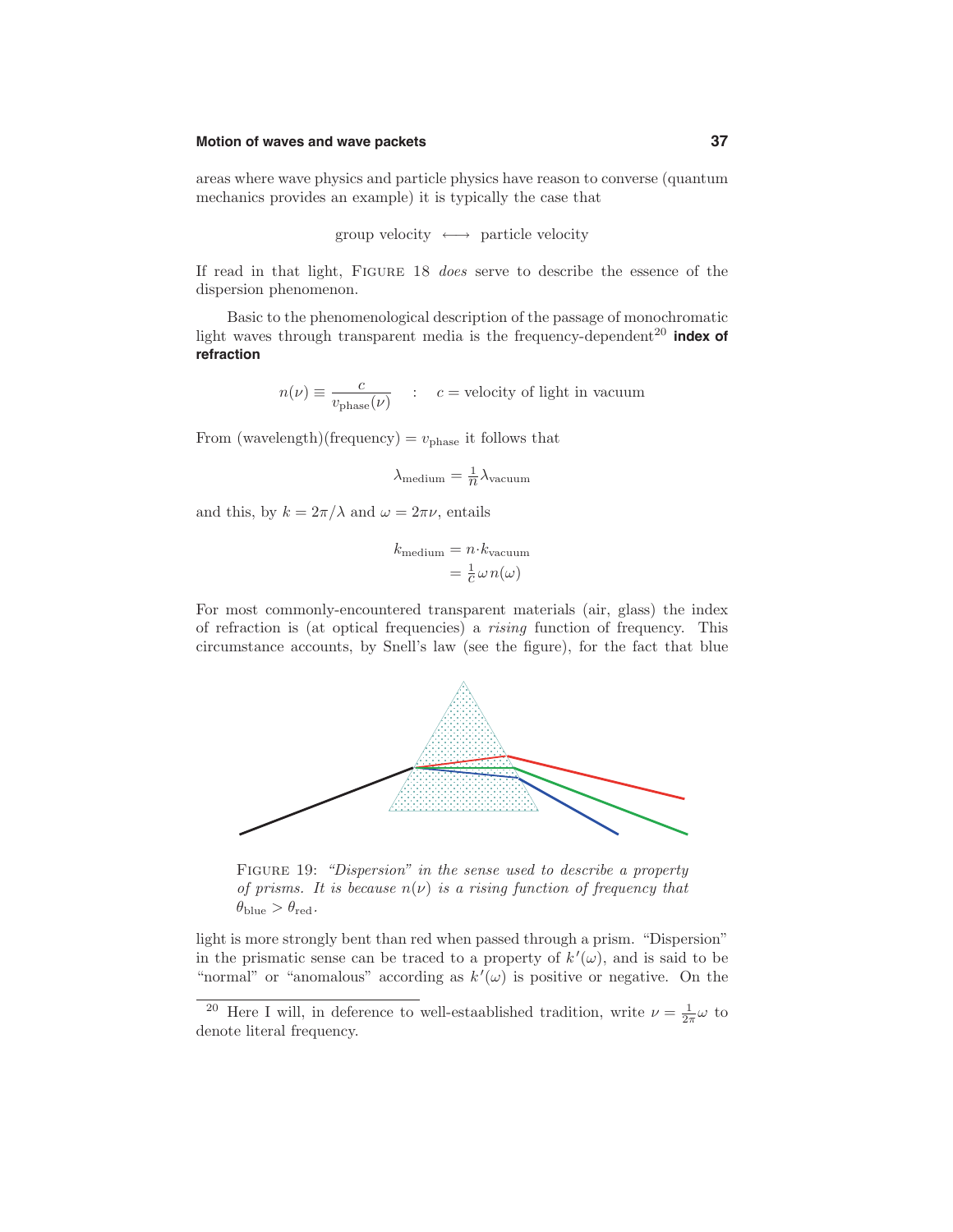other hand, "dispersion" in the sense discussed previously has been traced to a property of  $k''(\omega)$ . In common materials  $k''(\omega) < 0$ , so people sometimes (confusingly!) say of dispersion in that sense that it is "normal" or "anomalous" according as  $k''(\omega)$  is negative or positive.<sup>21</sup>

**EXAMPLE**: Consider the dispersion relation

$$
\omega^2 = u^2(k^2 + \alpha k^4)
$$

that is implicit in the  $4<sup>th</sup>$ -order linear field equation

$$
\frac{1}{u^2}\varphi_{tt} = \varphi_{xx} - \alpha\varphi_{xxxx}
$$

When *k* is very large ( $\lambda$  very small) we have  $\omega \sim \sqrt{\alpha} u k^2$ : the string has become "stiff" (becomes agitated at short wavelengths). But if *k* is small (in the sense  $\alpha k^2 \ll 1$ ) then

$$
\omega = uk\sqrt{1 + \alpha k^2} = uk(1 + \frac{1}{2}\alpha k^2 + \cdots)
$$

Calculus supplies

$$
k'(\omega) = \left(\frac{d\omega}{dk}\right)^{-1}
$$
 and  $k''(\omega) = -\left(\frac{d\omega}{dk}\right)^{-3} \frac{d^2\omega}{dk^2}$ 

on which basis we compute

$$
k''(\omega) = -\frac{24\alpha k}{u^2(2+3\alpha k^2)^3}
$$

We conclude that the dispersive properties of such a system ("dispersion" understood here to refer to wave packet deformation) are "normal" or "anomalous" according as  $\alpha$  is positive or negative. Notice also that we have

$$
v_{\text{phase}} = \frac{\omega}{k} = u(1 + \frac{1}{2}\alpha k^2)
$$

$$
v_{\text{gauge}} = \frac{d\omega}{dk} = u(1 + \frac{3}{2}\alpha k^2)
$$

$$
= v_{\text{phase}} + u\alpha k^2
$$

so when  $\alpha > 0$  we encounter the curious situation

$$
v_{\rm group} > v_{\rm phase} > u
$$

<sup>&</sup>lt;sup>21</sup> For an instance of such usage, see Iain Main, Vibrations and Waves in Physics (3<sup>rd</sup> edition 1993), page 219. Derivation of  $n(\omega)$  from physical first principles is a highly non-trivial matter. For a good introduction to the subject, and to related topics, see F. S. Crawford, Jr., Waves: Berkeley Physics Course, Volume 3 (*1968*), §4.3, pages 176–191.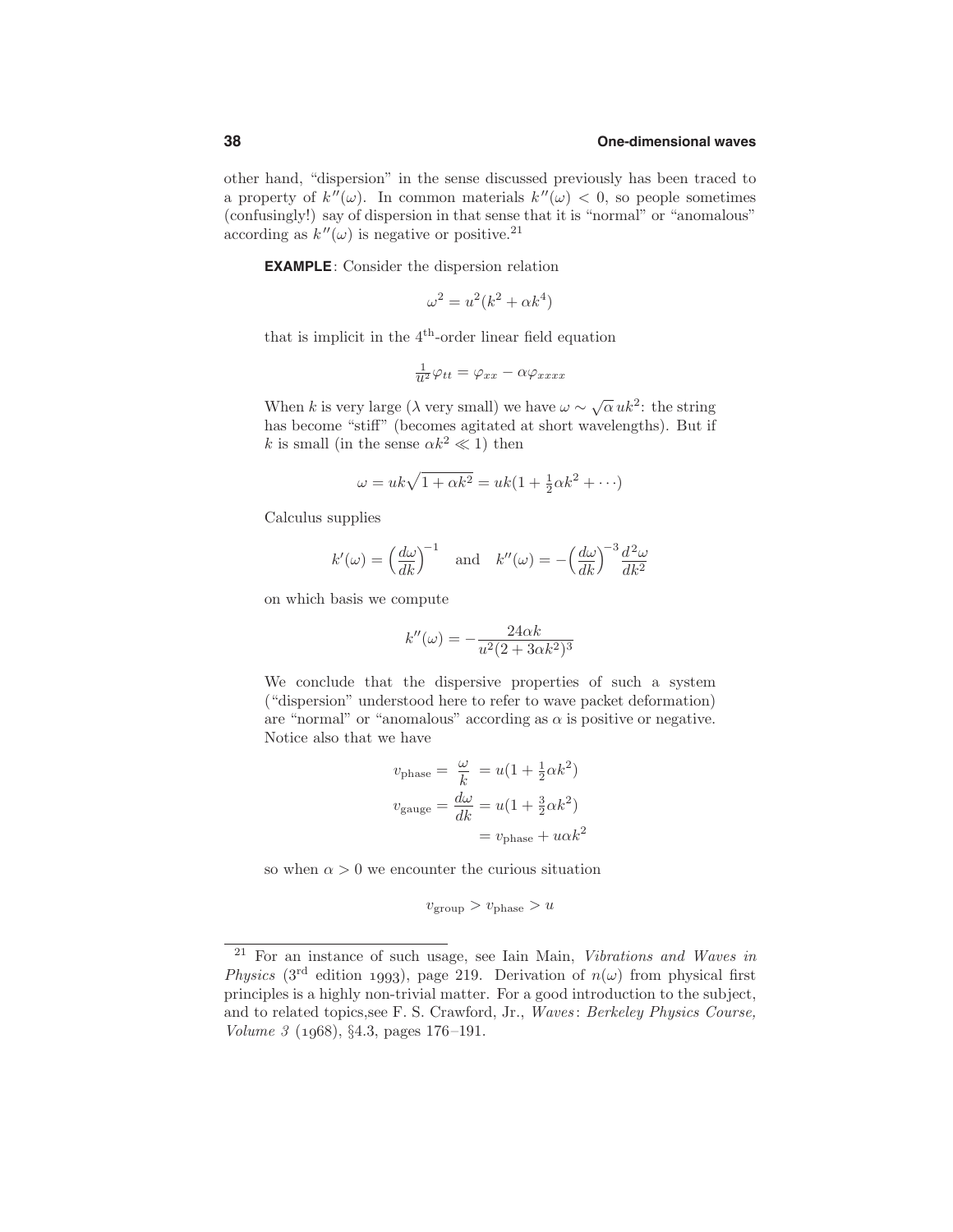#### **Lossy wave systems: the telegrapher's equation 39**

**6. The telegrapher's equation:** The Klein-Gordon equation (10) can be written

$$
\{\partial_t^2 - u^2 \partial_x^2 + (u \varkappa)^2\} \varphi(x, t) = 0
$$

Bearing in mind the adjustment  $\ddot{x} + \omega^2 x = 0 \rightarrow \ddot{x} + 2\gamma \dot{x} + \omega_0^2 x = 0$  that in the theory of simple oscillators serves to model dissipation,<sup>22</sup> we look now to a variant of the K-G equation

$$
\{\partial_t^2 + 2u\gamma \partial_t - u^2 \partial_x^2 + (u\varkappa)^2\} \varphi(x,t) = 0
$$
\n(59)

that has, as I have already indicated (see again page 8), an ancient and honorable history: (58) is the "telegrapher's equation," first studied by William Thomson (Lord Kelvin) in *1855*. 23

Looking for solutions of the form  $e^{i(\omega t - kx)}$  we obtain

$$
-\omega^2 + i2u\gamma\omega + u^2(k^2 + \varkappa^2) = 0
$$

giving

$$
\omega = i u \gamma \pm \underbrace{u \sqrt{k^2 + \varkappa^2 - \gamma^2}}_{\omega(k)} \tag{60}
$$

Thus are we led to write

$$
\varphi = e^{-u\gamma t} \cdot e^{i[\omega(k) t \pm k t]}
$$

and to distinguish several cases:

CASE  $\chi_0^2 \equiv \chi^2 - \gamma^2 > 0$  All that we have learned from study of the K-G equation can be retained virtually without change, the only differences being that (i) the role formerly played by  $\varkappa^2$  is now assigned to  $\varkappa_0^2$ , and (ii) all K-G functions have now acquired *e*−*uγ t*-factors which are—and this is the remarkable point—*k*-independent: all  $\varphi$  fields die, with characteristic times given universally (*i.e.*, at all frequencies) by  $\tau = 1/u\gamma$ . Wave packets go about their familiar dispersive business, but die before they get very far.

CASE 
$$
\varkappa_0^2 \equiv \varkappa^2 - \gamma^2 = 0
$$
 The dispersion relation (60) now assumes the form

$$
\omega(k) = uk
$$

characteristic of a simple string: **all dispersive effects are extinguished**, and the general solution of (59) becomes

$$
\varphi(x,t) = e^{-u\gamma t} \cdot \{f(x - ut) + g(x + ut)\}
$$

<sup>&</sup>lt;sup>22</sup> See again equations (2) and (14) in Chapter 3.

<sup>23</sup> For a detailed account of the history of the telegrapher's equation see http://www.du.edu/∼jcalvert/tech/cable.htm#Intr. For an account of the basic technical details see http://en.wikipedia.org/wiki/Telegrapher's\_equations.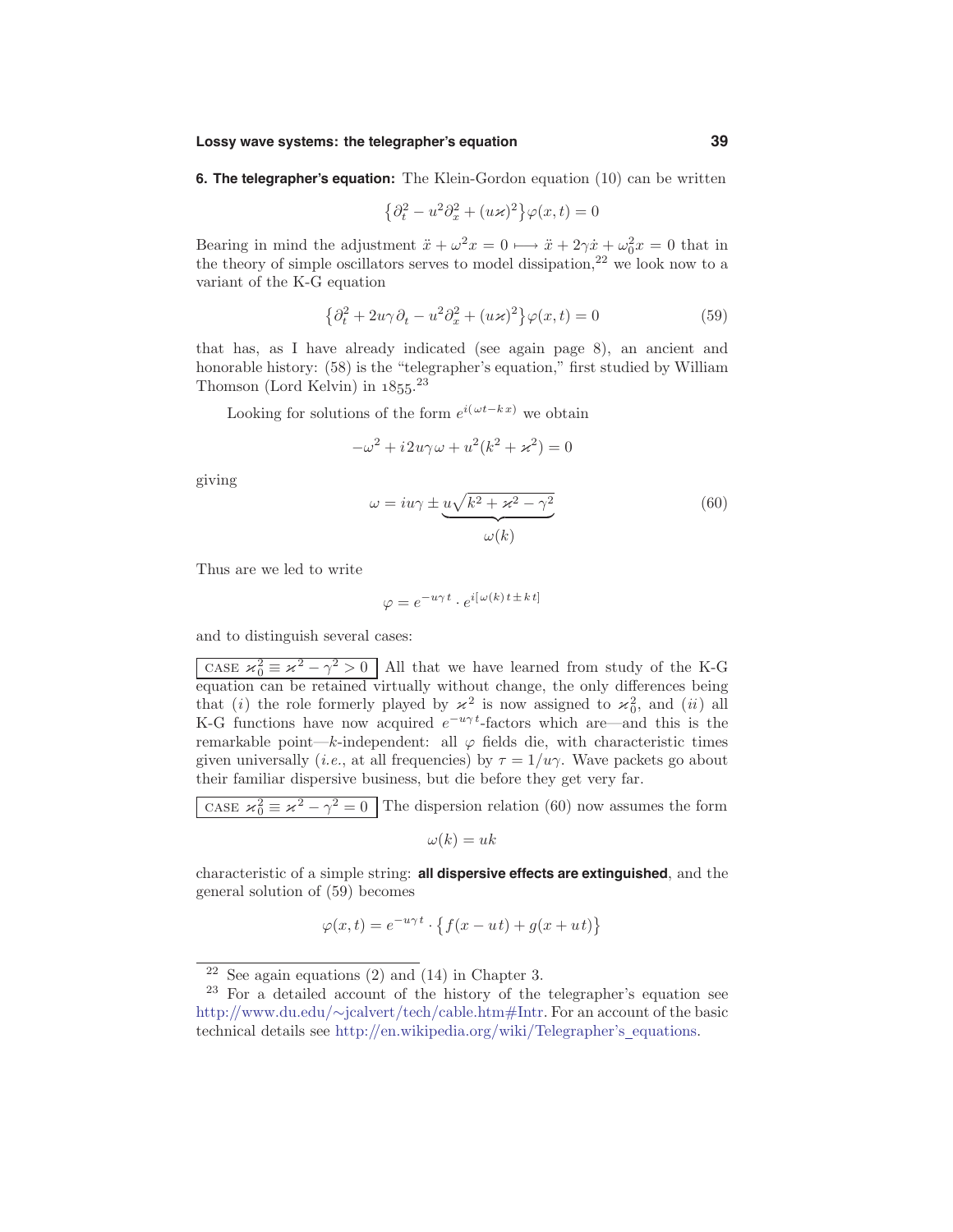**REMARK:** In notation appropriate to the theory of transmission lines

$$
4u^{2}(\gamma^{2} - \varkappa^{2}) = \left(\frac{RC + GL}{LC}\right)^{2} - 4\frac{RG}{LC} = \left(\frac{RC - GL}{LC}\right)^{2} = 0
$$

so the condition  $\chi_0^2 = 0$  amounts simply to the requirement that

 $RC = GL$ 

On lines that conform to this condition **signals propagate without distortion**, though they do attenuate.

CASE 
$$
\varkappa^2 - \gamma^2 \equiv -k_0^2 < 0
$$
 In this highly damped circumstance  

$$
\omega(k) = u\sqrt{k^2 - k_0^2}
$$
 is real or imaginary according as  $k^2 \ge k_0^2$ 

The implication is that Fourier components with  $k^2 < k_0^2$  are *superattenuated* (i.e., die faster than normal, at *k*-dependent rates). Such strings act as **high-pass filters** (but not very good ones, for even at pass frequencies they are dispersive and lossy).

**7. Symptoms of underlying discreteness:** It was by "refinement of the lattice" (Figure 1) that we were led from the Newtonian dynamics of vibrating "crystals" to an account of the vibrations supported by idealized "strings." Systems of the former type have finitely many degrees of freedom, are described by functions  $\{\varphi_1(t), \varphi_2(t), \ldots, \varphi_N(t)\}\$  that satisfy coupled ordinary differential equations of the form (compare (1))

$$
\ddot{\varphi} + \Omega^2 \varphi = \mathbf{0}
$$
\n
$$
\Omega^2 \equiv \omega_0^2 \begin{pmatrix}\n2 & -1 & 0 & 0 & \dots & 0 & 0 & 0 & 0 \\
-1 & 2 & -1 & 0 & \dots & 0 & 0 & 0 & 0 \\
0 & -1 & 2 & -1 & \dots & 0 & 0 & 0 & 0 \\
0 & 0 & -1 & 2 & \dots & 0 & 0 & 0 & 0 \\
\vdots & \vdots & \vdots & \vdots & \vdots & \vdots & \vdots & \vdots & \vdots \\
0 & 0 & 0 & 0 & \dots & 2 & -1 & 0 & 0 \\
0 & 0 & 0 & 0 & \dots & -1 & 2 & -1 & 0 \\
0 & 0 & 0 & 0 & \dots & 0 & -1 & 2 & -1 \\
0 & 0 & 0 & 0 & \dots & 0 & 0 & -1 & 2\n\end{pmatrix}
$$
\n(61.1)

with  $\omega_0^2 = k/m$ . Systems of the latter type are, on the other hand, described by a single field function  $\varphi(x, t)$  that satisfies a solitary partial differential equation

$$
\{\partial_t^2 - u^2 \partial_x^2\} \varphi(x, t) = 0 \tag{62}
$$

Several considerations recommend(62)—and equations like it—to our attention:

• The computational problems latent in (62) are—for large *N*—much more tractable than those latent in (61).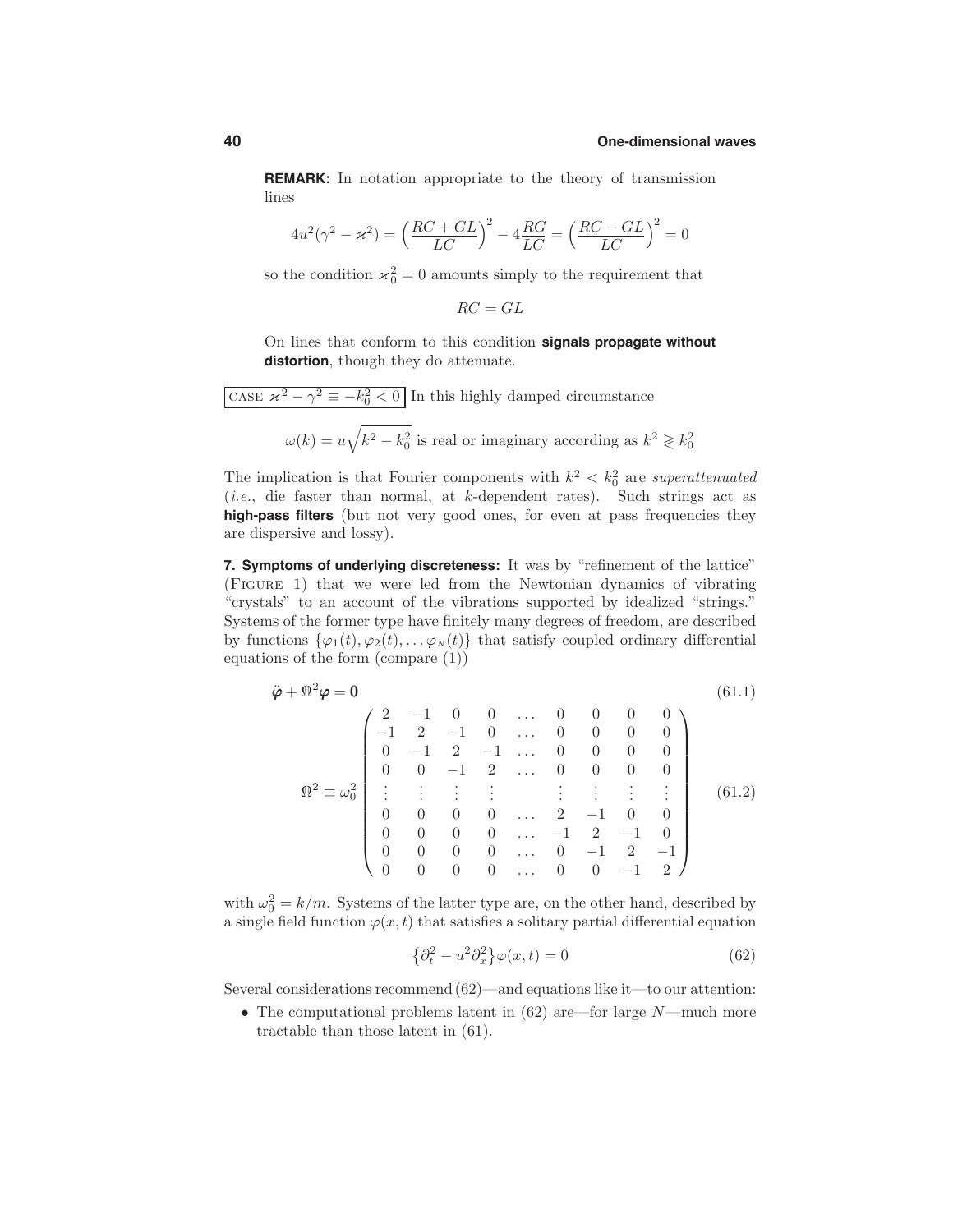#### **Symptoms of underlying discreteness 41**

- If a string is the physical object of interest it would be retrograde to discard the theory of idealized strings in favor of a theory of many (equally idealized) particles.
- From higher-dimensional generalizations of (62) it becomes possible to gain direct insight into such phenomena as polarization, interference, diffraction —insight which it would be virtually impossible to extract from manyparticle physics, even if it be granted that wave-conducting media are ultimately granular/particulate. Waves are cooperative phenomena: wave physics permits/invites one to forget the dancers, concentrate on the dance.

However*...*the wave equation (62) speaks of idealized systems that are able to support waves of arbitrarily high frequency, arbitrarily short wavelength. This the electromagnetic field (for example) is able to do (though at very high frequencies we have to abandon the classical conception of electromagnetism). But it would clearly be absurd to contemplate soundwaves on a crystal with

#### wavelength  $\ll$  mean interatomic separation

and unreasonable to suppose that (62) speaks meaningfully about waves on a guitar string with

$$
wavelength \ll string\ diameter
$$

Clearly, there are contexts in which the high-frequency implications of wave theory can lead us astray, contexts in which "refinement of the lattice" leads us away from the physical facts into a kind of fantasy land. I explore this issue by study of a concrete example.

Equations  $(61)$  and  $(62)$  are both *linear*. In both instances, therefore, it becomes natural to look for modes in which all parts of the system vibrate in synchrony, and from those to assemble more general solutions by superposition. To implement the idea as it relates to  $(61)$ , we understand  $\varphi$  to be the real part of  $\psi$ , assume  $\psi(t) = \psi \cdot e^{i\omega t} \cdot \Phi$  (with  $\psi$  an arbitrary complex number) and are led to the eigenvalue problem

$$
(\Omega^2 - \omega^2 \mathbb{I}) \boldsymbol{\Phi} = \mathbf{0}
$$

Looking specifically to the case  $N = 25$ , we use **Eigenvalues** [ ] and **ListPlot** [ ] to obtain the data displayed on the following page. The commands

$$
\mathtt{NullSpace} \hspace{0.01in} [\hspace{0.05in} \mathbf{N}^2 - \omega_n^2 \hspace{0.05in} \mathbb{I} \hspace{0.05in} ] \hspace{0.5in} \hspace{0.5in} \hspace{0.5in} n = 1,2,\ldots,25
$$

produce the normalized eigenvectors  $\Phi_n$ —the first few of which are displayed graphically on page 43.

To implement the same idea as it relates to (62), we assume  $\varphi(x, t)$  to have the separated form

$$
\varphi(x,t) = \psi \cdot e^{i\omega t} \cdot \Phi(x)
$$

and require of  $\Phi(x)$  that  $\Phi(0) = \Phi(\ell) = 0$ , where (if *a* is the lattice constant the inter-particle separation at rest)  $\ell = (N+1)a$  is the overall length of the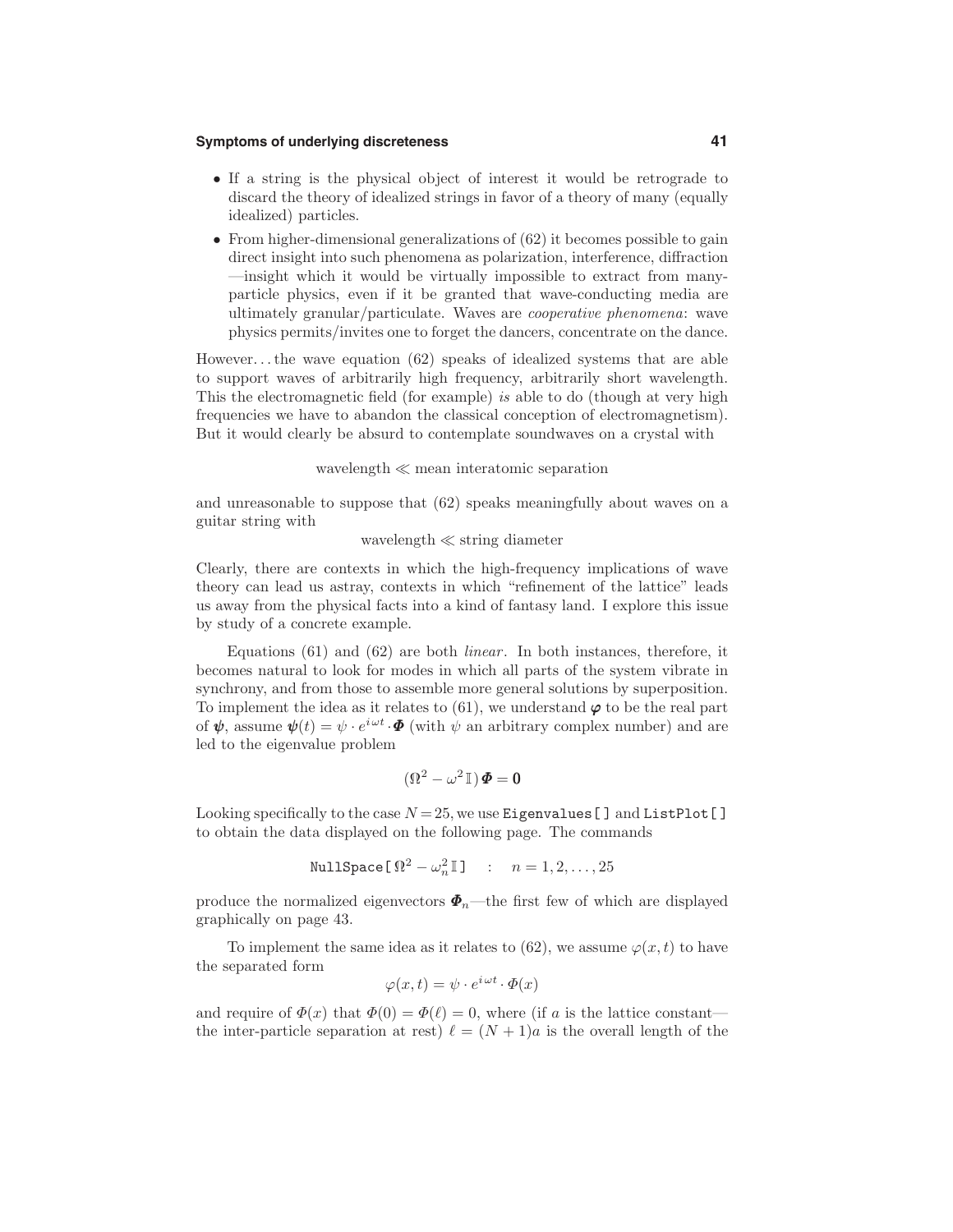| $\boldsymbol{n}$ | $\omega_n/\omega_0$ | $\boldsymbol{n}$ | $\omega_n/\omega_0$ |
|------------------|---------------------|------------------|---------------------|
| 1                | 0.12075             | 13               | 1.41421             |
| $\overline{2}$   | 0.24107             | 14               | 1.49702             |
| 3                | 0.36051             | 15               | 1.57437             |
| 4                | 0.47863             | 16               | 1.64597             |
| 5                | 0.59500             | 17               | 1.71156             |
| 6                | 0.70921             | 18               | 1.77091             |
| 7                | 0.82082             | 19               | 1.82380             |
| 8                | 0.92944             | 20               | 1.87003             |
| 9                | 1.03468             | 21               | 1.90944             |
| 10               | 1.13613             | 22               | 1.95188             |
| 11               | 1.23344             | 23               | 1.96724             |
| 12               | 1.32625             | 24               | 1.98542             |
|                  |                     | 25               | 1.99635             |

TABLE 1: List of the numbers  $\omega_n$  obtained by taking the square roots of the eigenvalues of  $\mathbb{R}^2$  in the case  $n = 25$ .



FIGURE 20: ListPlot of the data tabulated above, showing the modal frequencies  $\{\omega_1, \omega_2, \dots, \omega_{25}\}$  of our 25-atom crystal.

crystal. From the wave equation (62) we then obtain

$$
\Phi''(x) = -(\omega/u)^2 \Phi(x) \tag{63}
$$

and to achieve conformity with the boundary conditions are forced to set

$$
\Phi_n(x) = A_n \cdot \sin[n\pi x/\ell] \quad : \quad n = 1, 2, \dots \tag{64}
$$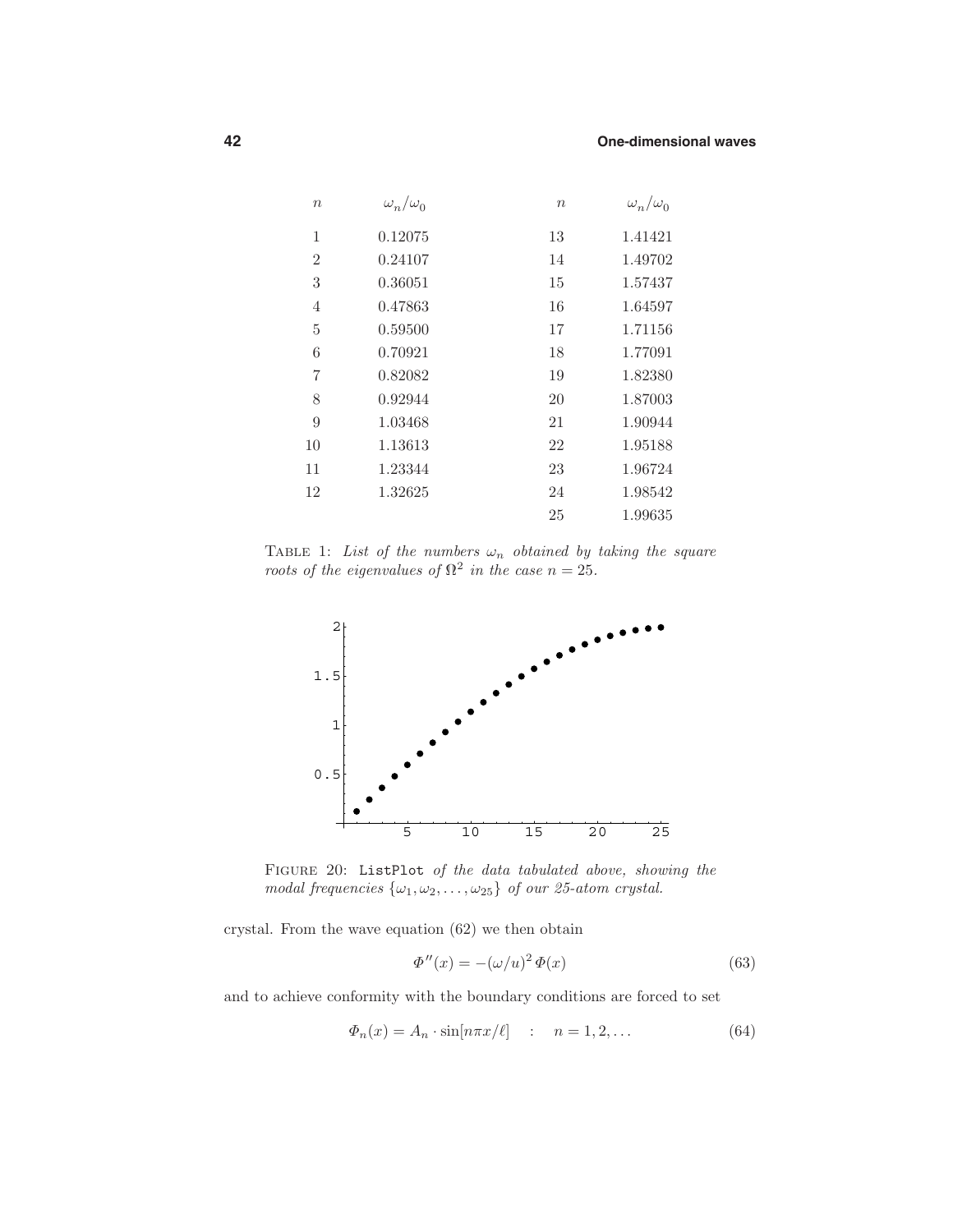

FIGURE 21: Shown here in red are the modal frequencies (65) obtained in the wave-theoretic approximation to the exact dynamics of our 25-atom crystal. The exact modal frequencies, displayed already in FIGURE 20, are for purposes of comparison repeated here in black. Wave theory systematically over-estimates the higher frequencies, and supplies an infinitude of numbers  $\omega_n$  ( $n > 25$ ) that are entirely spurious (possess no counterparts in physical reality).

Normalization—in the sense  $\int_0^{\ell} \Phi_n^2(x) dx = 1$ —requires that we set $A_n = \sqrt{2/\ell}$ (all *n*). It now follows that  $\omega_n/u = n\pi/\ell$ ; *i.e.*, that

$$
\omega_n = n\omega_0 \quad \text{with} \quad \omega_0 = \pi u/\ell \tag{65}
$$

In the case at hand  $\omega_0 = \pi u/26a = \omega_{n+1} - \omega_n$  and it is to achieve agreement (at the lowest frequencies) with the data presented in Table 1 that we set  $u/a = 0.995745$ . The exact modal frequencies and their wave-theoretic approximants are compared in Figure 21: it is evident that the agreement is good at low frequencies, but at high frequencies wave theory gives results that are consistently too high.

Looking to what the discrete and continuous theories have to say about mode shape, we find (FIGURE 22) that at low frequencies the agreement is excellent. But at high frequencies the two theories are not at all in agreement, which is to say: wave theory becomes profoundly misleading. Looking to the fastest mode, we find (Figure 23) that

$$
\Phi_{25}(x) = \sqrt{\frac{2}{26}} \sin \left[ 25 \frac{\pi}{26} x \right]
$$

captures the sign alternations that are a conspicuous feature of  $\Phi_{25}$  but misses altogether the overall modulation, which is also a conspicuous feature. Much better agreement is achieved by

$$
\tilde{\Phi}_{25}(x) = \sin\left[1\frac{\pi}{26}x\right] \cdot \sqrt{\frac{2}{26}}\sin\left[25\frac{\pi}{26}x\right]
$$

but  $\tilde{\Phi}_{25}(x)$  does not satisfy (63), and the *ad hoc* adjustment  $\Phi_{25}(x) \mapsto \tilde{\Phi}_{25}(x)$ lacks wave-theoretic justification.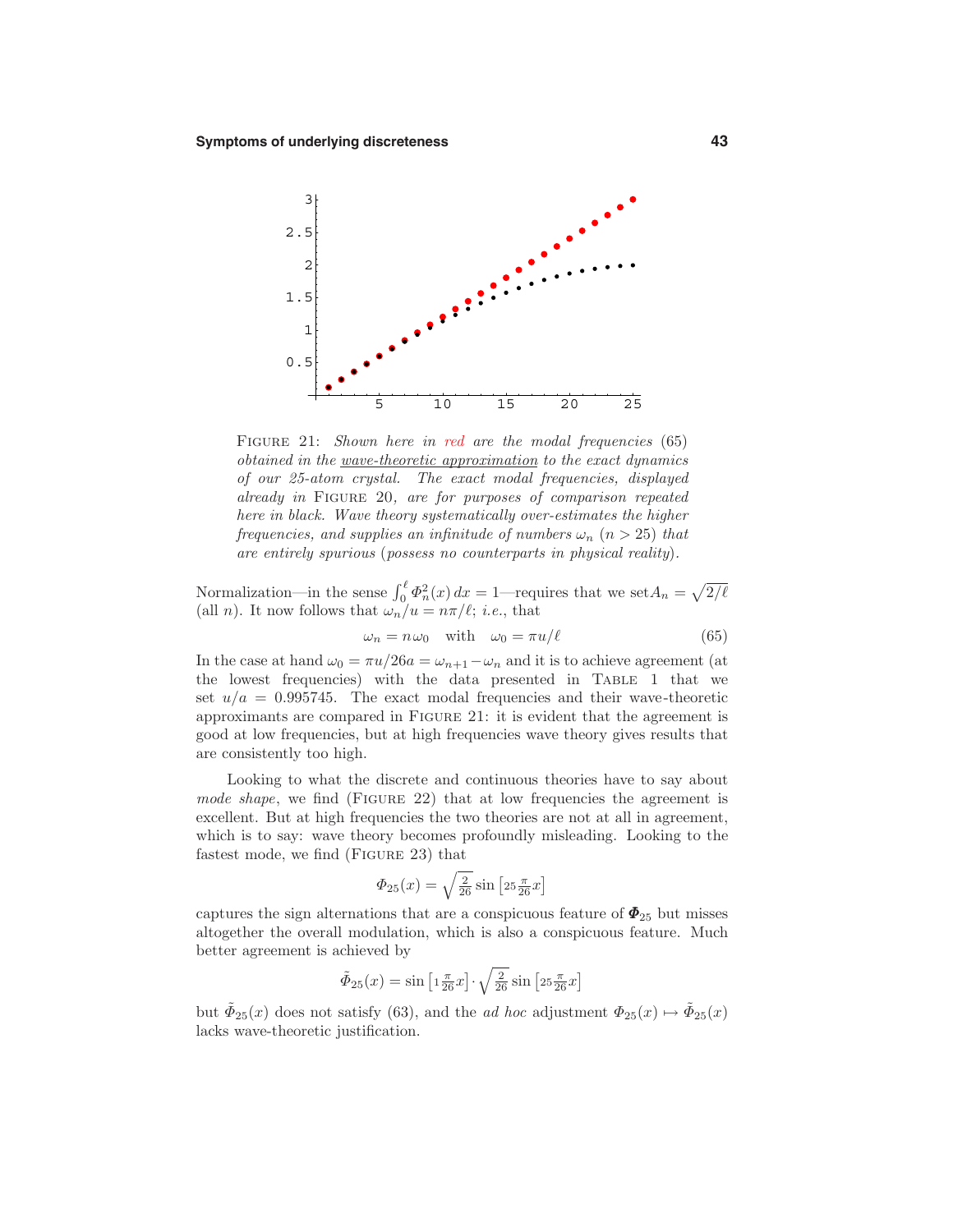

Figure 22: **Mode shape at low frequencies**. Black dots describe the  $elements \quad of—reading \quad from \quad top \quad to \quad bottom—the \quad eigenvectors$ *Φ*1, *Φ*2, *Φ*3, obtained by NullSpace commands. The red curves are graphs of the eigenfuctions

$$
\Phi_n(x) = \sqrt{\frac{2}{26}} \sin \left[ n \frac{\pi}{26} x \right] \quad : \quad n = 1, 2, 3
$$

The agreement is seen to be excellent.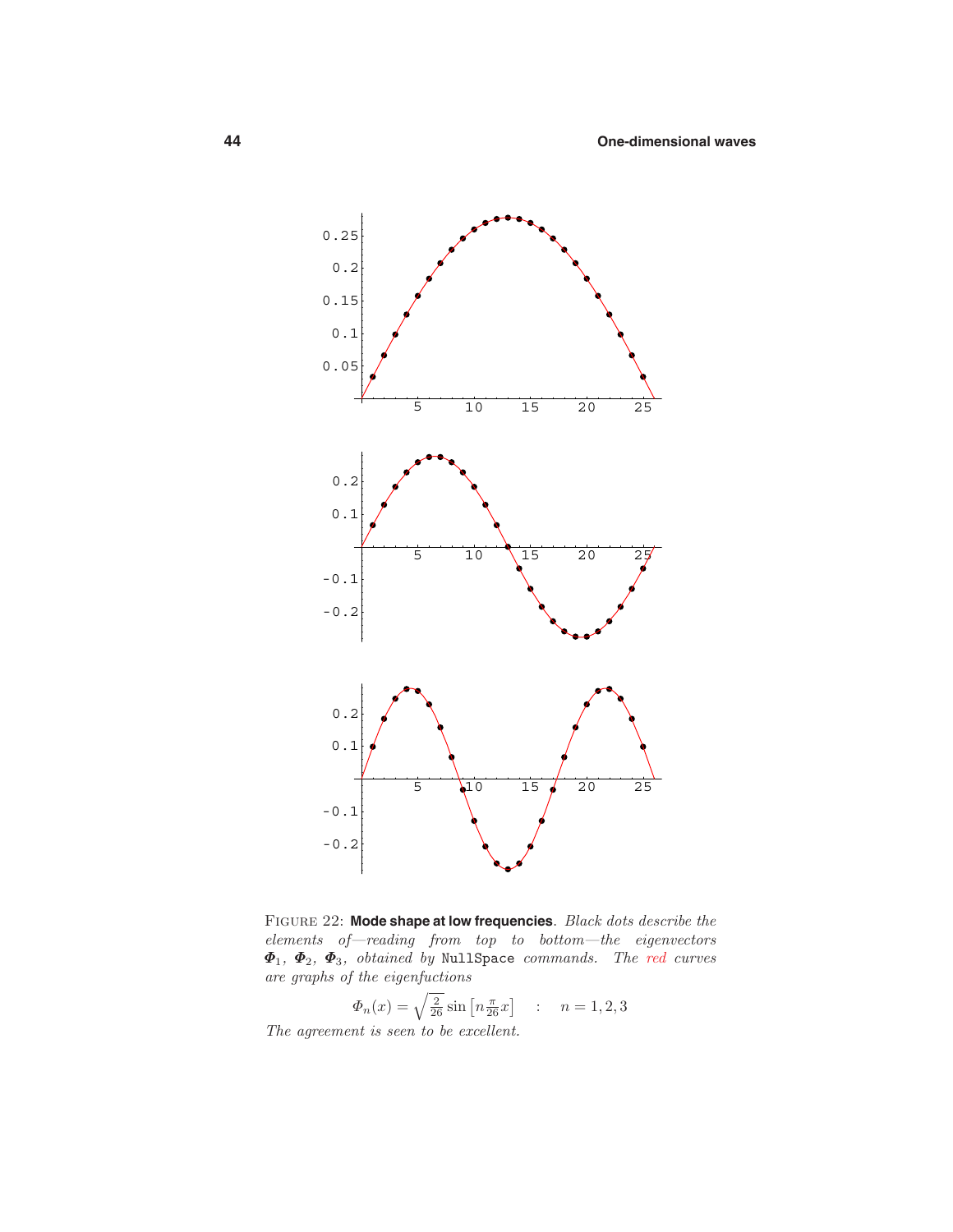

Figure 23: Black dots describe the elements of *Φ*25: note the strict sign alternation. The eigenfunction

$$
\Phi_{25}(x) = \sqrt{\frac{2}{26}} \sin \left[25 \frac{\pi}{26} x\right]
$$

captures the sign alternation, but misses the conspicuous modulation. The latter is captured pretty well by a function

$$
\tilde{\Phi}_{25}(x) = \sin\left[1\frac{\pi}{26}x\right] \cdot \sqrt{\frac{2}{26}}\sin\left[25\frac{\pi}{26}x\right]
$$

that, however, lacks theoretical foundation/justification.



FIGURE 24: Black dots describe the elements of  $\Phi_{24}$ . The function

$$
\Phi_{24}(x) = \sqrt{\frac{2}{26}} \sin \left[ 24 \frac{\pi}{26} x \right]
$$

does not fit the data at all well. The ad hoc function

$$
\tilde{\Phi}_{24}(x) = \text{Abs}\left[\sin\left[2\frac{\pi}{26}x\right]\right] \cdot \sqrt{\frac{2}{26}}\sin\left[24\frac{\pi}{26}x\right]
$$

does a good deal better.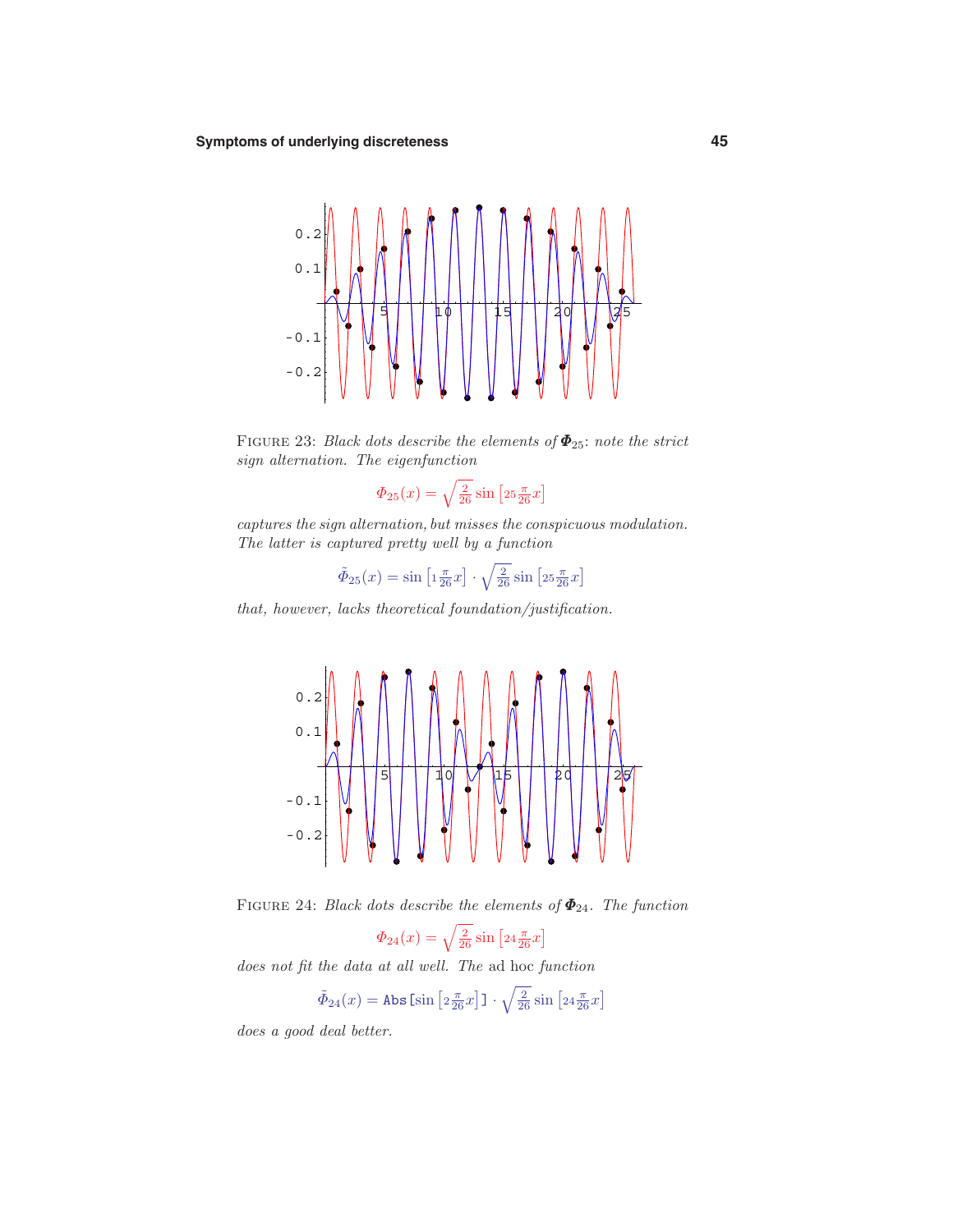The cautionary moral is very simple: wave theory, when used as a computational scheme to approximate the vibrational physics of discrete systems, must—like all approximations—be used with care, for it supplies information that becomes increasingly misleading as decreasing wavelength becomes comparable to the characteristic "grain size" of the discrete system.

**8. From "waves without supporting media" to special relativity:** That cautionary advice can, however, be disregarded when wave theory is used to describe the vibrations of media—if any there be—that are really continuous, that at every degree of resolution fail to reveal any hint of "graininess." Maxwell's discovery<sup>24</sup> that light is an electromagnetic wave led physicists (*1870*–*1900*) to inquire into the properties of the medium—called the "æther"—that supported those waves. It was clear from the outset that the æther was made of uncommon stuff: the fact that *c* is so relatively large suggested that the æther must be very stiff, yet at the same time quite tenuous, for all efforts to detect motion through the æther (Fizeau (*1853*), Michaelson–Morley (*1881*–*1887*), Trouton–Noble (*1903*)) had met with failure. Attempts to account for that failure were resourceful but not very convincing (had the feel of attempts to explain why a ghost was unseen). It was theoretical desperation that led H. A. Lorentz (∼*1903*) to advance tentatively—the radical suggestion that electromagnetic waves might get along very will without the support of a medium! Like a smile without a face. My objective here will be to describe how it comes about that Lorentz' suggestion leads directly to the invention of special relativity.<sup>25</sup>

To pose the issue, let it be supposed (see Figure 25) that we—who call ourselves *O* to emphasize our inertiality—contemplate a taut string at rest. We remark that elastic longitudinal vibrations of the string are described by the wave equation

$$
\left[ \left( \frac{\partial}{\partial x} \right)^2 - \frac{1}{u^2} \left( \frac{\partial}{\partial t} \right)^2 \right] \varphi(x, t) = 0 \tag{66}
$$

and that the general solution of (1) can be represented

$$
\varphi(x,t) = f(x - ut) + g(x + ut)
$$
  
= rigidly right-running + rigidly left-running (67)

where the wave function  $\varphi(x,t)$  refers physically to the *instantaneous local* displacement of the element of string which resides normally at *x*.

—Letter to Charles Cay (a professor of mathematics, and Maxwell's cousin), dated 5 January 1865.

 $24$  "I have also a paper afloat, containing an electromagnetic theory of light, which, until I am convinced to the contrary, I hold to be great guns."

<sup>25</sup> This material has been adapted from material I developed for presentation to my Physics 100 students in March *1979* to commemorate Einstein's 100th birthday. For a more fulsome discussion see "How Einstein might have been led to relativity already in *1895*" (August *1999*), which is available on the Courses Server.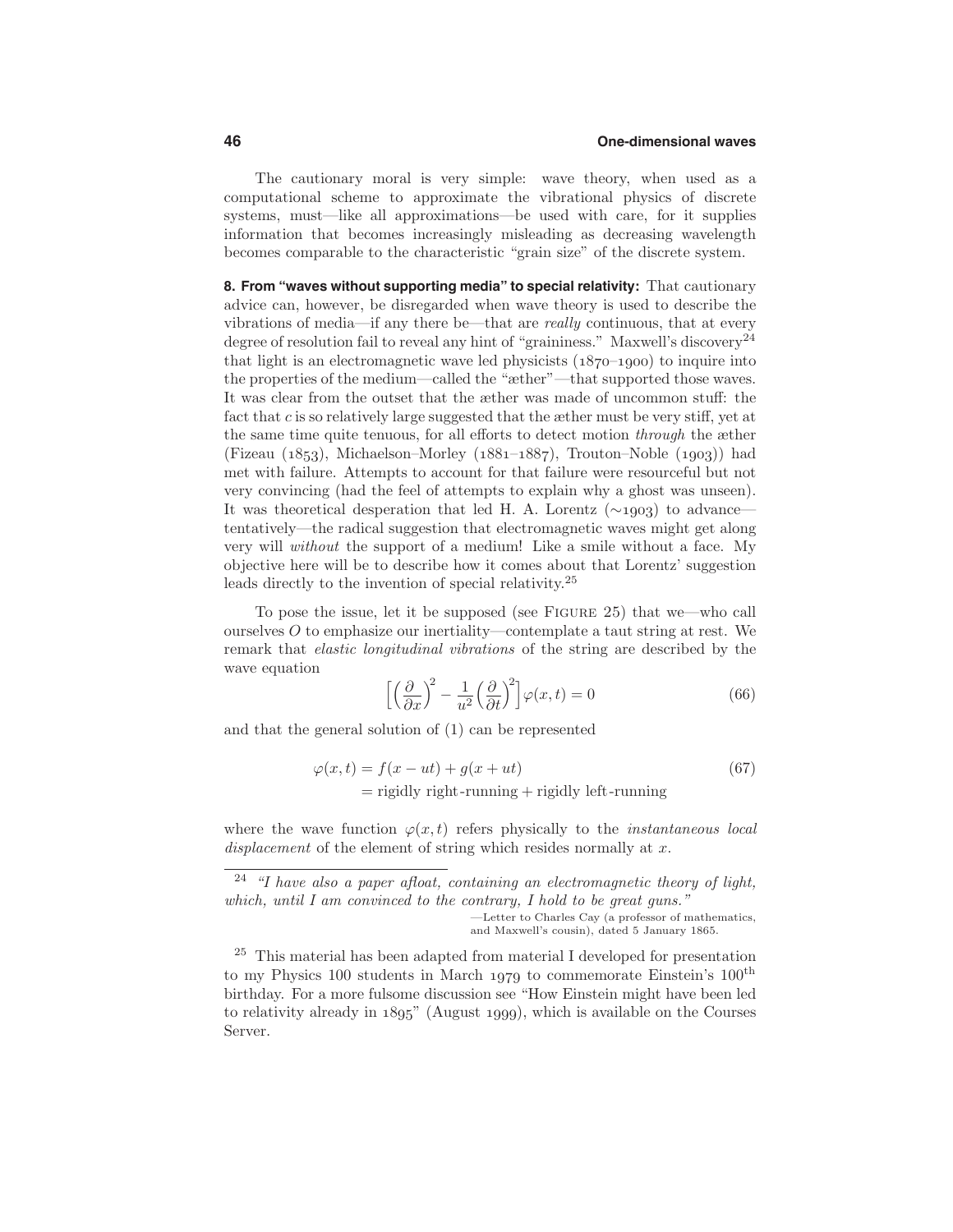

Figure 25: 3-dimensional representation of the 1-dimensional issue addressed in the text. We—seated in the boat—are at rest with respect to the water, and see the flying observer to pass by with speed  $v$ . In the figure I have attempted to suggest—in anticipation of things to come—that the biplane is very slow:  $v < u$ , where *u* denotes the speed (with respect both to us and to the stagnant sea) of wave propagation.

A second inertial observer  $\overline{O}$  is seen to pass by with speed  $v$ . The question arises: How does  $O$  render the physics to which we alluded when we wrote  $(66)$ ; how does the wave equation transform? Which we take to mean: How does (66) respond to Galilean transformations

$$
\begin{aligned}\n t &= t \\
 x &= x + vt\n \end{aligned}\n \tag{68}
$$

The answer falls into our lap when we realize that to describe the "displacement field" *O* writes

$$
\varphi(x,t) = f(x + vt - ut) + g(x + vt + ut)
$$
  
=  $f(x - [u - v]t) + g(x + [u + v]t)$  (69)

and that such a function cannot possibly satisfy a wave equation of type (66); evidently (69) is in fact a solution of

$$
\left[\frac{\partial}{\partial x} + \frac{1}{u - v} \frac{\partial}{\partial t}\right] \left[\frac{\partial}{\partial x} - \frac{1}{u + v} \frac{\partial}{\partial t}\right] \varphi(x, t) = 0 \tag{70}
$$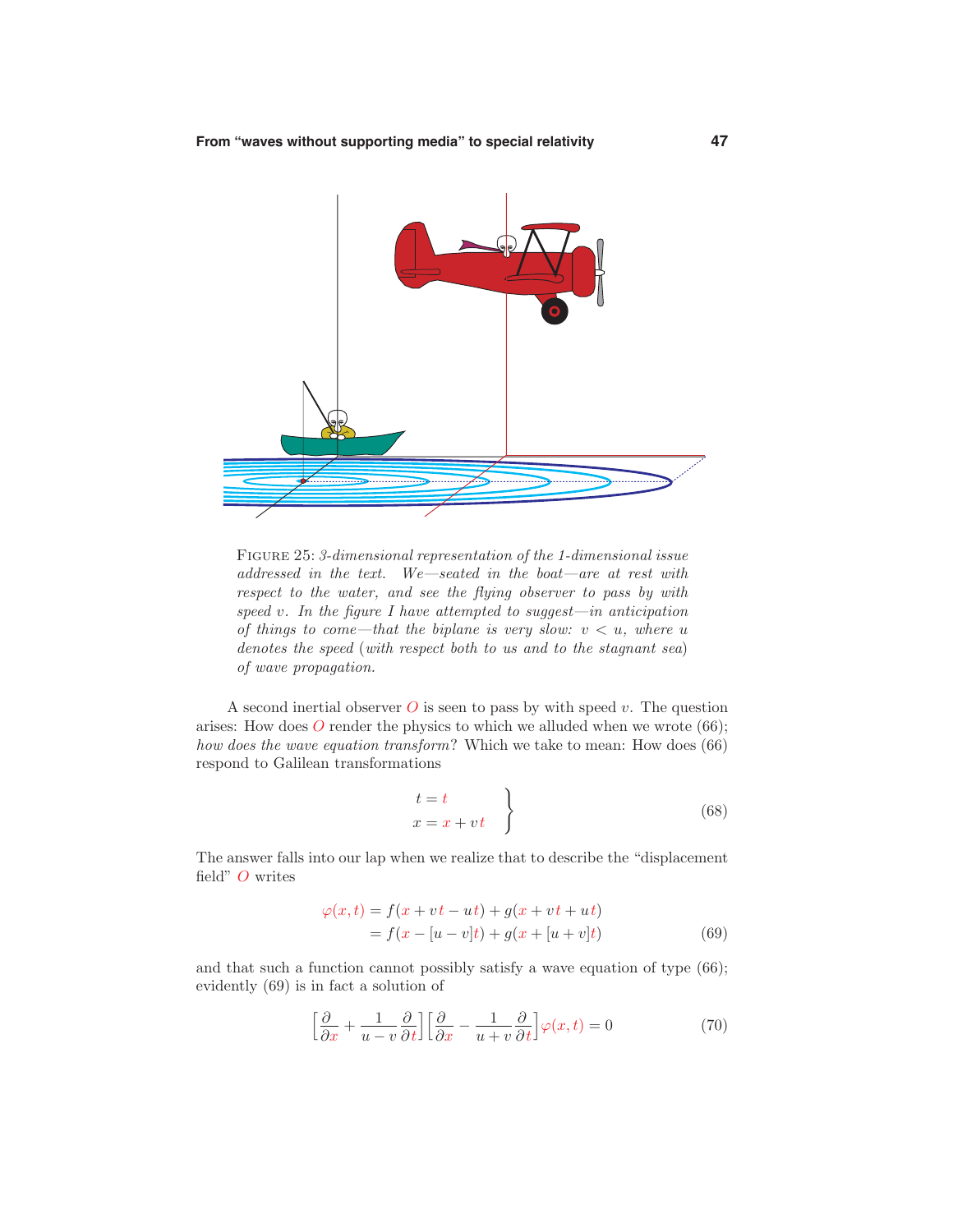which gives back (66) only in the trivial case  $v = 0$ . Expansion of the differential operator that stands of the left side of (70) gives

$$
\left(\frac{\partial}{\partial x}\right)^2 + \frac{2v}{u^2 - v^2} \frac{\partial}{\partial x} \frac{\partial}{\partial t} - \frac{1}{u^2 - v^2} \left(\frac{\partial}{\partial t}\right)^2
$$

which reduces to

$$
= \left(\frac{\partial}{\partial x}\right)^2 - \frac{1}{u^2} \left(\frac{\partial}{\partial t}\right)^2 \quad \text{at } v = 0
$$

 $\overline{\phantom{a}}$ 

and—interestingly—*becomes singular as*  $v^2 \uparrow u^2$ .

 

The circumstance that (66) and (70) are—though they refer to the same physics—structurally distinct bothers neither *O* nor *O*, for both realize that they stand in asymmetric relationships to the medium: *O* is at rest with respect to the string; *O* in motion with respect to the string.

**Enter: Young Einstein** I quote now from an English translation of Einstein's "Autobiographical Notes:"<sup>26</sup>

"*...*I came to the conviction that only the discovery of a universal formal principle could lead us to assured results. *...* After ten years of reflection such a principle resulted from a paradox upon which I had already hit at the age of 16: if I pursue a beam of light with velocity  $c \ldots I$  should observe such a beam as a spatially oscillatory electromagnetic field at rest. However, there seems to be no such thing, whether on the basis of experience or according to Maxwell's equations. *...*It seemed to me intuitively clear that, judged from the standpoint of such an observer, everything would have to happen according to the same laws as for an observer*...* at rest."

Suppose we had reason—as Lorentz a few years later did have reason—to posit the existence in Nature of a class of waves which move without benefit of a "supporting medium." We lose then all grounds on which to tolerate any asymmetry in the relationship of  $O$  to  $O$ , at least insofar as concerns the physics of such waves.

If *O* sees such a wave<sup>27</sup>  $\varphi(x,t) = f(x-ct) + g(x+ct)$  to satisfy

$$
\[ \left( \frac{\partial}{\partial x} \right)^2 - \frac{1}{c^2} \left( \frac{\partial}{\partial t} \right)^2 \] \varphi(x, t) = 0
$$

<sup>26</sup> P. A. Schilpp (editor), ALBERT EINSTEIN: Philosopher–Scientist (*1951*), page 53.

<sup>&</sup>lt;sup>27</sup> The notational adjustment  $u \to c$  is intended to emphasize that we have now in mind waves which are "special" (in the sense just described), though not necessarily electromagnetic; put therefore out of mind the thought that *c* refers to the "velocity of light."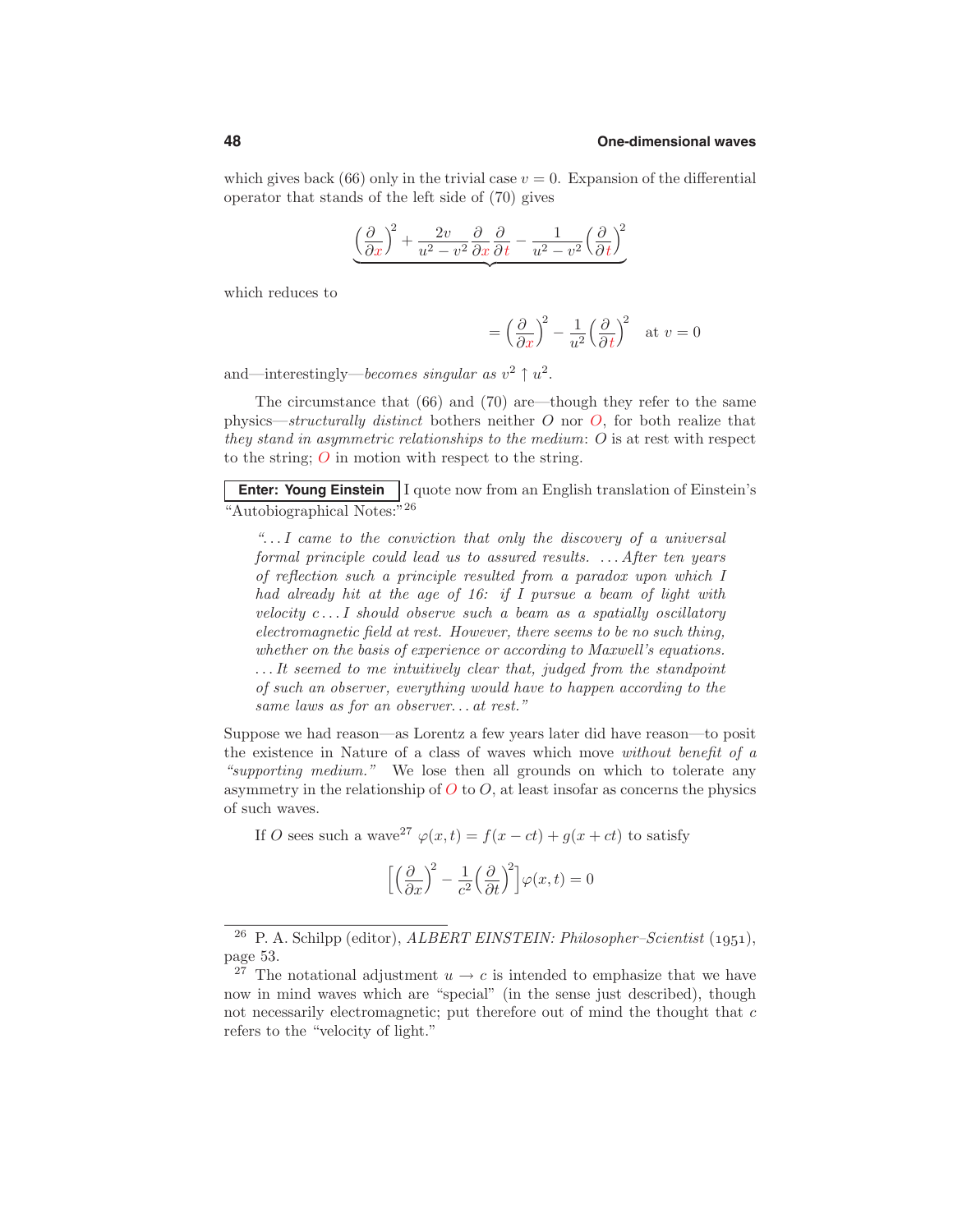#### **From "waves without supporting media" to special relativity 49**

then *O* must see that wave to satisfy

$$
\[ \left( \frac{\partial}{\partial x} \right)^2 - \frac{1}{c^2} \left( \frac{\partial}{\partial t} \right)^2 \] \varphi(x, t) = 0
$$

How can such "form invariance" be achieved?

**Lorentz transformations** We are forced to the conslusion that to achieve

$$
f(x - ct) + g(x + ct) \longrightarrow f(x - ct) + g(x + ct)
$$
 : all  $f(\bullet)$  and  $g(\bullet)$ 

we must presume the relation of *O* to *O* to be described not by

$$
\begin{aligned}\n t &= t \\
 x &= x + vt\n \end{aligned}\n \tag{68}
$$

but by some modified transformation equations

$$
\begin{aligned}\nt &= \mathfrak{T}(x, t; v) \\
x &= \mathfrak{X}(x, t; v)\n\end{aligned}
$$
\n(71)

and, moreover, that these must have the property that they entail

$$
x \pm ct = W_{\pm}(x \pm ct) \tag{72}
$$

For only then will we have

$$
f(x - ct) + g(x + ct) = f(W_-(x - ct)) + g(W_+(x + ct))
$$
  

$$
\equiv f(x - ct) + g(x + ct) : \text{all } f(\bullet) \text{ and } g(\bullet)
$$

Let us now *assume* (71) to possess the *linear* structure characteristic of the Galilean transformation (68), writing

$$
\begin{aligned}\n t &= Pt + px \\
 x &= q \, t + Qx\n \end{aligned}\n \tag{73}
$$

where *P*, *p*, *Q* and *q* depend (in some presently unknown way) upon the kinematic parameter  $v$ . From  $(73)$  it follows that

$$
x \pm ct = (Q \pm cp)x + (q \pm cP)t \tag{74.1}
$$

while to achieve compliance with (72) there must exist multipliers  $K_{\pm}(v)$  such that

$$
= K_{\pm}(v) \cdot (x \pm ct) \tag{74.2}
$$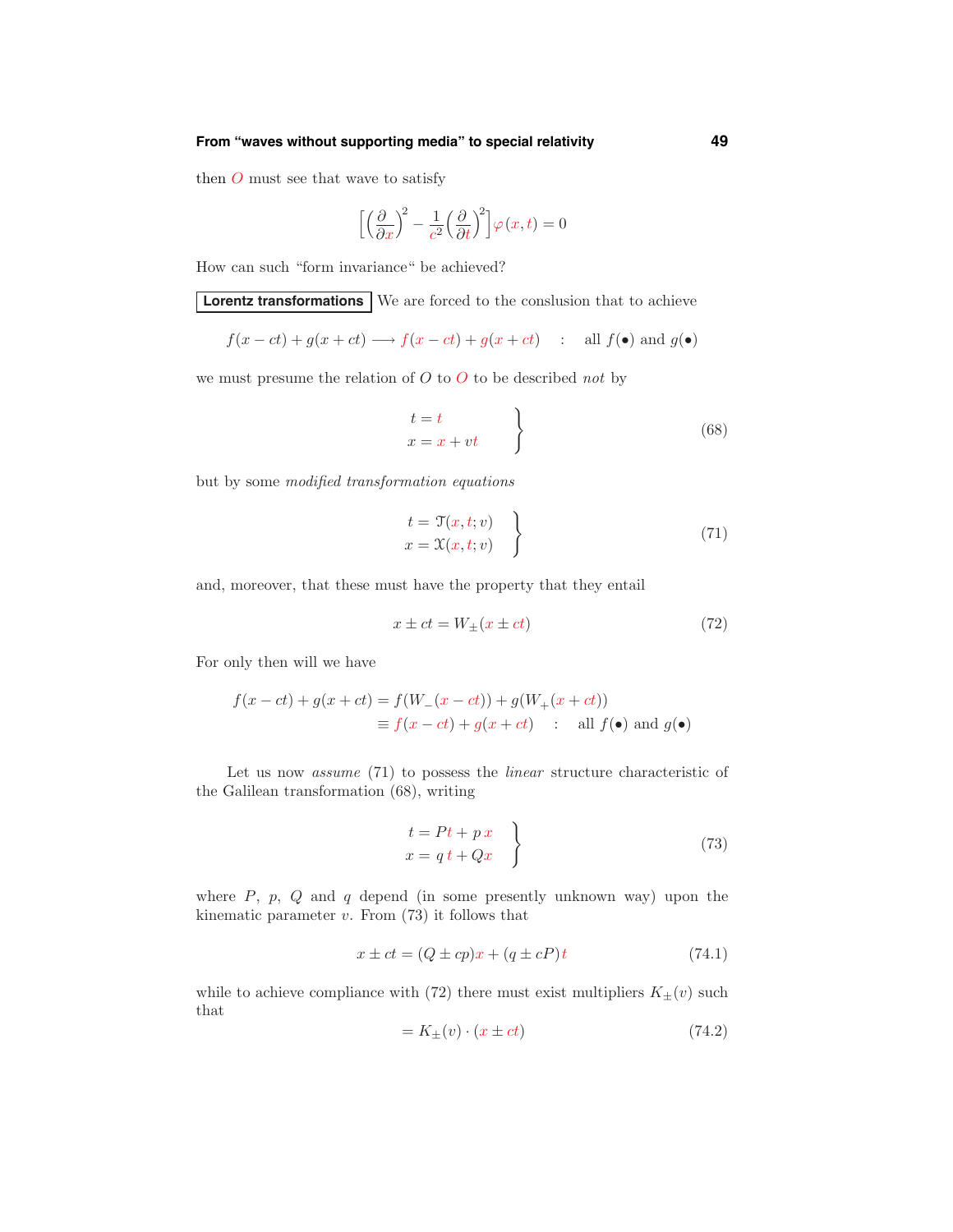From (74) we are led to a quartet of equations

$$
Q + cp = K_+
$$
  
\n
$$
Q - cp = K_-
$$
  
\n
$$
q + cP = +cK_+
$$
  
\n
$$
q - cP = -cK_-
$$

from which it follows readily that

$$
P = \frac{c}{2c}(K_{+} + K_{-})
$$
  
\n
$$
p = \frac{1}{2c}(K_{+} - K_{-})
$$
  
\n
$$
Q = \frac{1}{2}(K_{+} + K_{-})
$$
  
\n
$$
q = \frac{c}{2}(K_{+} - K_{-})
$$
\n(75)

But the functions  $K_{\pm}(v)$  and  $c(v)$  remain at present unknown.

To make further progress, let us require that the transformation which sends

$$
O \xrightarrow{v} O
$$

be *symmetric* in the sense that  $v \rightarrow -v$  achieves its inversion; then

$$
x \pm ct = K_{\pm}(v) \cdot (x \pm ct)
$$

$$
x \pm ct = K_{\pm}(-v) \cdot (x \pm ct)
$$

supplies the information that

$$
K_{+}(v) \cdot K_{+}(-v) = K_{-}(v) \cdot K_{-}(-v) = 1 \tag{76.1}
$$

Note also that time-reversal sends

$$
x \pm ct = K_{\pm}(+v) \cdot (x \pm ct)
$$
  
\n
$$
\downarrow
$$
 time-reversal  
\n
$$
x \mp ct = K_{\pm}(-v) \cdot (x \mp ct)
$$

so if we REQUIRE *time-reversal invariance* we are led to the condition

$$
K_{\pm}(+v) = K_{\mp}(-v)
$$
 (76.2)

Equations (76) conjointly entail

$$
K(v) \equiv K_{+}(v) = \frac{1}{K_{-}(v)}
$$
\n(77)

which serves to reduce the number of unknown functions.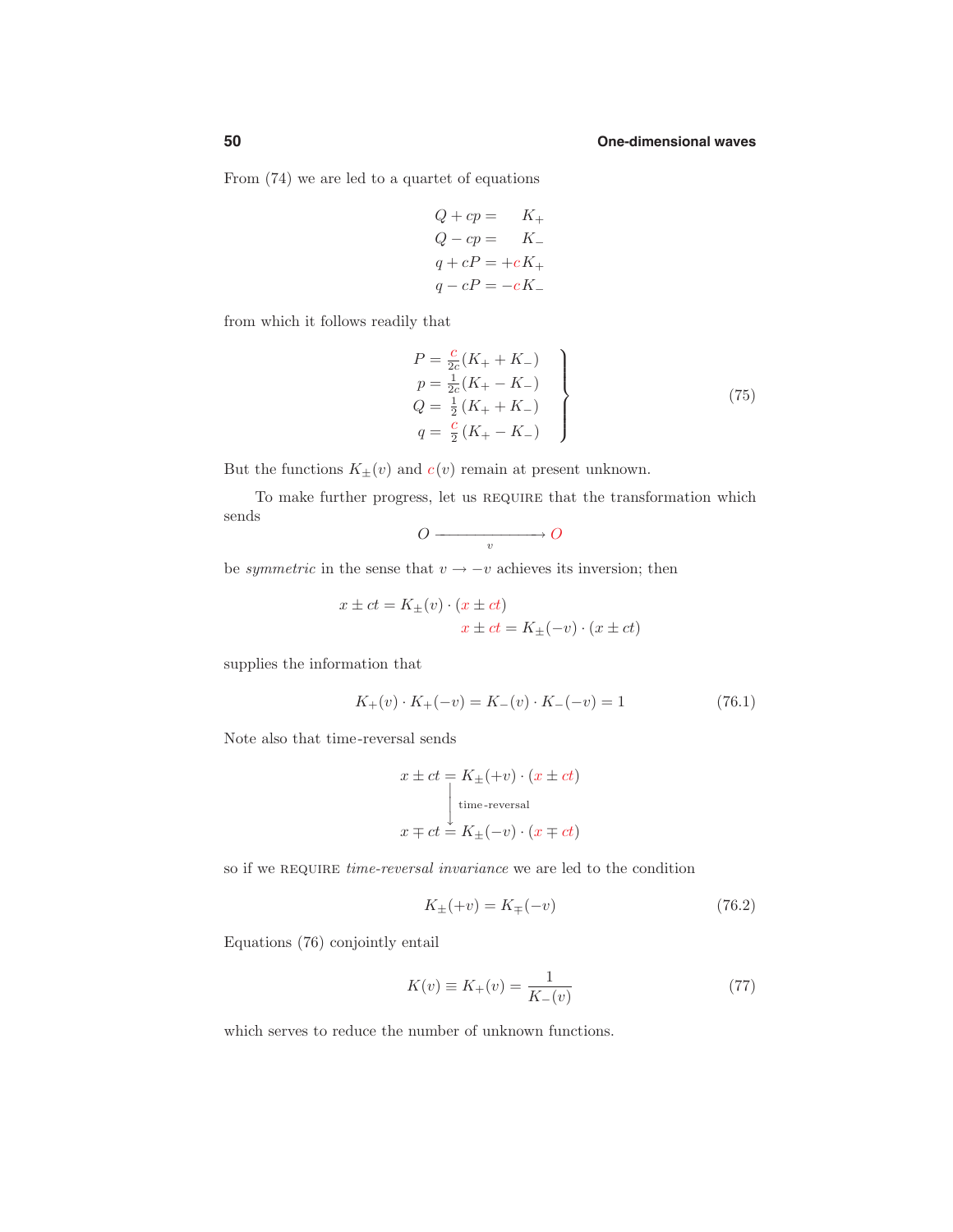#### **From "waves without supporting media" to special relativity 51**

Consider finally how *O* describes *O*'s "clock-at-himself," and *vice versa*. Working from (73) and (75), we find that

$$
(t, vt) \longleftarrow (t, 0)
$$
 entails  $q/P = v = c \frac{K_{+} - K_{-}}{K_{+} + K_{-}}$  (78.1)

$$
(t, 0) \longrightarrow (t, -vt)
$$
 entails  $q/Q = v = c \frac{K_{+} - K_{-}}{K_{+} + K_{-}}$  (78.2)

which upon comparison give

$$
c(v) = c \qquad \text{all } v \tag{79}
$$

The striking implication is that

If *O* and *O* "share the wave equation" then—granted certain natural assumptions—they must necessarily "share the value of *c*."

It is on this basis that henceforth we abandon the red *c* black *c* distinction. Introducing the dimensionless relative velocity parameter

$$
\beta \equiv v/c
$$

and returning with (77) to (78), we obtain

$$
\beta = \frac{K^2 - 1}{K^2 + 1} \quad \text{whence} \quad K(v) = \sqrt{\frac{1 + \beta}{1 - \beta}} \tag{80}
$$

All the formerly "unknown functions" have now been determined.

Bringing this information to (75), and returning with the results to (73), we obtain

$$
t = \frac{1}{2} \left[ \sqrt{\frac{1+\beta}{1-\beta}} + \sqrt{\frac{1-\beta}{1+\beta}} \right] t + \frac{1}{2c} \left[ \sqrt{\frac{1+\beta}{1-\beta}} - \sqrt{\frac{1-\beta}{1+\beta}} \right] x = \gamma (t + vx/c^2)
$$
  

$$
x = \frac{c}{2} \left[ \sqrt{\frac{1+\beta}{1-\beta}} - \sqrt{\frac{1-\beta}{1+\beta}} \right] t + \frac{1}{2} \left[ \sqrt{\frac{1+\beta}{1-\beta}} + \sqrt{\frac{1-\beta}{1+\beta}} \right] x = \gamma (vt + x)
$$
 (81)

where

$$
\gamma \equiv \frac{1}{\sqrt{1-\beta^2}} = 1 + \frac{1}{2}\beta^2 + \frac{3}{8}\beta^4 + \cdots
$$

Transformations  $(t, x) \longrightarrow (t, x)$  of the design (81) first presented themselves when Lorentz (∼*1904*) looked to the transformation-theoretic properties (not of the wave equation but) of Maxwell's equations, and are called **Lorentz transformations**. For  $v \ll c$  (equivalently: in the formal limit  $c \uparrow \infty$ ) (81) gives

$$
t = t + \cdots
$$

$$
x = x + vt + \cdots
$$

which exposes the sense in which the Lorentz transformations

- enlarge upon
- reduce to
- contain as approximations

the Galilean transformations (68).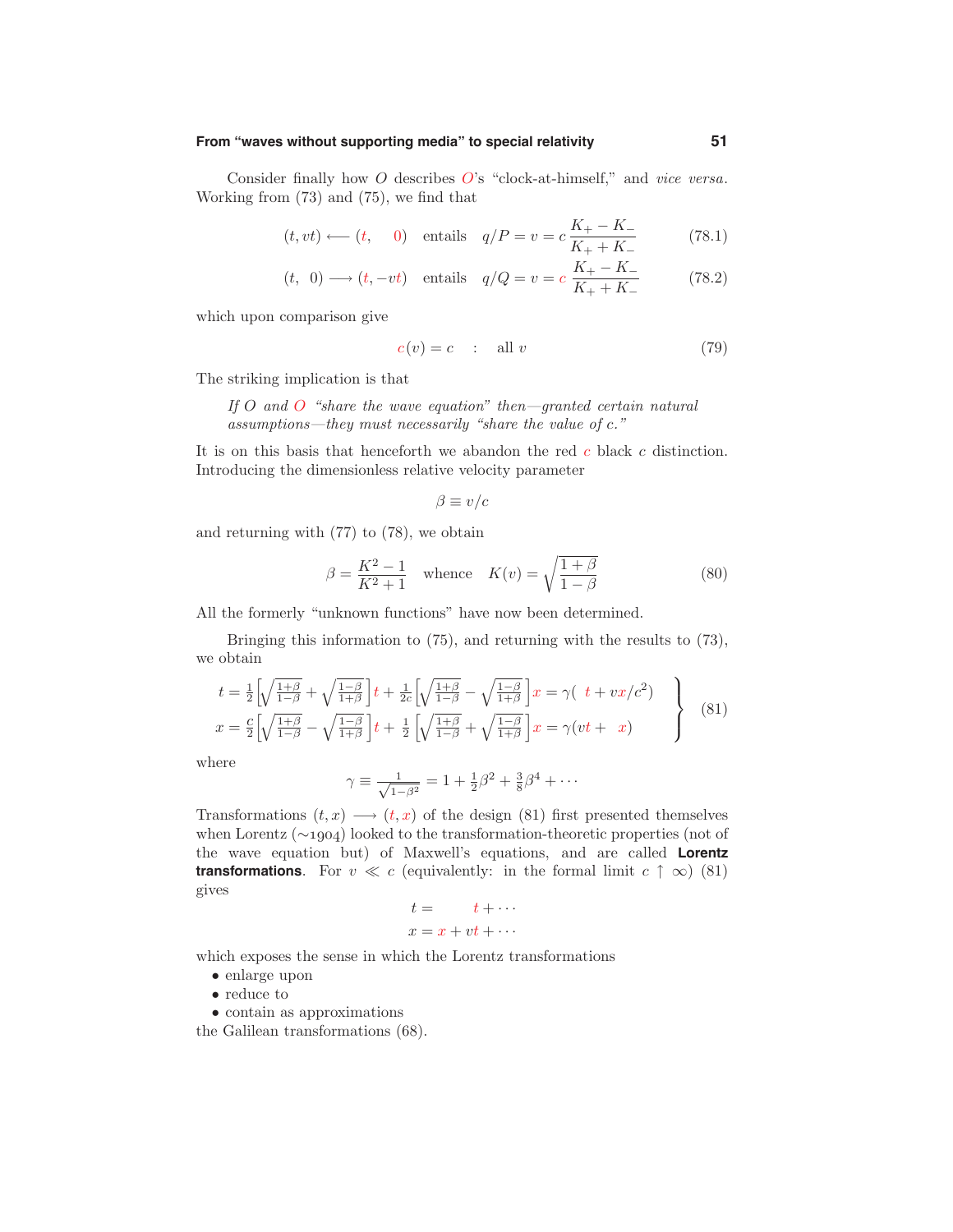We have achieved  $(81)$  by an argument which involves little more than high school algebra—an argument which approaches the masterful simplicity of Einstein's own line of argument (*1905*). But Einstein's argument—which with its population of idealized trains, lanterns and meter sticks seems to me to read more like "mathematical epistemology" than physics—remains unique in the field; I do not claim to understand it well enough to be able to reproduce it in the classroom, do not find it particularly compelling, and do not know how seriously it today is to be taken (since relativity has been found to pertain at a scale so microscopically fine as to render Einstein's "thought experiments" meaningless). My own argument, on the other hand, springs from a question—How does this object of interest transform, and what transformations preserve its form? which in its innumerable variants has been fruitfully central to mathematical physics for at least *250* years.

**Principle of relativity**  $\begin{bmatrix} A \text{ world in which inertial observers } O \text{ and } O \text{ use } \end{bmatrix}$ 

$$
\begin{aligned}\n t &= t \\
 x &= x + vt\n \end{aligned}
$$
\n(68)

when comparing mechanical observations, but must use

$$
\begin{aligned}\nt &= \gamma (t + vx/c^2) \\
x &= \gamma (vt + x)\n\end{aligned}
$$
\n(81)

when comparing observations pertaining to "mediumless waves" (and must, moreover, be prepared to assign distinct values  $c', c'', \ldots$  to  $c$  when confronted with distinct systems of such waves) is a world which is *theoretically unhinged* —a world in which the physics books can, in their totality, pertain to the experience of (at most) a single observer. Such a state of affairs would be inconsistent with the spirit of the Copernican revolution.

It follows—on grounds which, whether formal/philosophical/æsthetic, are clearly fundamental—that not more than one of the options spelled out above can figure in a comprehensive physics. How to proceed?

• We might try to stick with (68); we then retain Newtonian dynamics intact, but must give up the notion of a "mediumless wave." This may seem acceptable on its face, but entails that we also abandon Maxwellean electrodynamics and the associated electromagnetic theory of light—theories which conform very well to observation.

• We might, alternatively, adopt some instance of (81)—namely, the instance which results from promoting some *c*-value to the status of a universal constant of Nature. If, in particular, we set

#### $c =$  velocity of light

then we retain Maxwellean electrodynamics intact, but must abandon Newtonian dynamics, which becomes merely the leading low-velocity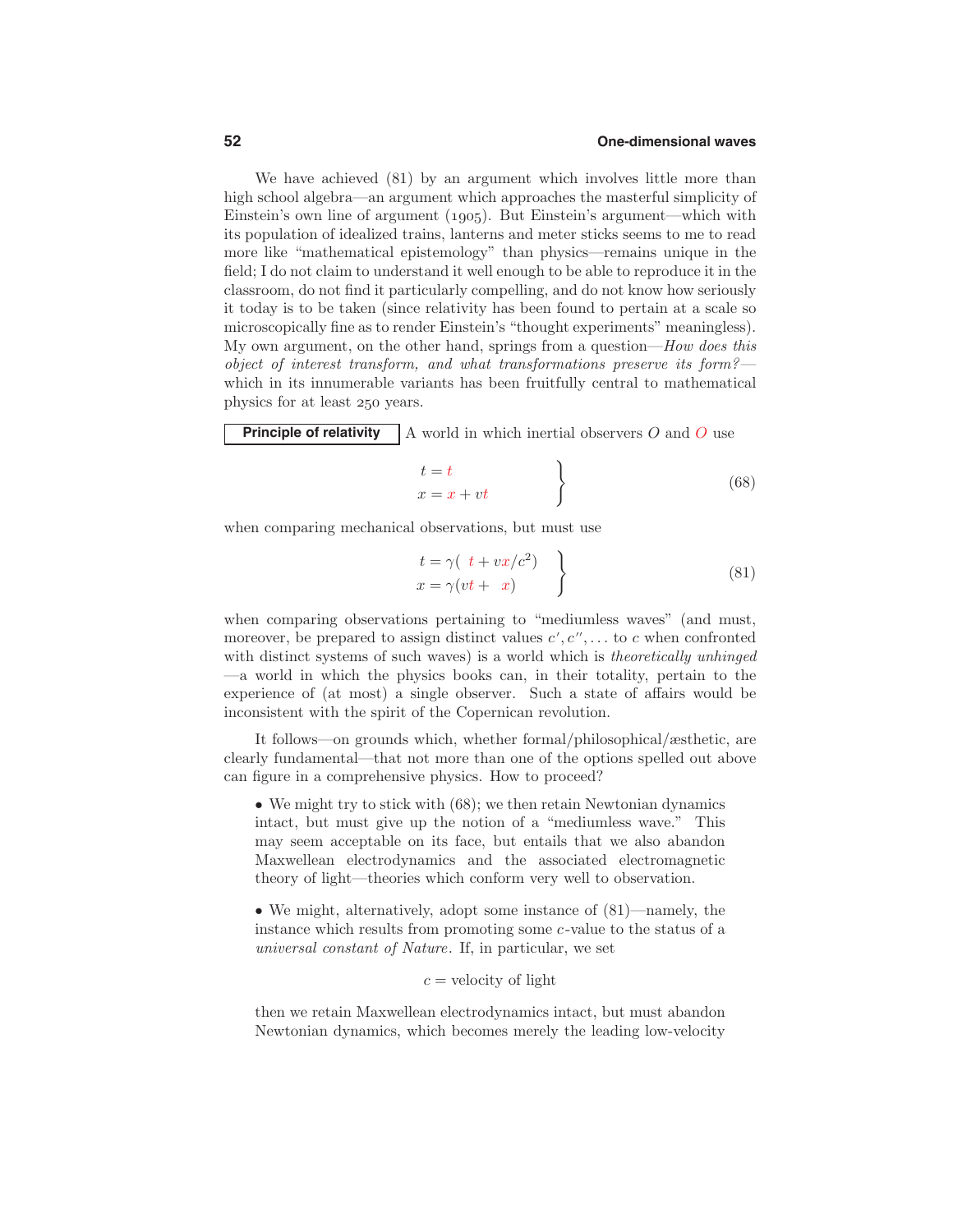#### **From "waves without supporting media" to special relativity 53**

approximation to a "relativistic dynamics." This, clearly, is the more "interesting" way to go (and in Einstein's view—by force of his epistemological argument—the only way to go). We are led thus —with Einstein (*1905*)—to postulate the

**PRINCIPLE OF RELATIVITY**: Physical formulæ and concepts shall be "admissible" if and only if they are form-invariant with respect to the Lorentz transformations (81).

Note that the Principle of Relativity refers to no specific physical phenomenon; it refers, instead, to the necessary structure of physical theories in general. It stands to physics in much the same relationship that the Rules of Syntax (which refer to no specific utterance, but to the design of "well-formed sentences") stand to language, and has much in common with the Principle of Dimensional Homogeneity (see again Chapter 2, page 9).

**Invention of "spacetime"** Diagrams such as that presented in FIGURE 26 are commonly encountered already in pre-relativistic physics, where they are used to represent kinematic/dynamic events. The point to which I would draw



FIGURE 26: Space-time representation of the motion  $x(t)$  of a point (kinematics) or particle (dynamics). The diagram is in effect a movie—a *t*-parameterized stack of "time-slices." In pre-relativistic physics it makes one kind of good sense to speak of the Euclidean distance between two space points (as measured by a meter stick), and quite a different kind of good sense to speak of the temporal interval separating two time-slices (as measured by a clock), but no sense to speak of "the distance between two events,"  $\circ$  and  $\bullet$ .

attention is that such "space-time diagrams" arise by formal fusion of two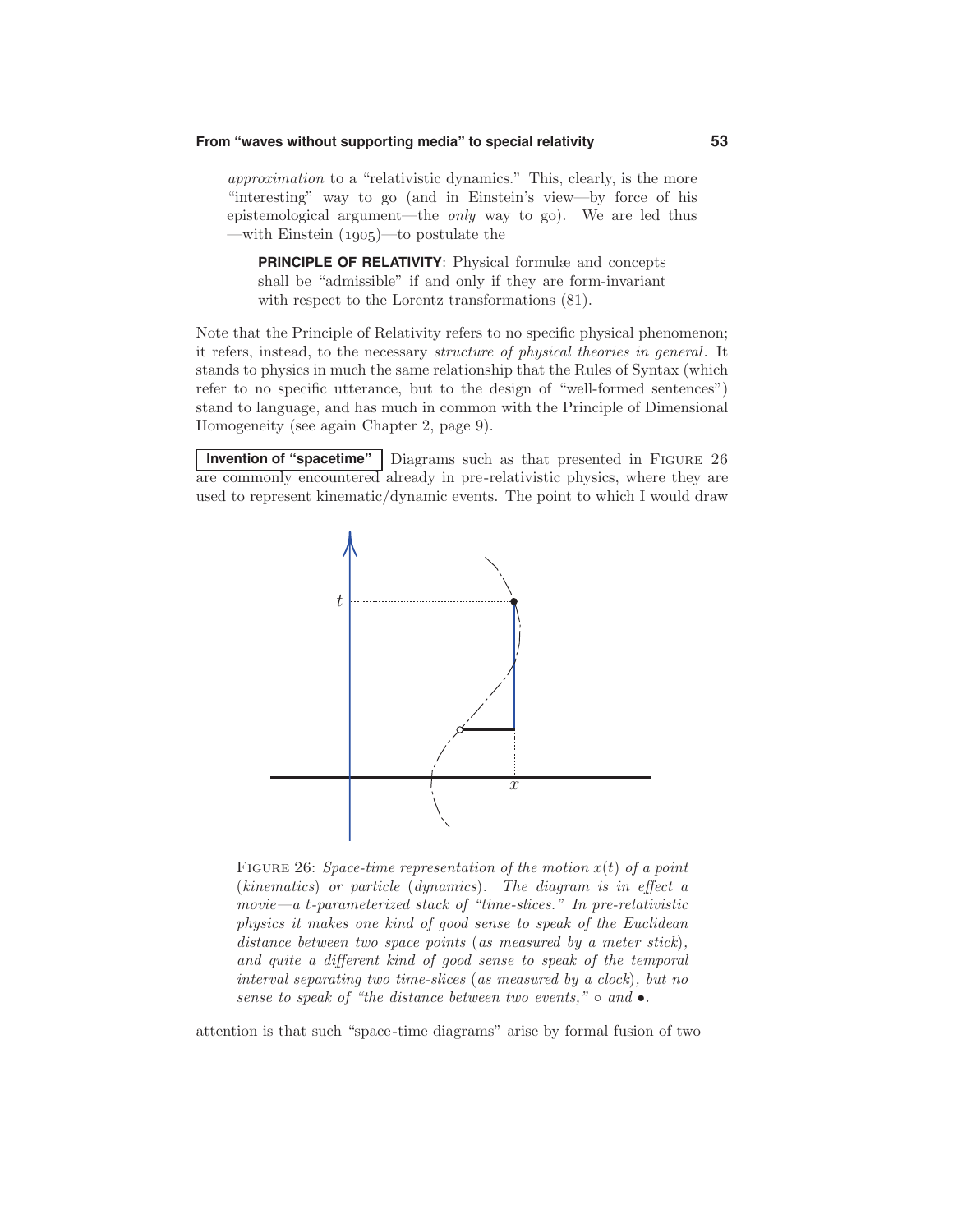distinct notions:

- a 1-dimensional "time axis," the points of which are well-ordered, and on which intervals have the physical dimension of TIME;
- an N-dimensional "space," the points of which are (except in the case  $N = 1$ ) not well-ordered, and on which intervals have the physical dimension of LENGTH.

Notice now that, upon returning with (77) to (74.2), we have

$$
(x \pm ct) = K^{\pm 1}(x \pm ct)
$$
\n
$$
(82)
$$

from which it follows that

$$
(ct)2 - x2 = (ct)2 - x2
$$
\n(83)

This last equation establishes the sense in which

the expression 
$$
(ct)^2 - x^2
$$
 is Lorentz-invariant

just as, on the Euclidean plane,

the expression  $x^2 + y^2$  is rotationally invariant

In the latter context,  $r^2 \equiv x^2 + y^2$  defines the (squared) "Pythagorean length" of the spatial interval separating the point  $(x, y)$  from the origin  $(0, 0)$ ; it is from that definition that the Euclidean plane—now a "metric space"—acquires its distinctive metric properties.

Which brings us to the work of Hermann Minkowski, who had been one of Einstein's teachers (of mathematics) at the ETH in Zurich, and who in *1908* wrote

"The views of space and time which I wish to lay before you have sprung from the soil of experimental physics, and therein lies their strength. They are radical. Henceforth, space by itself, and time by itself, are doomed to fade away into mere shadows, and only a kind of union of the two will preserve an independent reality."

Minkowski's idea was to let  $s^2 \equiv (ct)^2 - x^2$  serve to *define* the (squared) "Minkowskian length" of the spacetime interval separating the "event"  $(ct, x)$ from the origin (0*,* 0). By this simple means (see Figure 27) he achieved

space  $\otimes$  time  $\longrightarrow$  spacetime

and managed thus expose the deeper significance of Einstein's accomplishment (which Einstein himself had somehow failed to notice).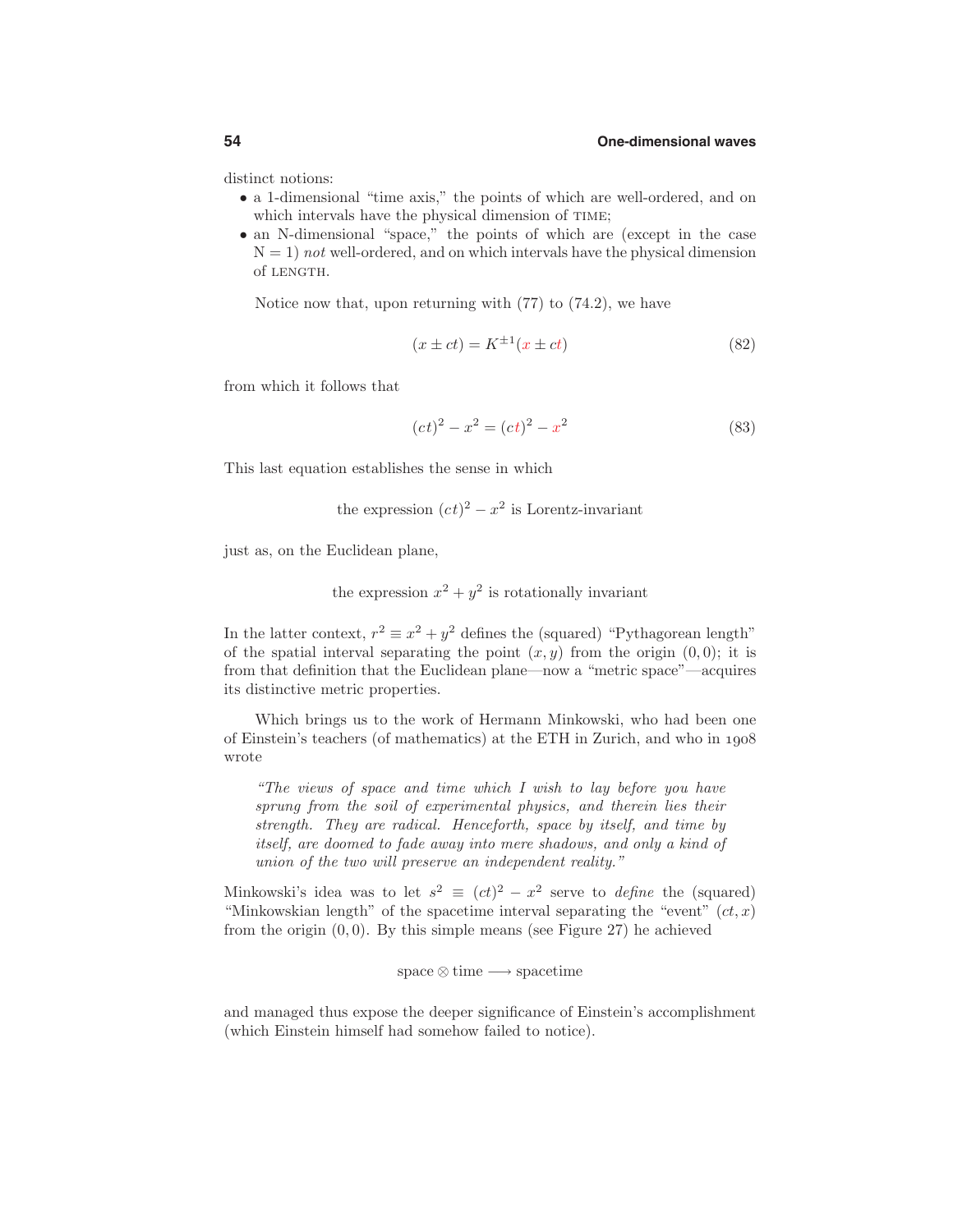

FIGURE 27: By assigning meaning to the (squared) length of the green interval 2

$$
s^2 \equiv c^2(t - t_0)^2 - (x - x_0)^2
$$

Minkowski invented "spacetime"—the  $(3 + 1)$ -dimensional metric continuum which serves as the blackboard upon which all physics is written, the arena of physical experience. The dashed curve is, in relativistic parlance, called the "worldline" of the point/particle.

It is to clarify the simple essence of Minkowski's idea that we make at this point a notational adjustment, writing

$$
\begin{array}{c}\nx^0 \text{ in place of } ct \\
x^1 \text{ in place of } x\n\end{array}
$$
\n
$$
\left.\begin{array}{c}\n\text{both have the dimensionality of LENGTH} \\
\end{array}\right\}
$$

and

$$
s^{2} = (x^{0})^{2} - (x^{1})^{2}
$$
  
\n
$$
\downarrow
$$
  
\n
$$
= (x^{0})^{2} - (x^{1})^{2} - (x^{2})^{2} - (x^{3})^{2}
$$
 in 4-dimensional spacetime

It is, of course, the availability of the dimensioned constant *c* which makes such an adjustment possible; i.e., which makes it possible to "measure time in centimeters." The right side of (84) is precisely Pythagorean except for the funny sign, which makes a world of difference. In this notation  $(81)$  becomes

$$
\begin{pmatrix} x^0 \\ x^1 \end{pmatrix} = \mathbb{L} \begin{pmatrix} x^0 \\ x^1 \end{pmatrix} \quad \text{with} \quad \mathbb{L} = \begin{pmatrix} \gamma & \beta \gamma \\ \beta \gamma & \gamma \end{pmatrix}
$$

(84) can be written

$$
s^{2} = \begin{pmatrix} x^{0} \\ x^{1} \end{pmatrix}^{\mathsf{T}} g \begin{pmatrix} x^{0} \\ x^{1} \end{pmatrix} \text{ with } g = \begin{pmatrix} 1 & 0 \\ 0 & -1 \end{pmatrix}
$$